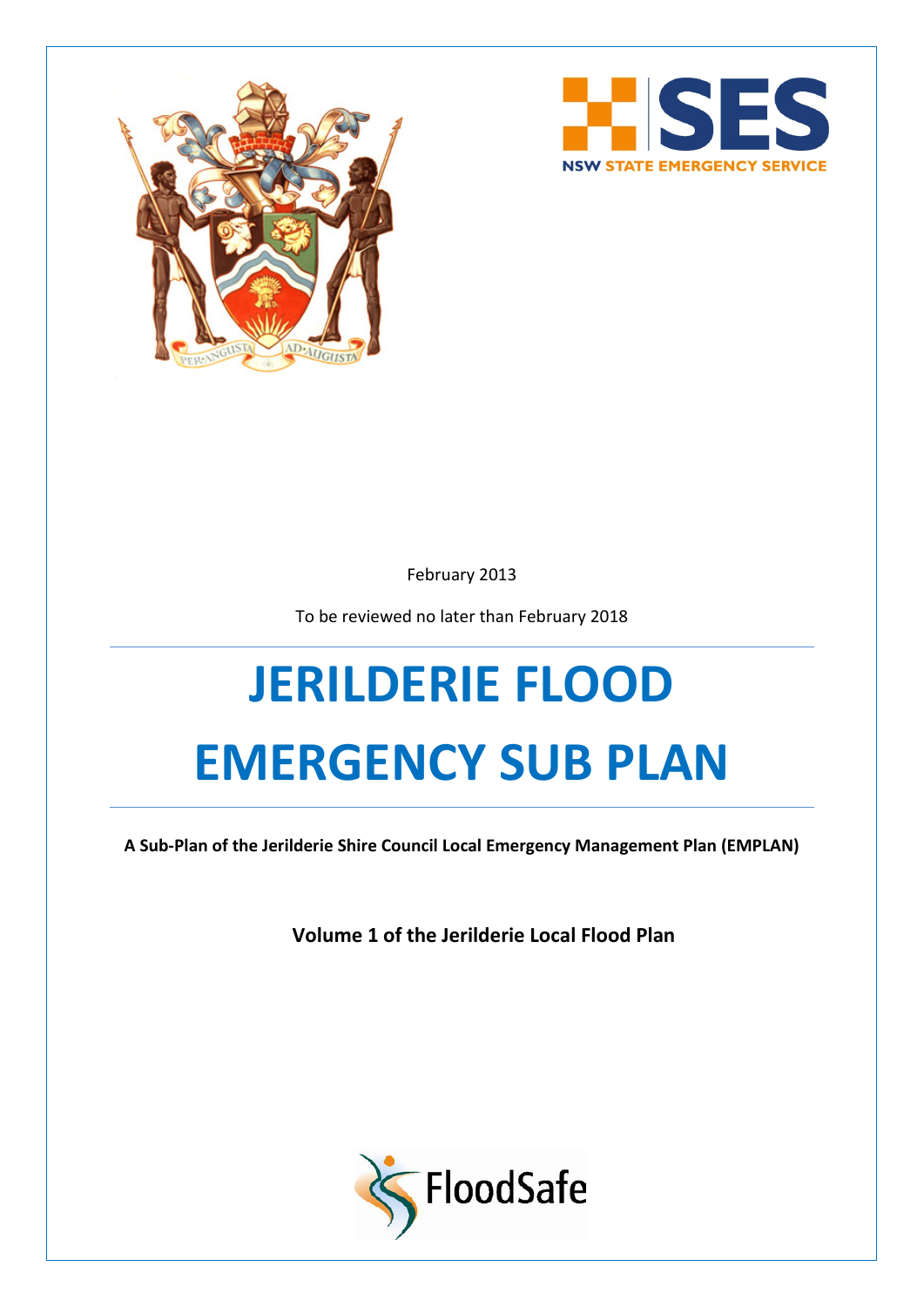# **AUTHORISATION**

<span id="page-1-0"></span>The Jerilderie Flood Emergency Sub Plan is a sub plan of the Jerilderie Shire Council Local Emergency Management Plan (EMPLAN). It has been prepared in accordance with the provisions of the *State Emergency Service Act 1989* (**NSW**) and is authorised by the Local Emergency Management Committee in accordance with the provisions of the *State Emergency and Rescue Management Act 1989* **(NSW)**.

Recommended

سے

NSW SES Jerilderle Shire Council Local Controller Date:  $22/2.20$ 

**Approved** 

Cray and Check China<br>Chair, Local Emergency Management Committee

Date: 22. 2. 2013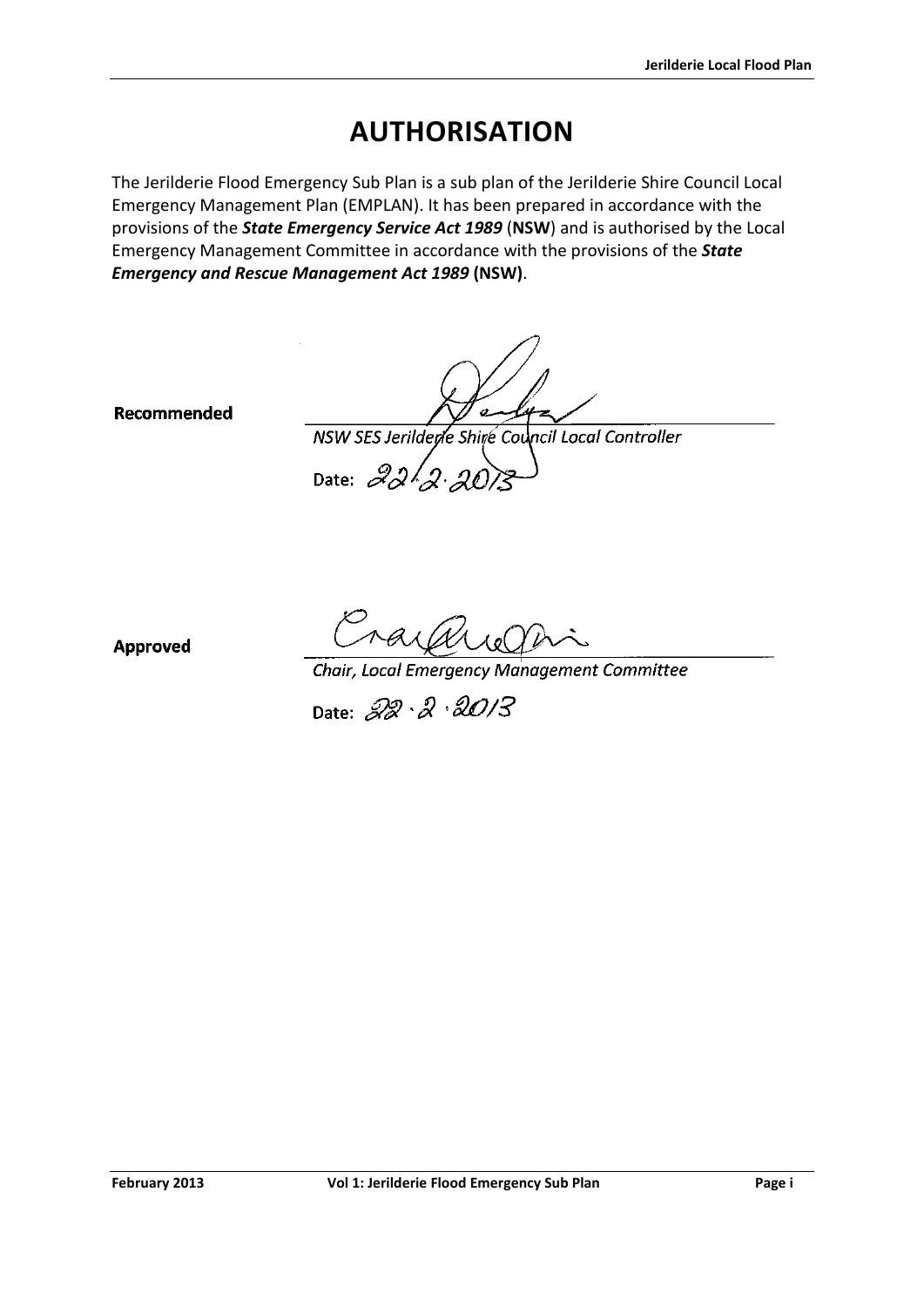# **CONTENTS**

<span id="page-2-0"></span>

| 1.1  |  |  |
|------|--|--|
| 1.2  |  |  |
| 1.3  |  |  |
| 1.4  |  |  |
| 1.5  |  |  |
|      |  |  |
| 2.1  |  |  |
| 2.2  |  |  |
| 2.3  |  |  |
| 2.4  |  |  |
| 2.5  |  |  |
| 2.6  |  |  |
| 2.7  |  |  |
|      |  |  |
| 3.1  |  |  |
| 3.2  |  |  |
| 3.3  |  |  |
| 3.4  |  |  |
| 3.5  |  |  |
| 3.6  |  |  |
| 3.7  |  |  |
| 3.8  |  |  |
| 3.9  |  |  |
| 3.10 |  |  |
| 3.11 |  |  |
| 3.12 |  |  |
| 3.13 |  |  |
| 3.14 |  |  |
| 3.15 |  |  |
| 3.16 |  |  |
| 3.17 |  |  |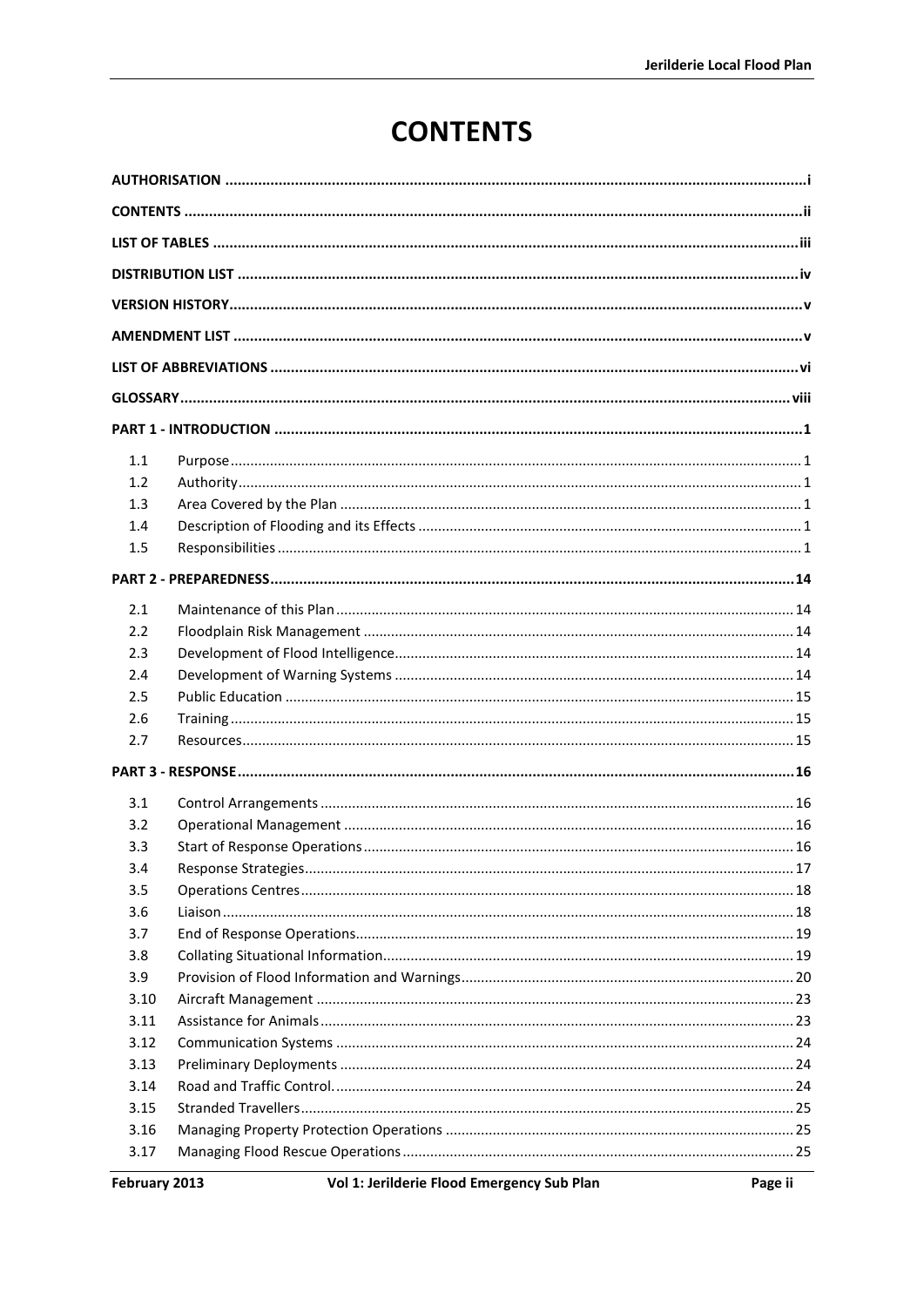| 3.18 |  |  |
|------|--|--|
| 3.19 |  |  |
|      |  |  |
| 4.1  |  |  |
| 4.2  |  |  |
| 4.3  |  |  |
|      |  |  |
|      |  |  |
|      |  |  |

# **LIST OF TABLES**

<span id="page-3-0"></span>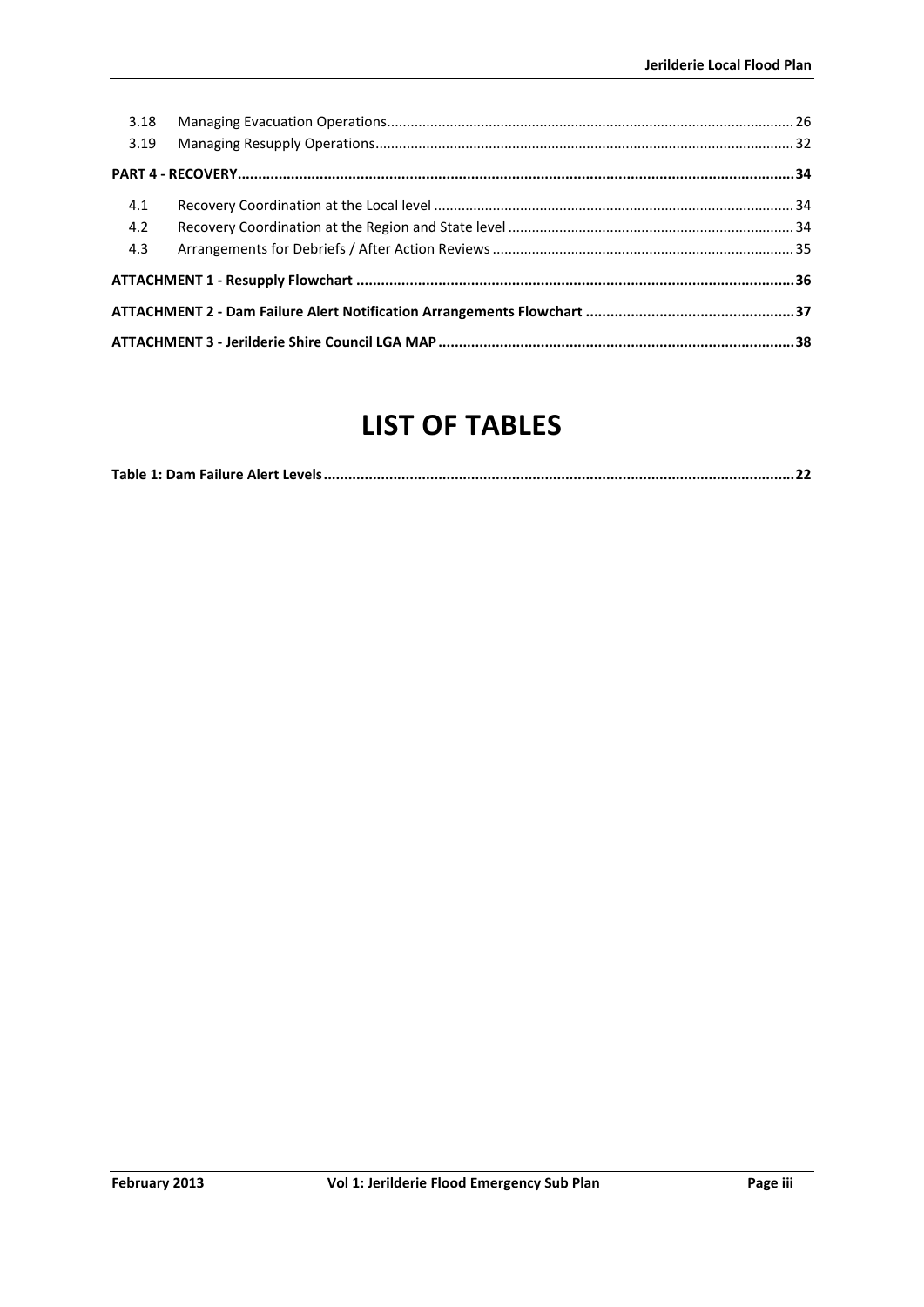# **DISTRIBUTION LIST**

<span id="page-4-0"></span>

| Recipient                                                       | Number of copies |
|-----------------------------------------------------------------|------------------|
| NSW SES Jerilderie Local Controller                             | 1                |
| NSW SES Jerilderie Unit                                         | $\mathbf{1}$     |
| NSW SES Murray Region Headquarters                              | 1                |
| <b>NSW SES State Headquarters</b>                               | 1                |
| Jerilderie Shire Council, Local Emergency Operations Controller | $\mathbf{1}$     |
| NSW Police Force, Deniliquin Local Area Command                 | 1                |
| Jerilderie Shire Council, Local Emergency Management Committee  | 4                |
| Members                                                         |                  |
| Jerilderie Shire Council, Local Emergency Management Officer    | $\mathbf{1}$     |
| Jerilderie Shire Council, Local Emergency Operations Centre     | 1                |
| Jerilderie Shire Council, Mayor                                 | $\mathbf{1}$     |
| Jerilderie Shire Council, General Manager                       | 1                |
| Jerilderie Shire Council, Technical Services Department         | 1                |
| Fire and Rescue NSW, Jerilderie                                 | 1                |
| NSW Rural Fire Service, Mid Murray                              | 1                |
| Ambulance Service of NSW, Jerilderie                            | 1                |
| Office of Environment and Heritage                              | 1                |
| <b>Evacuation Centres</b>                                       | 1 each           |
| Hospitals                                                       | 1 each           |
| Schools                                                         | 1 each           |
| <b>Caravan Parks</b>                                            | 1 each           |
| <b>Council Libraries</b>                                        | 1 each           |
| State Water Corporation, Burrinjuck Dam, Hume Dam               | 1 each           |
| Total                                                           |                  |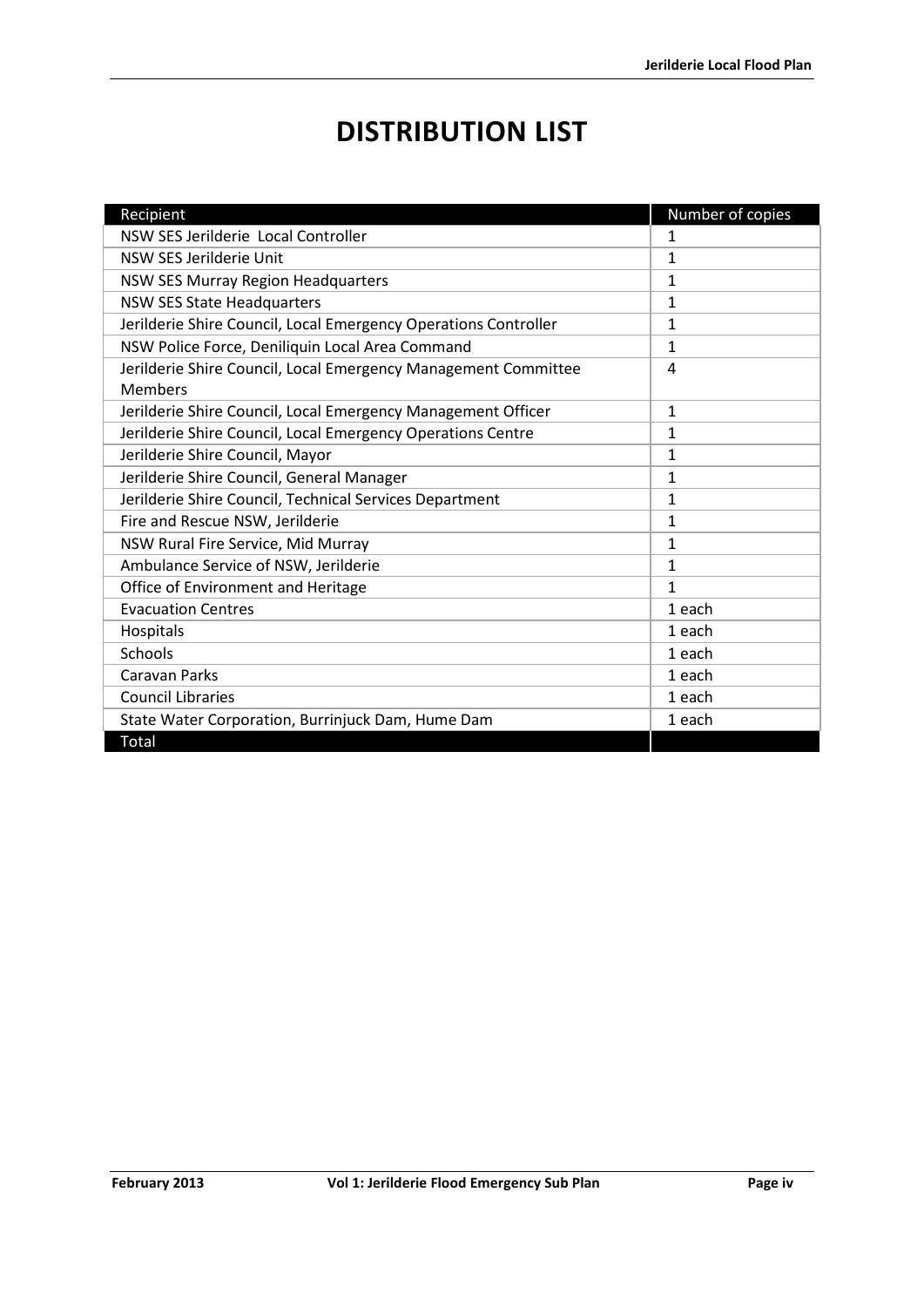# **VERSION HISTORY**

<span id="page-5-0"></span>The following table lists all previously endorsed versions of this plan.

| <b>Description</b>          | <b>Date</b> |
|-----------------------------|-------------|
| Jerilderie Local Flood Plan | 1994        |
|                             |             |
|                             |             |
|                             |             |
|                             |             |

# **AMENDMENT LIST**

<span id="page-5-1"></span>Suggestions for amendments to this plan should be forwarded to:

The Jerilderie Local Controller

NSW State Emergency Service

PO Box 96, Jerilderie NSW 2716

Amendments promulgated in the amendments list below have been entered in this plan.

| Amendment Description<br><b>Number</b> | <b>Updated by</b> | <b>Date</b> |
|----------------------------------------|-------------------|-------------|
|                                        |                   |             |
|                                        |                   |             |
|                                        |                   |             |
|                                        |                   |             |
|                                        |                   |             |
|                                        |                   |             |
|                                        |                   |             |
|                                        |                   |             |
|                                        |                   |             |
|                                        |                   |             |
|                                        |                   |             |

*Document Issue: V28112012*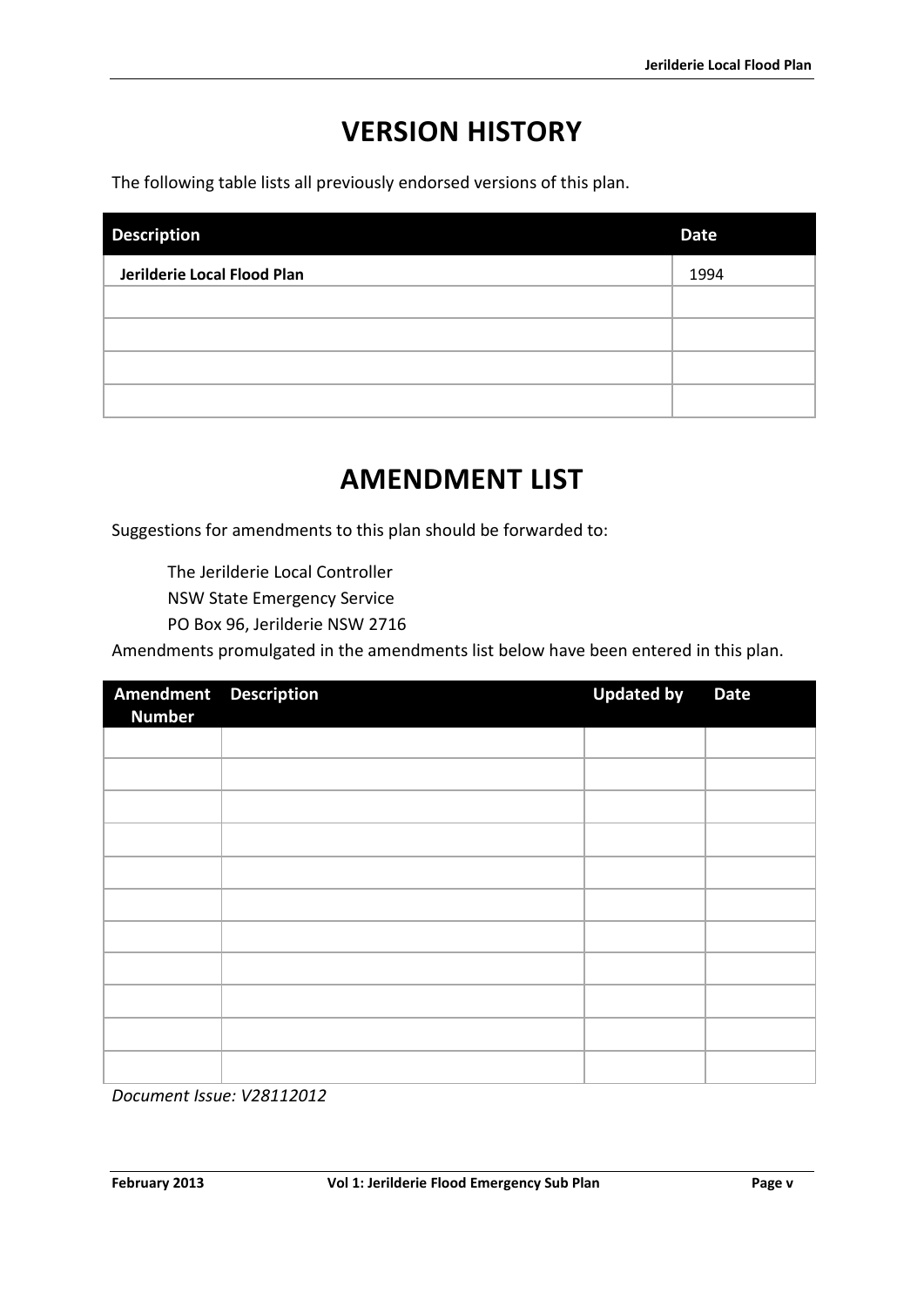# **LIST OF ABBREVIATIONS**

<span id="page-6-0"></span>The following abbreviations have been used in this plan:

| <b>AEP</b>    | Annual Exceedance Probability                         |  |
|---------------|-------------------------------------------------------|--|
| <b>AHD</b>    | Australian Height Datum                               |  |
| <b>AIIMS</b>  | Australasian Inter-service Incident Management System |  |
| <b>ARI</b>    | Average Recurrence Interval (Years)                   |  |
| <b>ALERT</b>  | Automated Local Evaluation in Real Time               |  |
| <b>AWRC</b>   | Australian Water Resources Council                    |  |
| <b>BUREAU</b> | Australian Government Bureau of Meteorology           |  |
| <b>CBR</b>    | Chemical, Biological or Radiation                     |  |
| <b>DCF</b>    | Dam Crest Flood                                       |  |
| <b>DSC</b>    | Dams Safety Committee                                 |  |
| <b>DSEP</b>   | Dam Safety Emergency Plan                             |  |
| <b>DVR</b>    | Disaster Victim Registration                          |  |
| <b>EMPLAN</b> | <b>Emergency Management Plan</b>                      |  |
| <b>FRNSW</b>  | Fire and Rescue NSW                                   |  |
| <b>GIS</b>    | Geographic Information System                         |  |
| <b>GRN</b>    | <b>Government Radio Network</b>                       |  |
| <b>IAP</b>    | <b>Incident Action Plan</b>                           |  |
| IFF           | <b>Imminent Failure Flood</b>                         |  |
| <b>LEMO</b>   | Local Emergency Management Officer                    |  |
| <b>LEOCON</b> | Local Emergency Management Controller                 |  |
| <b>LGA</b>    | <b>Local Government Area</b>                          |  |
| <b>MHL</b>    | Manly Hydraulics Laboratory                           |  |
| <b>NOW</b>    | NSW Office of Water                                   |  |
|               |                                                       |  |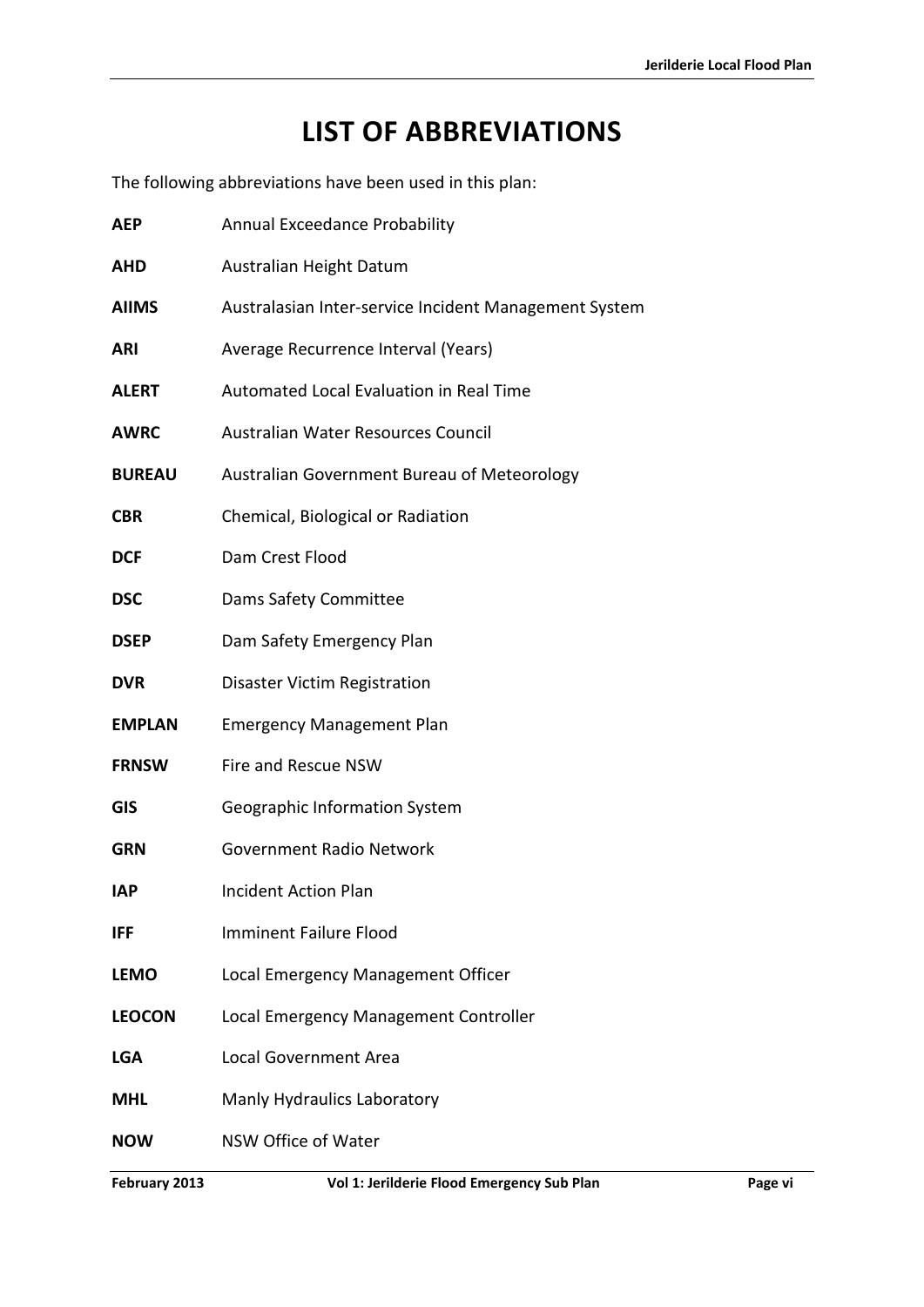- **NSW SES** NSW State Emergency Service
- **OEH** Office of Environment and Heritage (previously DECCW)
- **PMF** Probable Maximum Flood
- **PMR** Private Mobile Radio
- **PMP** Probable Maximum Precipitation
- **RFS** Rural Fire Service
- **RMS** Roads and Maritime Services
- **SEOCON** State Emergency Operations Controller
- **SERCON** State Emergency Recovery Controller
- **SEWS** Standard Emergency Warning Signal
- **VRA** Volunteer Rescue Association
- **WICEN** Wireless Institute Civil Emergency Network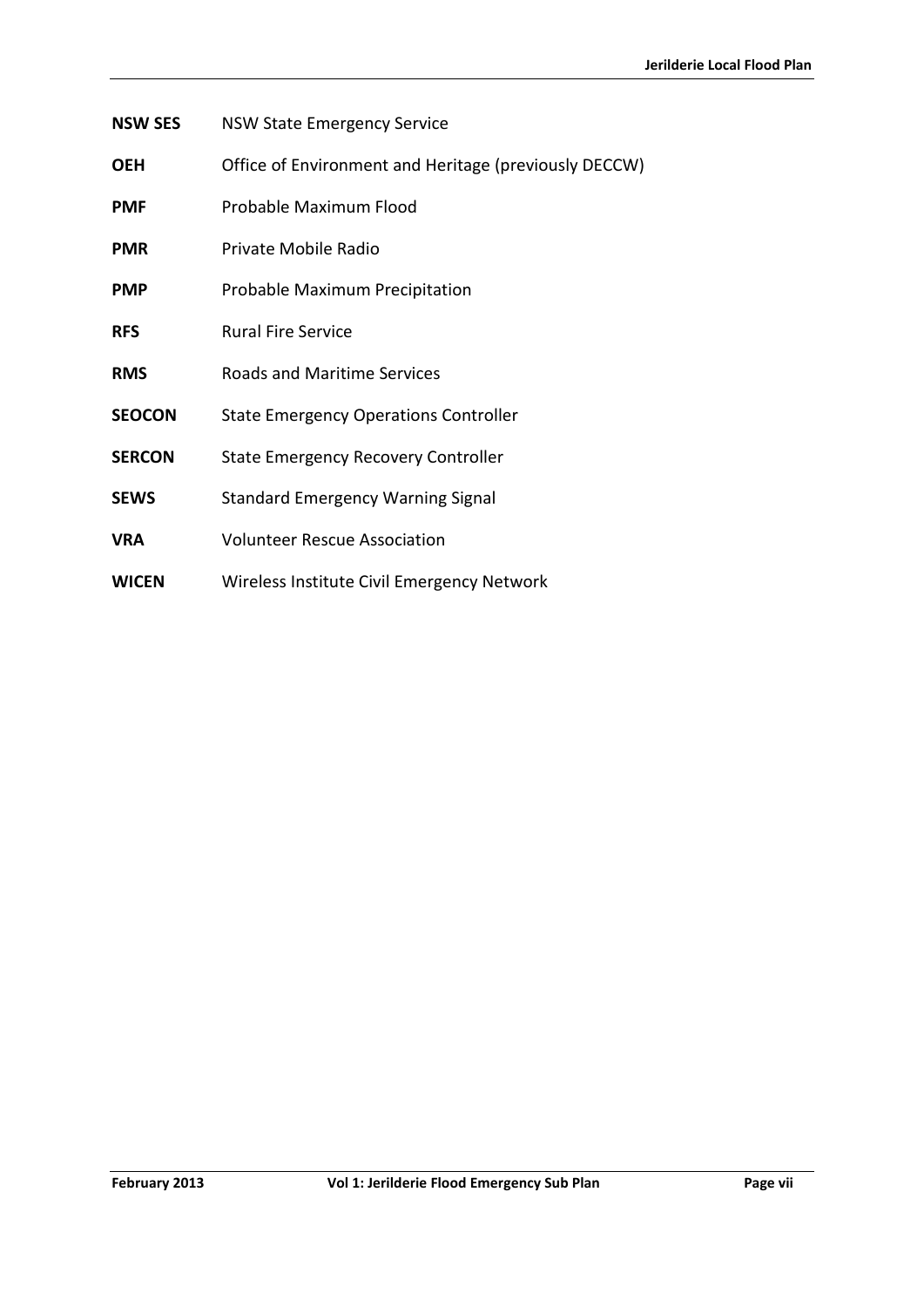# **GLOSSARY**

- <span id="page-8-0"></span>**Annual Exceedance Probability (AEP)**. The chance of a flood of a given or larger size occurring in any one year, usually expressed as a percentage. For example, if a peak flood level (height) has an AEP of 5%, there is a 5% chance (that is, a one-in-20 chance) of such a level or higher occurring in any one year (see also Average Recurrence Interval).
- **Assistance Animal.** A guide dog, a hearing assistance dog or any other animal trained to assist a person to alleviate the effect of a disability (Refer to Section 9 of the Disability Discrimination Act 1992).
- **Australian Height Datum (AHD)**. A common national surface level datum approximately corresponding to mean sea level.
- **Average Recurrence Interval (ARI)**. The long-term **average** number of years between the occurrence of a flood as big as, or larger than, the selected event. For example, floods reaching a height as great as, or greater than, the 20 year ARI flood event will occur **on average** once every 20 years.
- **Catchment (river basin)**. The land area draining through the main stream, as well as tributary streams, to a particular site. It always relates to an area above a specific location.
- **Coastal Erosion.** The loss of land along the shoreline predominantly by the offshore movement of sand during storms.
- **Dambreak Study.** A Dambreak Study is undertaken to determine the likely downstream inundation areas in case of a dam failure. Modelling is undertaken for a range of dam breach possibilities and design floods. The dambreak study includes information such as the extent of flooding, flood travel times and flood water velocities. The study can assist dam owners, regulators, and emergency agencies in the preparations of evacuation plans, dam break and other flood warning systems, and hazard classification of affected areas.
- **Dam Failure.** The uncontrolled release of a water storage. The failure may consist of the collapse of the dam or some part of it, or excessive seepage or discharges. The most likely causes of dam failure are:
	- **Flood Induced Dam Failure**: Dam failure caused by flood, either due to overtopping erosion or by subsequent structural failure.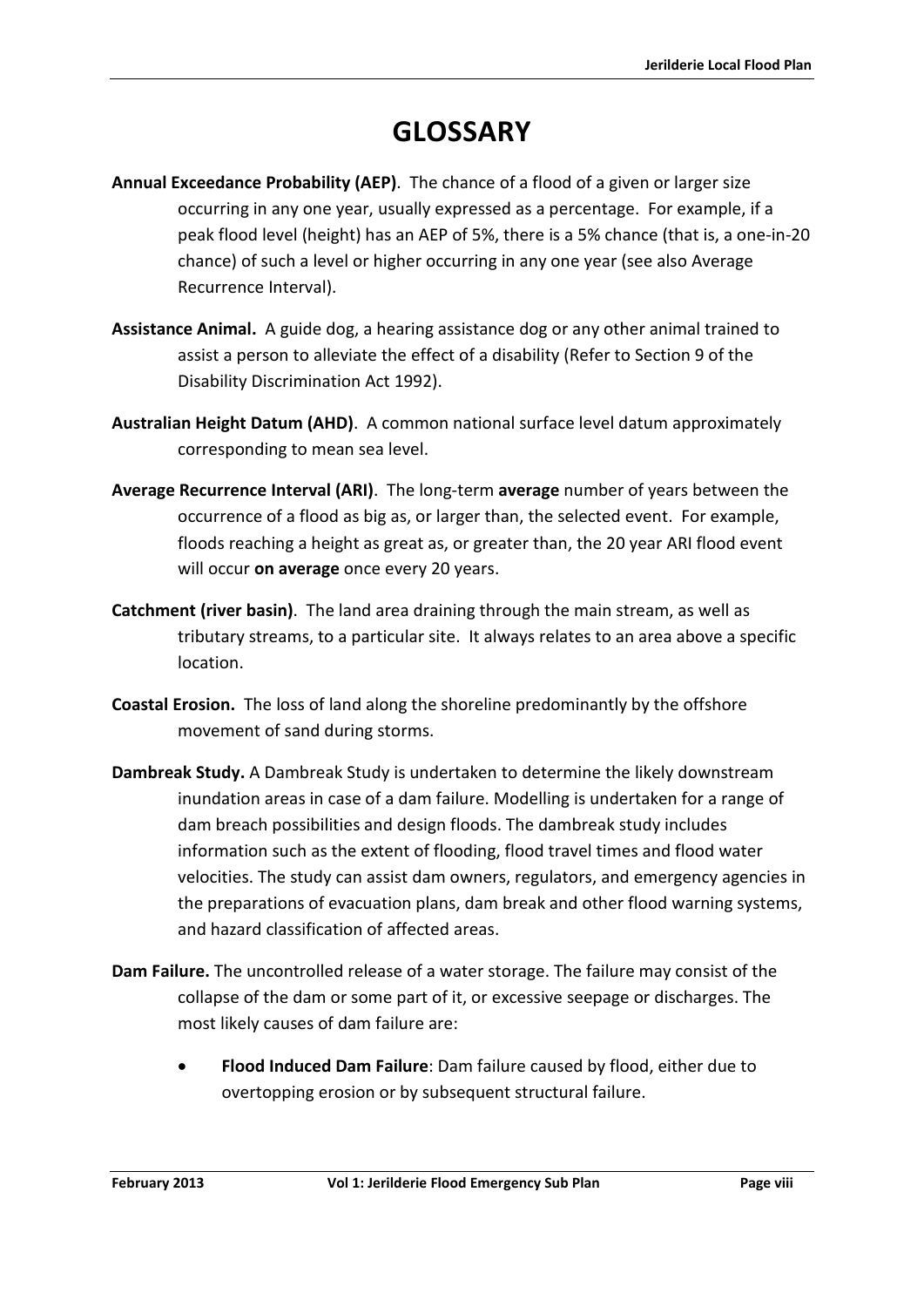- **Sunny Day Dam Failure**: Dam Failure as a result of factors other than flood i.e. other than flood flow into the reservoir. Causes of "Sunny Day" dam failure can include internal erosion, landslide, piping, earthquake or sabotage.
- **Dam Safety Emergency Plan (DSEP).** A DSEP outlines the required actions of owners and their personnel at dams in response to a range of possible emergency situations. The NSW Dam Safety Committee requires a quality controlled DSEP, with associated dambreak warning procedures to be prepared for prescribed dams where persons may be at risk downstream, if the dam failed.
- **Design flood (or flood standard)**. A flood of specified magnitude that is adopted for planning purposes. Selections should be based on an understanding of flood behaviour and the associated flood risk, and take account of social, economic and environmental considerations. There may be several design floods for an individual area.
- **Emergency Alert.** A national telephony based alerting system available for use by emergency service agencies to send SMS and voice messages to landlines and/or mobile telephones (by billing address) in times of emergency.
- **EMPLAN (Emergency Management Plan)**. The object of a EMPLAN is to ensure the coordinated response by all agencies having responsibilities and functions in emergencies.
- **Essential services**. Those services, often provided by local government authorities, that are considered essential to the life of organised communities. Such services include power, lighting, water, gas, sewerage and sanitation clearance.
- **Evacuation.** The temporary movement of people from a dangerous or potentially dangerous place to a safe location, and their eventual return. It is a safety strategy which uses distance to separate people from the danger created by the hazard.
- **Evacuation Order.** Notification to the community, authorised by the NSW SES, when the intent of an Incident Controller is to instruct a community to immediately evacuate in response to an imminent threat.
- **Evacuation Warning.** Notification to the community, authorised by the NSW SES, when the intent of an Incident Controller is to warn a community of the need to prepare for a possible evacuation
- **Flash flooding**. Flooding which is sudden and often unexpected because it is caused by sudden local or nearby heavy rainfall. It is sometimes defined as flooding which occurs within six hours of the rain that causes it.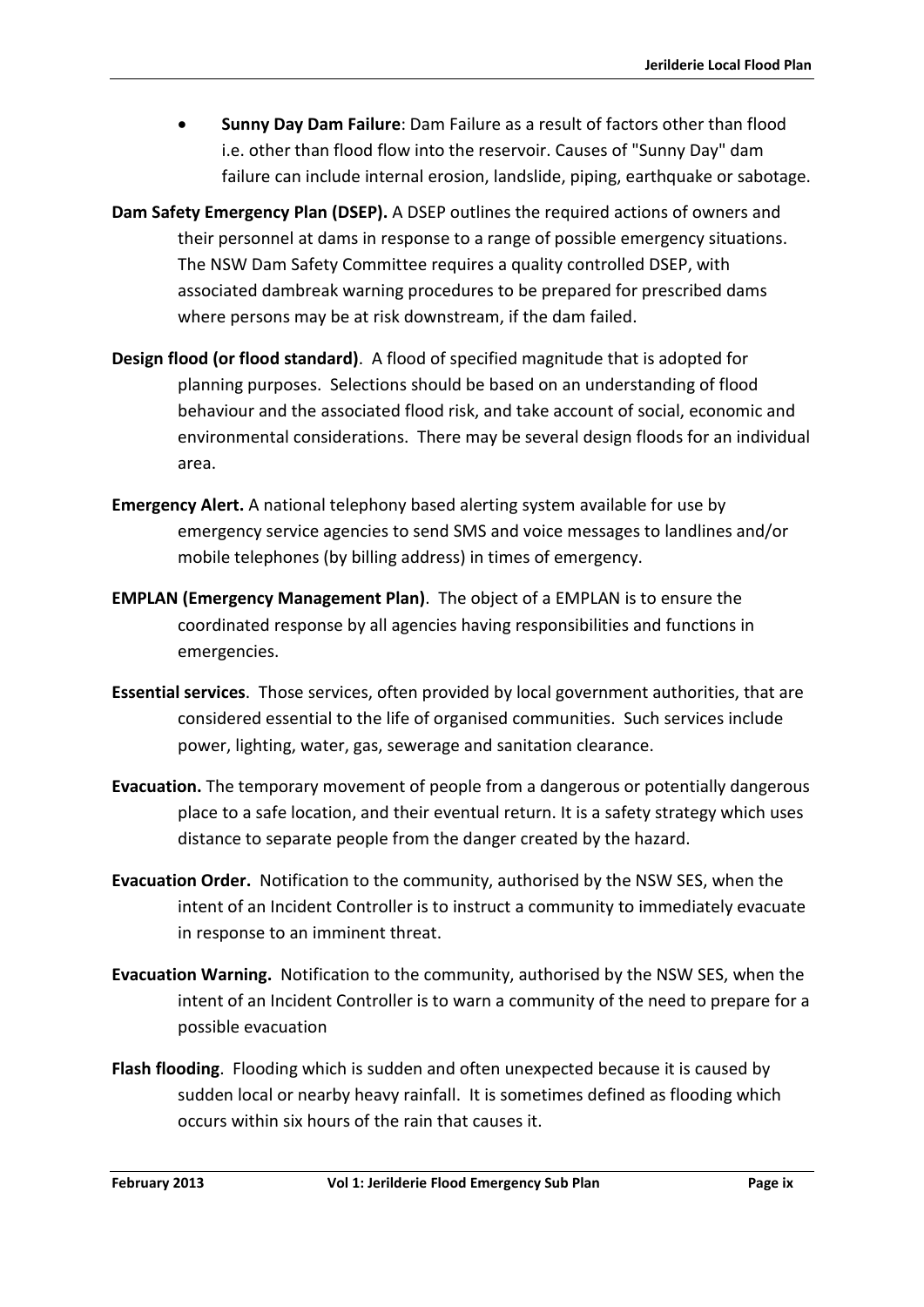- **Flood**. Relatively high water level which overtops the natural or artificial banks in any part of a stream, river, estuary, lake or dam, and/or local overland flooding associated with drainage before entering a watercourse, and/or coastal inundation resulting from super-elevated sea levels and/or waves overtopping coastline defences, including Tsunami.
- **Flood classifications**. Locally defined flood levels used in flood warnings to give an indication of the severity of flooding (minor, moderate or major) expected. These levels are used by the State Emergency Service and the Australian Government Bureau of Meteorology in flood bulletins and flood warnings.
- **Flood intelligence**. The product of collecting, collating, analysing and interpreting floodrelated data to produce meaningful information (intelligence) to allow for the timely preparation, planning and warning for and response to a flood.
- **Flood fringe.** The remaining area of flood prone land after floodway and flood storage have been defined
- **Flood liable land (also referred to as flood prone land)**. Land susceptible to flooding by the Probable Maximum Flood. (PMF) event. This term also describes the maximum extent of a **floodplain** which is an area of a river valley, adjacent to the river channel, which is subject to inundation in floods up to this event.
- **Flood of record**. Maximum observed historical flood.
- **Floodplain Management Plan**. A plan developed in accordance with the principles and guidelines in the New South Wales Floodplain Development Manual. Such a plan usually includes both written and diagrammatic information describing how particular areas of flood prone land can be used and managed to achieve defined objectives.
- **Flood Plan**. A response strategy plan that deals specifically with flooding and is a sub-plan of a Emergency Management Plan. Flood plans describe agreed roles, responsibilities, functions, strategies and management arrangements for the conduct of flood operations and for preparing for them. A flood plan contains information and arrangements for all floods whereas an IAP is for a specific flood/event.
- **Flood Rescue.** The rescue or retrieval of persons trapped by floodwaters.
- **Flood storage areas.** Those parts of the floodplain that are important for the temporary storage of floodwaters during the passage of a flood. The extent and behaviour of flood storage areas may change with flood severity, and loss of flood storage can increase the severity of flood impacts by reducing natural flood attenuation.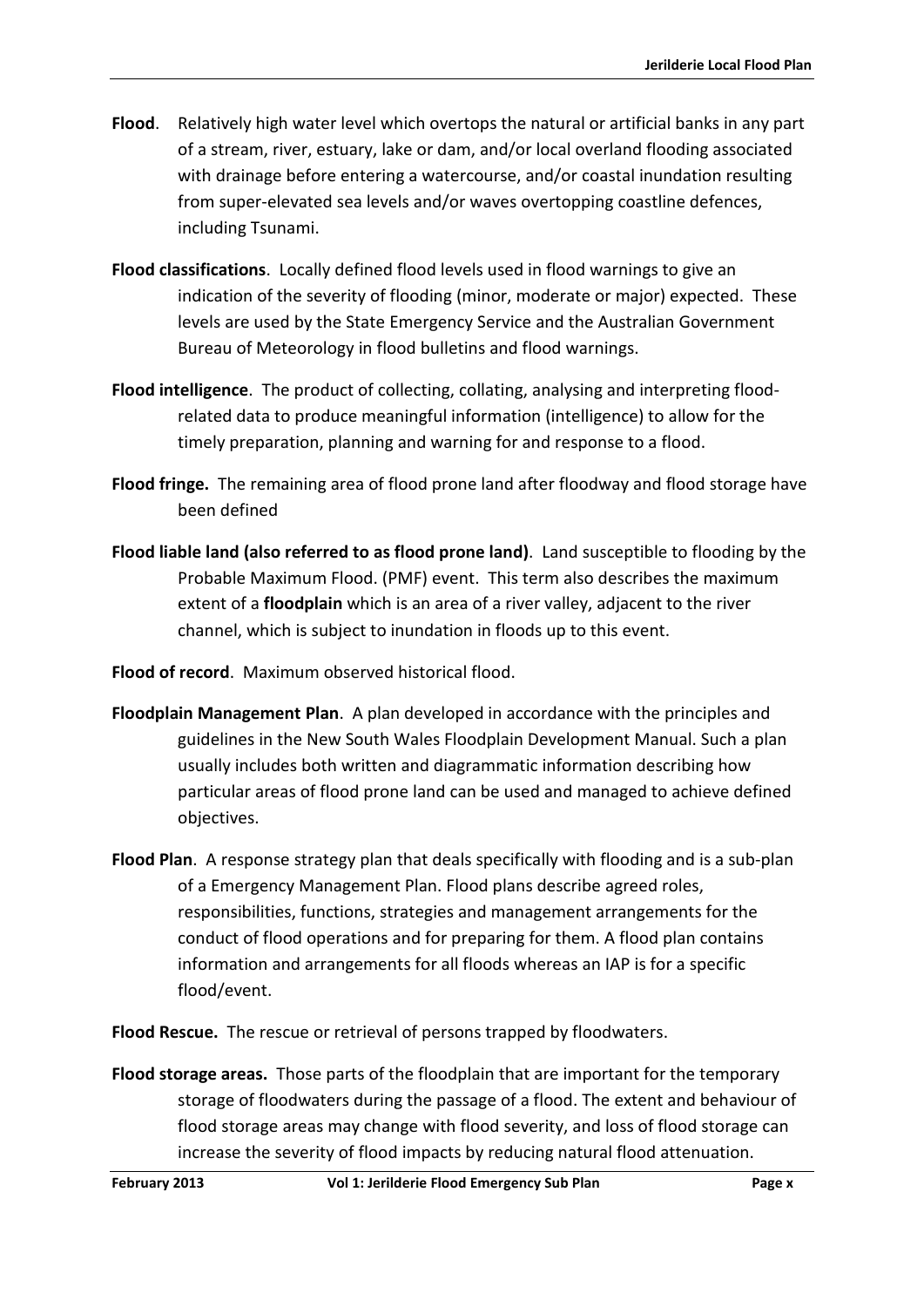- **Floodway**. An area where a significant volume of water flows during floods. Such areas are often aligned with obvious naturally-defined channels and are areas that, if partially blocked, would cause a significant redistribution of flood flow which may in turn adversely affect other areas. They are often, but not necessarily, the areas of deeper flow or the areas where higher velocities occur.
- **Flood Watch**. A Flood Watch is a notification of the potential for a flood to occur as a result of a developing weather situation and consists of short generalised statements about the developing weather including forecast rainfall totals, description of catchment conditions and indicates streams at risk. The Bureau will also attempt to estimate the magnitude of likely flooding in terms of the adopted flood classifications. Flood Watches are normally issued 24 to 36 hours in advance of likely flooding. Flood watches are issued on a catchment wide basis.
- **Flood Warning.** A Flood Warning is a gauge specific forecast of actual or imminent flooding. Flood Warnings specify the river valley, the locations expected to be flooded, the likely severity of flooding and when it will occur.
- **Functional Area.** A category of services involved in the preparations for an emergency, including the following:
	- Agriculture and Animal Services;
	- Energy and Utility Services;
	- Engineering Services;
	- Environmental Services;
	- Health Services;
	- Public Information Services;
	- Telecommunication Services;
	- Transport Services; and
	- Welfare Services.
- **Geographic Information System (GIS)**. A geographic information system (GIS) integrates hardware, software, and data for capturing, managing, analysing, and displaying all forms of geographically referenced information.
- **Incident Action Plan (IAP).** An action plan for managing a specific event. Information from the Local Flood Plan is used to develop the flood IAP.
- **Indirect Effect.** Indirect effects are generally a consequence of infrastructure damage or interruption of services and can affect communities distant from the actual flood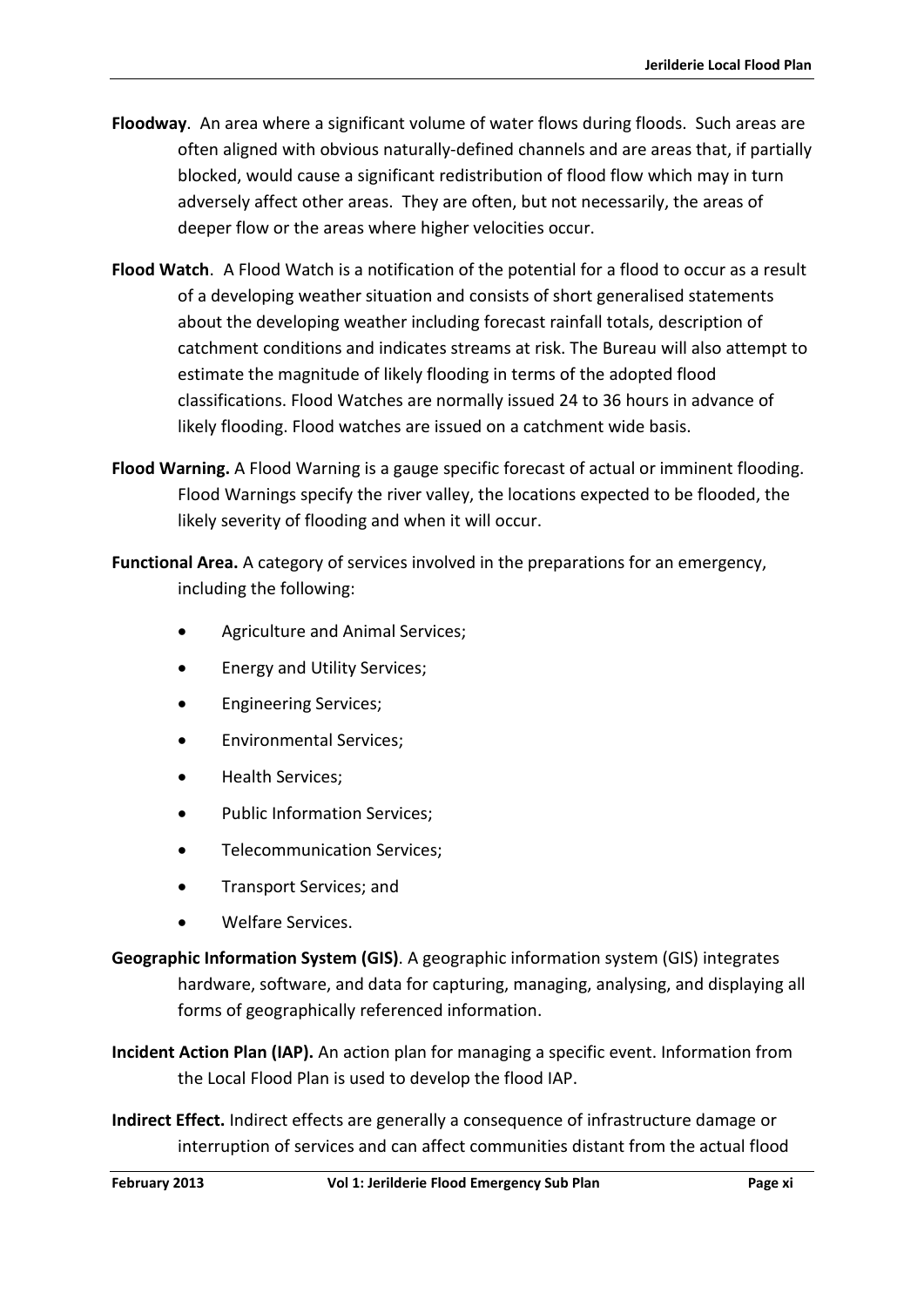footprint i.e. floodplain. Indirect effects can also refer to indirect losses due to disruption of economic activity, both in areas which are inundated or isolated. Indirect effects are one of the three primary sources of risk in the context of flooding (the other two are inundation and isolation).

**Inundation**. See definition for Flood.

- **Isolation.** Properties and/or communities where flooding cuts access to essential services or means of supply. Isolation is one of the three primary sources of risk in the context of flooding (the other two are inundation and indirect effects).
- **Local overland flooding.** Inundation by local runoff rather than overbank discharge from a stream, river, estuary, lake or dam.
- **Major flooding**. Flooding which causes inundation of extensive rural areas, with properties, villages and towns isolated and/or appreciable urban areas flooded.
- **Minor flooding**. Flooding which causes inconvenience such as closing of minor roads and the submergence of low-level bridges. The lower limit of this class of flooding, on the reference gauge, is the initial flood level at which landholders and/or townspeople begin to be affected in a significant manner that necessitates the issuing of a public flood warning by the Australian Government Bureau of Meteorology.
- **Moderate flooding**. Flooding which inundates low-lying areas, requiring removal of stock and/or evacuation of some houses. Main traffic routes may be covered.
- **Peak height**. The highest level reached, at a nominated gauging station, during a particular flood event.
- **Prescribed Dam.** "Prescribed" dams are those listed in Schedule 1 of the Dams Safety Act 1978. The NSW Dam Safety Committee will prescribe those dams with the potential for a failure which could have a significant adverse effect on community interests.
- **Probable Maximum Flood (PMF)**. The largest flood that could conceivably be expected to occur at a particular location, usually estimated from probable maximum precipitation. The PMF defines the maximum extent of flood prone land, that is, the floodplain. It is difficult to define a meaningful Annual Exceedance Probability for the PMF, but it is commonly assumed to be of the order of  $10^4$  to  $10^7$  (once in 10,000 to 10,000,000 years).
- **Runoff**. The amount of rainfall which ends up as stream flow, also known as 'rainfall excess' since it is the amount remaining after accounting for other processes such as evaporation and infiltration.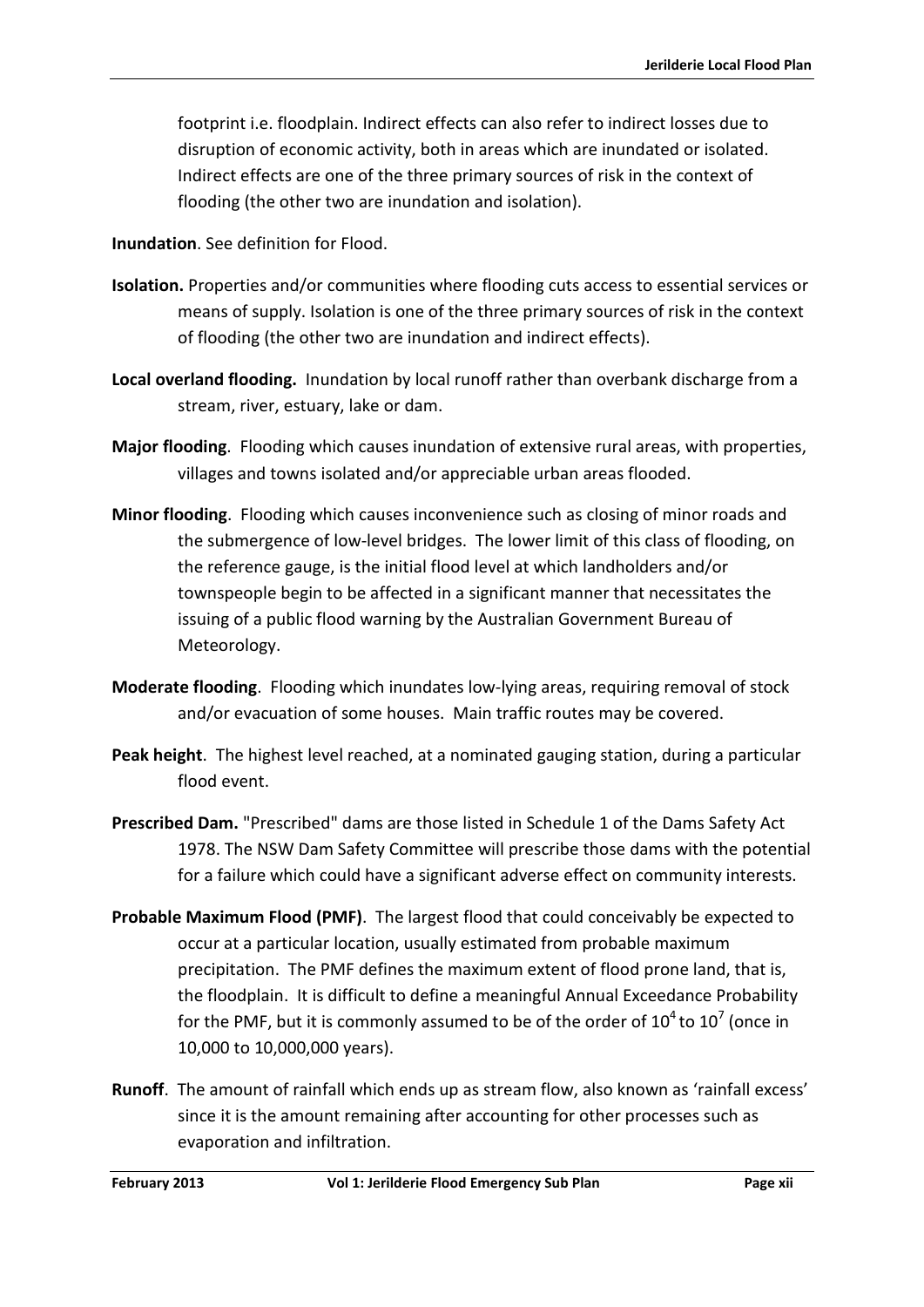- **Stage height**. A level reached, at a nominated gauging station, during the development of a particular flood event.
- **Stream gauging station**. A place on a river or stream at which the stage height is routinely measured, either daily or continuously, and where the discharge is measured from time to time so as to develop a relationship between stage and discharge or rating curve.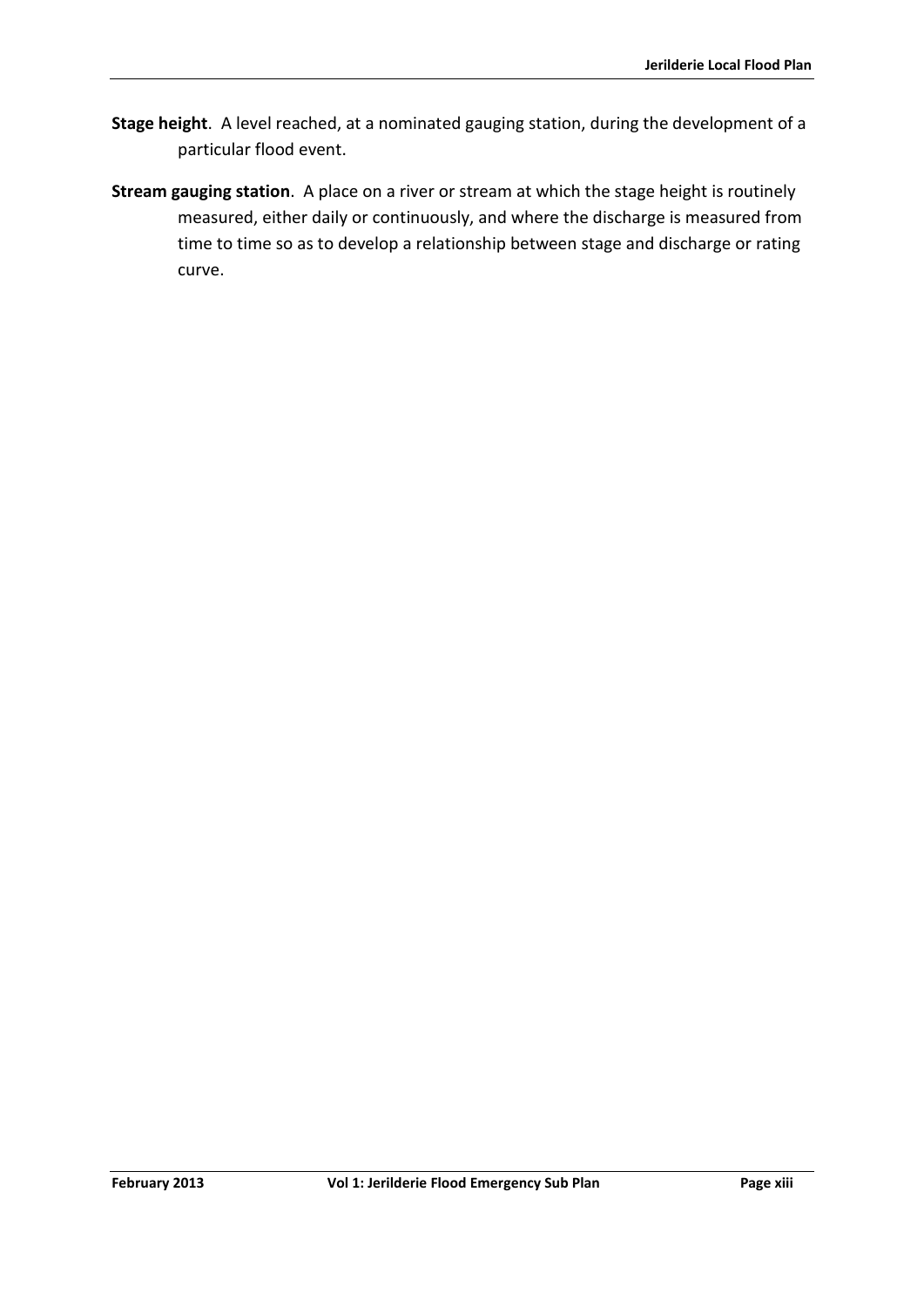# <span id="page-14-0"></span>**PART 1 - INTRODUCTION**

# <span id="page-14-1"></span>**1.1 PURPOSE**

1.1.1 This plan covers preparedness measures, the conduct of response operations and the coordination of immediate recovery measures from flooding within the Jerilderie Shire Council area. It covers operations for all levels of flooding within the council area.

# <span id="page-14-2"></span>**1.2 AUTHORITY**

1.2.1 This plan is issued under the authority of the *State Emergency and Rescue Management Act 1989* (NSW) and the *State Emergency Service Act 1989* (NSW). It has been approved by the NSW SES Jerilderie Local Controller and the NSW SES Murray Region Controller as a NSW SES plan and endorsed by the Jerilderie Shire Council Local Emergency Management Committee as a sub plan of the Local EMPLAN.

# <span id="page-14-3"></span>**1.3 AREA COVERED BY THE PLAN**

- 1.3.1 The area covered by the plan is the Jerilderie Shire Council area which includes: Jerilderie and surrounding rural areas.
- 1.3.2 The council area and its principal rivers and creeks are shown in Attachment 3.
- 1.3.3 The council area is in the NSW SES Murray Region and for emergency management purposes is part of the Riverina-Murray Emergency Management Region.

# <span id="page-14-4"></span>**1.4 DESCRIPTION OF FLOODING AND ITS EFFECTS**

1.4.1 The NSW SES maintains information on the nature of flooding and effects of flooding on the community in the Jerilderie Shire Council area.

# <span id="page-14-5"></span>**1.5 RESPONSIBILITIES**

- 1.5.1 The general responsibilities of emergency service organisations and supporting services (functional areas) are listed in the Local and State Emergency Management Plans (EMPLAN). Some specific responsibilities are expanded upon in the following paragraphs. The extent of their implementation will depend on the severity of the flooding
- 1.5.2 **NSW SES Jerilderie Local Controller.** The NSW SES Jerilderie Local Controller is responsible for dealing with floods as detailed in the State Flood Plan, and will: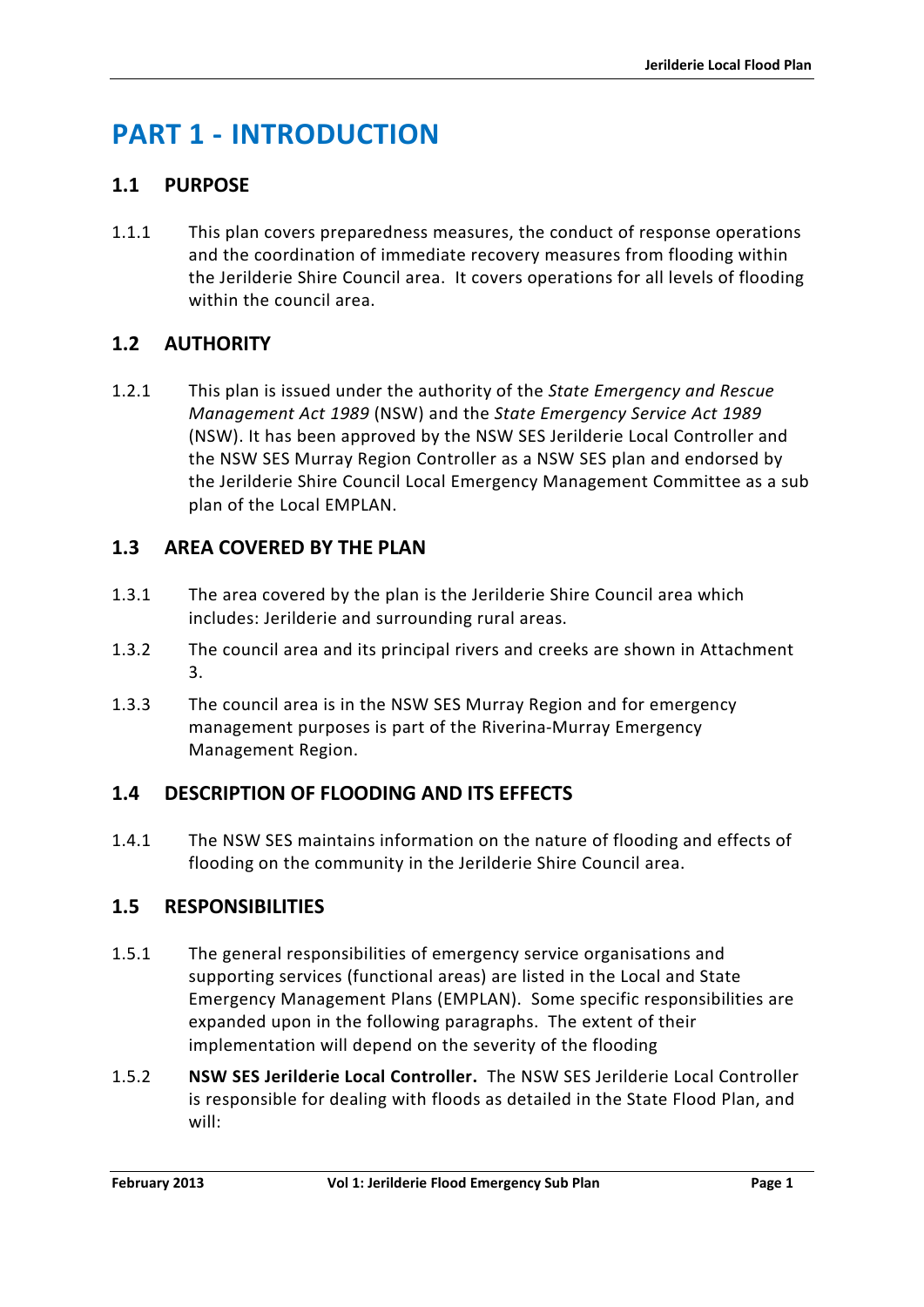#### **Preparedness**

- a. Maintain a Local Headquarters at 35 Jerilderie Street, Jerilderie in accordance with the NSW SES Controllers' Guide and the NSW SES Operations Manual.
- b. Ensure that NSW SES members are trained to undertake operations in accordance with current policy as laid down in the NSW SES Controllers' Guide and the NSW SES Operations Manual.
- c. Coordinate the development and operation of a flood warning service for the community.
- d. Participate in floodplain risk management initiatives organised by the Jerilderie Shire Council.
- e. Coordinate a public education program.
- f. Identify and monitor people and/or communities at risk of flooding
- g. Ensure that the currency of this plan is maintained.

#### **Response**

- h. Appoint an appropriate Local Incident Controller to undertake response roles. The Incident Controller will:
- i. Control flood and storm response operations. This includes:
	- Directing the activities of the NSW SES units operating within the council area.
	- Coordinating the activities of supporting agencies and organisations and ensuring that liaison is established with them.
	- Contribute to preparation of Region IAP.
- j. Provide an information service in relation to:
	- Flood heights and flood behaviour.
	- Road conditions and closures.
	- Advice on methods of limiting property damage.
	- Confirmation of evacuation warnings and evacuation orders.
- k. Direct the conduct of flood rescue operations.
- l. Direct the evacuation of people and/or communities.
- m. Provide immediate welfare support for evacuated people.
- n. Coordinate the provision of emergency food and medical supplies to isolated people and/or communities.
- o. Coordinate operations to protect property, for example by:
	- Arranging resources for sandbagging operations.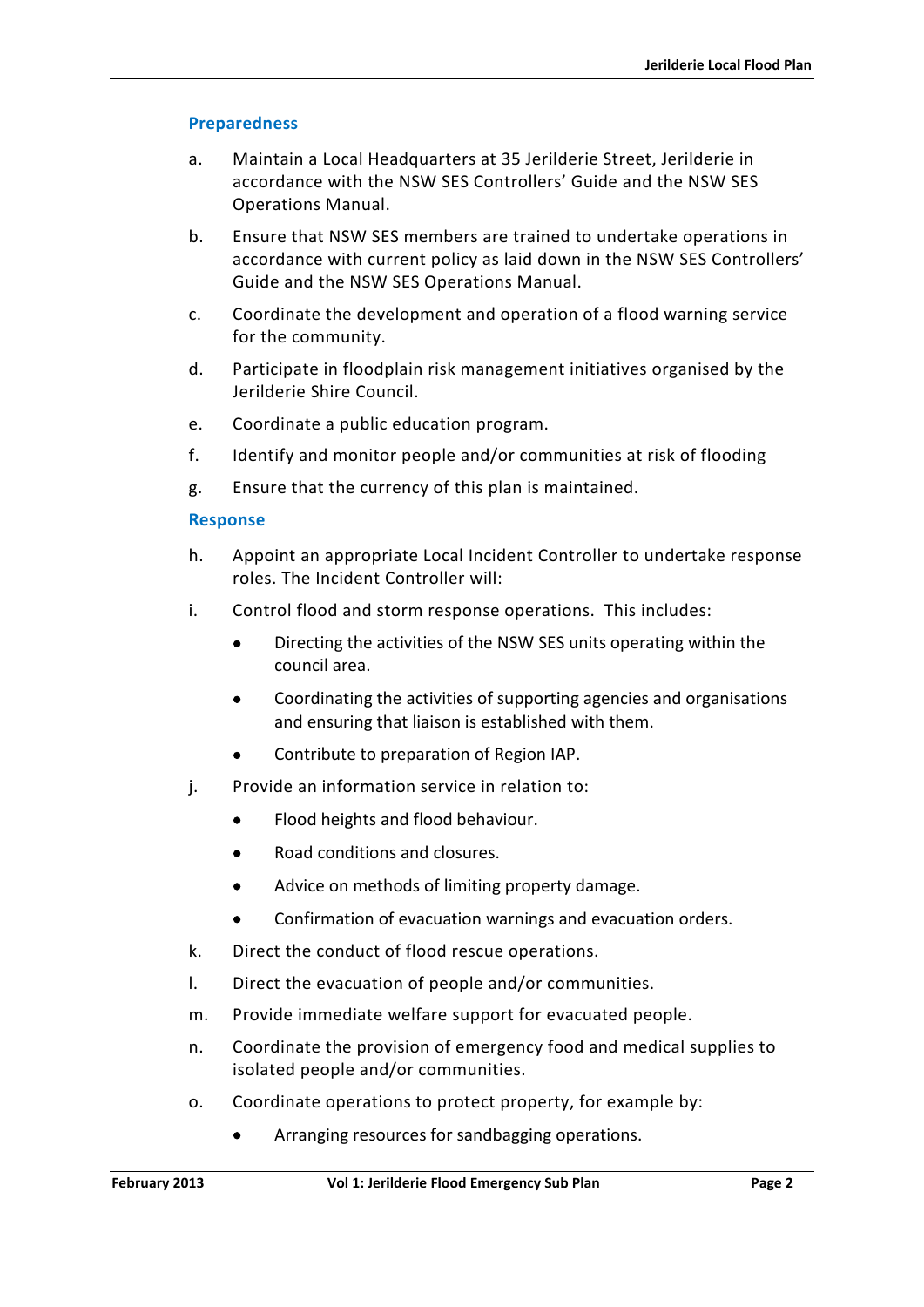- Lifting or moving household furniture.
- Lifting or moving commercial stock and equipment.
- p. Arrange for support (for example, accommodation and meals) for emergency service organisation members and volunteers assisting them.
- q. Ensure that the managers of caravan parks are advised of flood warnings and the details of any evacuation order.
- r. If NSW SES resources are available, assist with emergency fodder supply operations conducted by Agriculture and Animal Services.
- s. If NSW SES resources are available, assist the NSW Police Force, RMS and Council with road closure and traffic control operations.
- t. Exercise financial delegations relating to the use of emergency orders as laid down in the NSW SES Controllers' Guide.
- u. Coordinate the collection of flood information for development of intelligence.
- v. Submit Situation Reports to the NSW SES Murray Region Headquarters and agencies assisting within the council area. These will contain information on:
	- Road conditions and closures.
	- Current flood behaviour.
	- Current operational activities.
	- Likely future flood behaviour.
	- Likely future operational activities.
	- Probable resource needs.
- w. Keep the Local Emergency Operations Controller advised of the flood situation and the operational response.
- x. Issue the 'All Clear' when flood operations have been completed.

#### **Recovery**

- y. Ensure that appropriate After Action Reviews are held after floods.
- z. Provide appropriate representation to the recovery committee for the duration of the response phase of an event and as agreed during the recovery phase.

#### 1.5.3 **NSW SES Jerilderie Unit Members:**

- a. Carry out flood response tasks. These may include:
	- The management of the NSW SES Jerilderie Local Headquarters Operations Centres.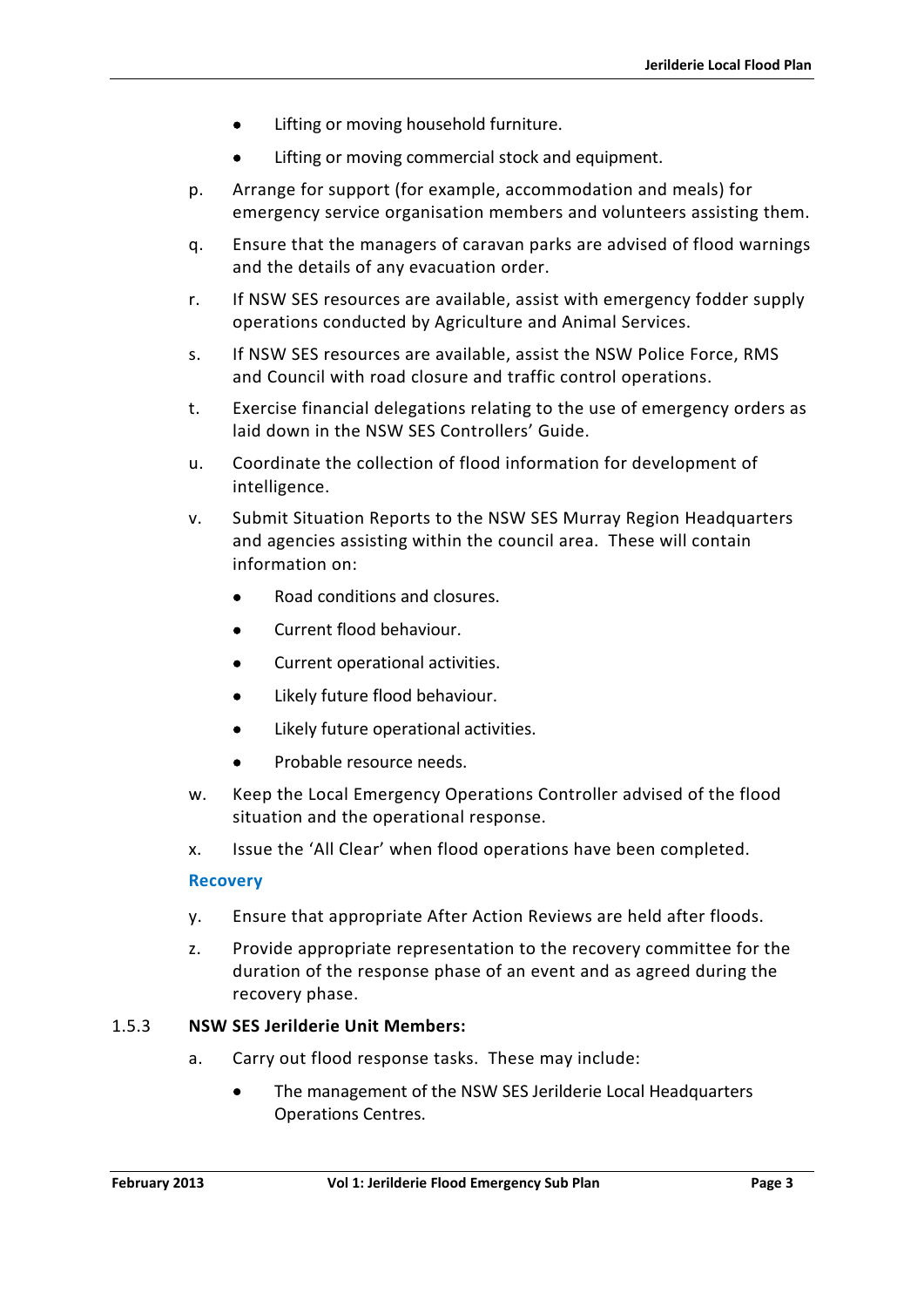- Assist in the collection of flood information for the development of intelligence.
- Flood rescue.
- Evacuation.
- Providing immediate welfare for evacuated people.
- Delivery of warnings and information.
- Resupply.
- Levee monitoring.
- Sandbagging.
- Lifting and/or moving household furniture and commercial stock.
- Animal rescue.
- Assisting in repairing or improving levees.
- Assisting with road closure and traffic control operations.
- Assisting with emergency fodder supply operations.
- b. Assist with preparedness activities.
- c. Undertake training in flood and storm response operations.

#### 1.5.4 **Agriculture and Animal Services Functional Area:**

- a. When requested by NSW SES:
	- Activate the Agriculture and Animal Services Supporting Plan as required and coordinate the provision of required services which may include:
		- Supply and delivery of emergency fodder.
		- Coordinate the management of livestock and farm animals.
		- Advice on dealing with dead and injured farm animals.
		- Financial, welfare and damage assessment assistance to flood affected farmers.
		- Operation of animal shelter compound facilities for the domestic pets and companion animals of evacuees.
- b. Forests NSW
	- Close and evacuate at risk camping grounds in Forests NSW managed areas.

#### 1.5.5 The **Ambulance Service of NSW**:

a. Assist with the evacuation of at risk communities (in particular elderly and/or infirm people).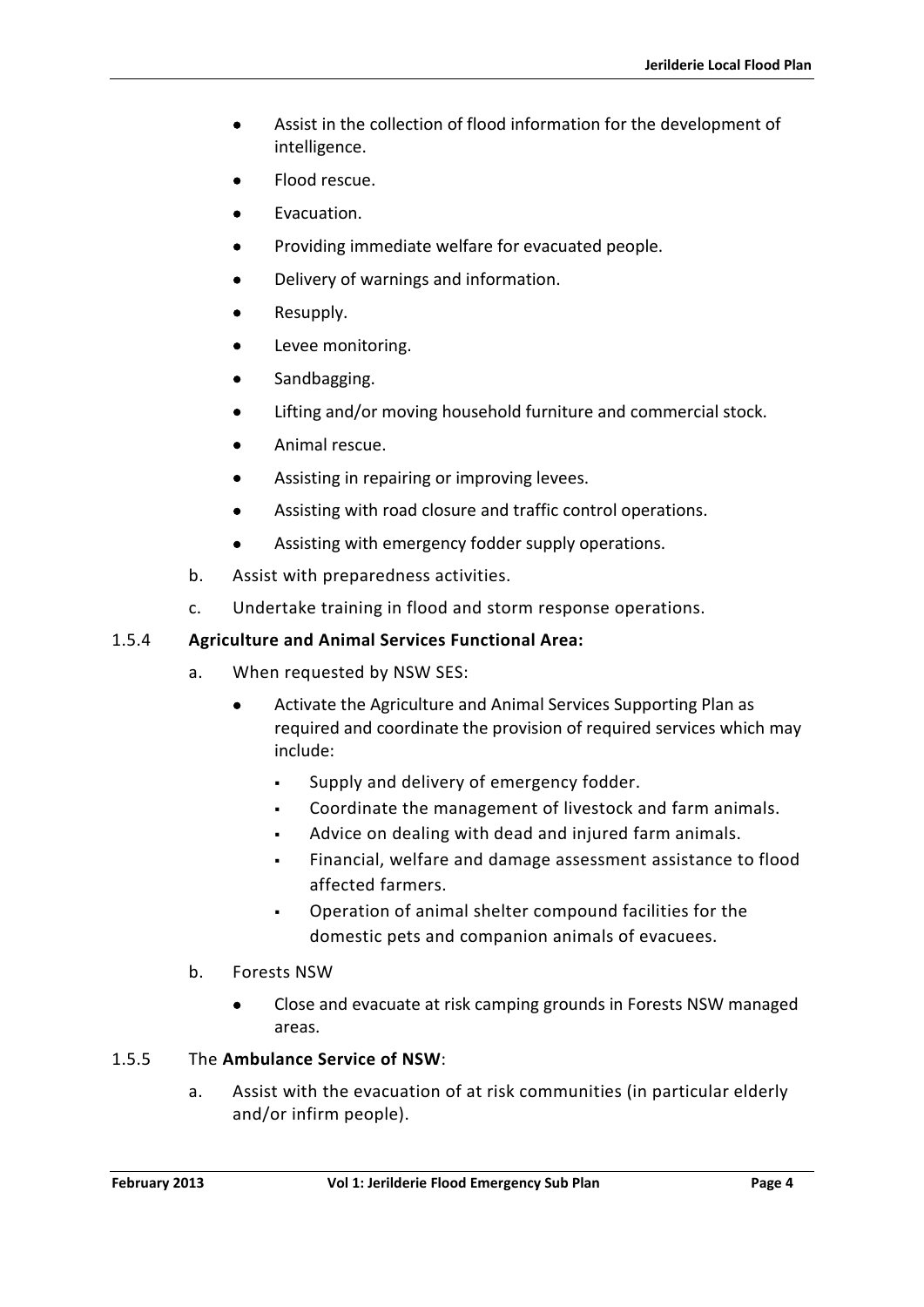- b. Deploy ambulance resources to appropriate locations if access is expected to be lost.
- c. Assist the NSW SES with flood rescue operations.

### 1.5.6 **Australian Government Bureau of Meteorology (The Bureau):**

- a. Provide Flood Watches for the Murray and Murrumbidgee River Basins.
- b. Provide Flood Warnings, incorporating height-time predictions, for Narrandera (410005), Yanco Creek at Morundah (574016) and Colombo Creek at Morundah (574017) however no gauges for which the Bureau provide Flood Warnings exist within Jerilderie LGA.
- c. Provide severe weather warnings when flash flooding is likely to occur.

#### 1.5.7 **Caravan Park Proprietor(s)**:

- a. Prepare a Flood Management Plan for the Caravan Park.
- b. Install flood depth indicators and road alignment markers within their caravan parks.
- c. Ensure that owners and occupiers of caravans are aware that the caravan park is flood liable by:
	- Handing a printed notice to occupiers taking up residence. The notice will indicate that the caravan park is liable to flooding and outline the evacuation and van relocation arrangements.
	- Displaying this notice prominently in each van.
- d. Ensure that owners and occupiers of caravans are aware that if they are expecting to be absent from their vans for extended periods, they must:
	- Provide the manager with a key; in a sealed envelope; to the van.
	- Provide a contact address and telephone number.
	- Inform the manager if a vehicle will be required to relocate the van during flood time.
	- Leave any mobile van in a condition allowing it to be towed in an emergency (i.e.: tyres inflated, jacks wound up, personal effects secured and annexes and lines for water, sewer, electricity and gas readily detachable).
- e. Ensure that occupiers are informed of Flood Warnings and Flood Watches. At this time, occupiers should be advised to:
	- Ensure that they have spare batteries for their radios.
	- Listen to a local radio station for updated flood information.
	- Prepare for evacuation and van relocation.
- f. Ensure that owners and occupiers of caravans are aware of what they must do to facilitate evacuation and van relocation when flooding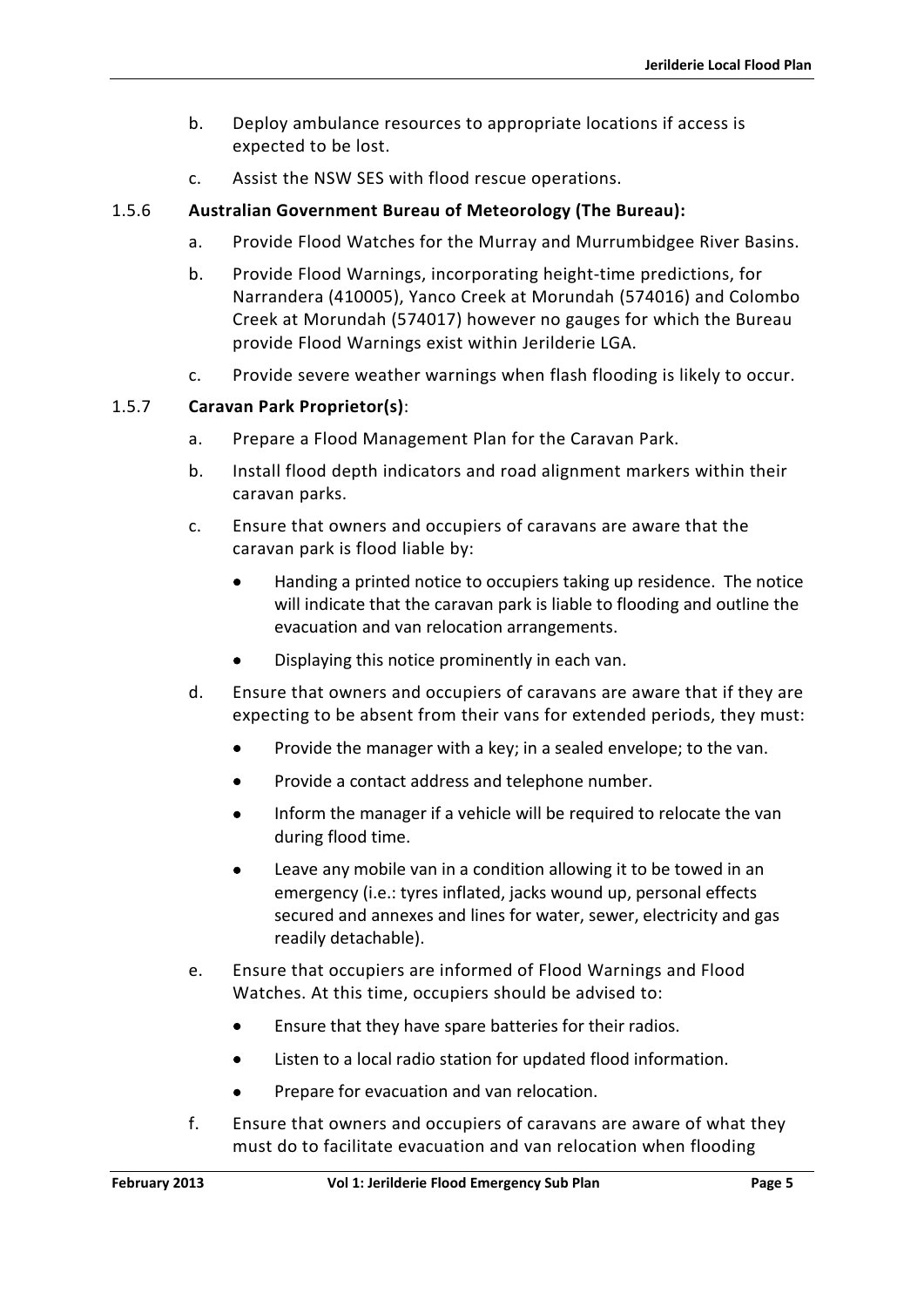occurs. Owners of Vans which are incapable of being relocated, should ensure they are securely anchored to their site to avoid being swept away.

- g. Coordinate the evacuation of people and the relocation of moveable vans when floods are rising and their return when flood waters have subsided. Vans will be towed back to the caravan park(s) by van owners or by vehicles and drivers arranged by the park managers.
- h. Inform the NSW SES of the progress of evacuation and/or van relocation operations and of any need for assistance in the conduct of these tasks.

#### 1.5.8 **Child Care Centres and Preschools**:

- a. Childcare Centres are to be contacted by the NSW SES in the event of possible flooding or isolation.
- b. When notified the child care centres and preschools should:
	- Liaise with the NSW SES and arrange for the early release of children whose travel arrangements are likely to be disrupted by flooding and/or road closures.
	- Assist with coordinating the evacuation of preschools and child care centres.

#### 1.5.9 **Energy and Utility Services Functional Area:**

- a. When requested by NSW SES:
	- Implement the Energy and Utilities Services Functional Area Supporting Plan.
	- Where required, coordinate energy and utility services emergency management planning, preparation, response and recovery, including the restoration of services following a flood event.
	- Coordinate advice to the NSW SES of any need to disconnect electricity, gas, water or wastewater services.
	- Assist the NSW SES to identify infrastructure at risk of flooding for incorporation into planning and intelligence.
	- Identify interdependencies between flooding and utility services due to secondary impacts of flooding and advise the NSW SES.
	- Assist the NSW SES with advisory notices relating to hazards from utility services during flooding.
	- Coordinate with utilities on restoration of services, including advisory notices relating to estimated time for restoration and mandatory safety checks prior to reconnection. Advise the NSW SES and the relevant recovery committee and coordinator of the timetable for restoration.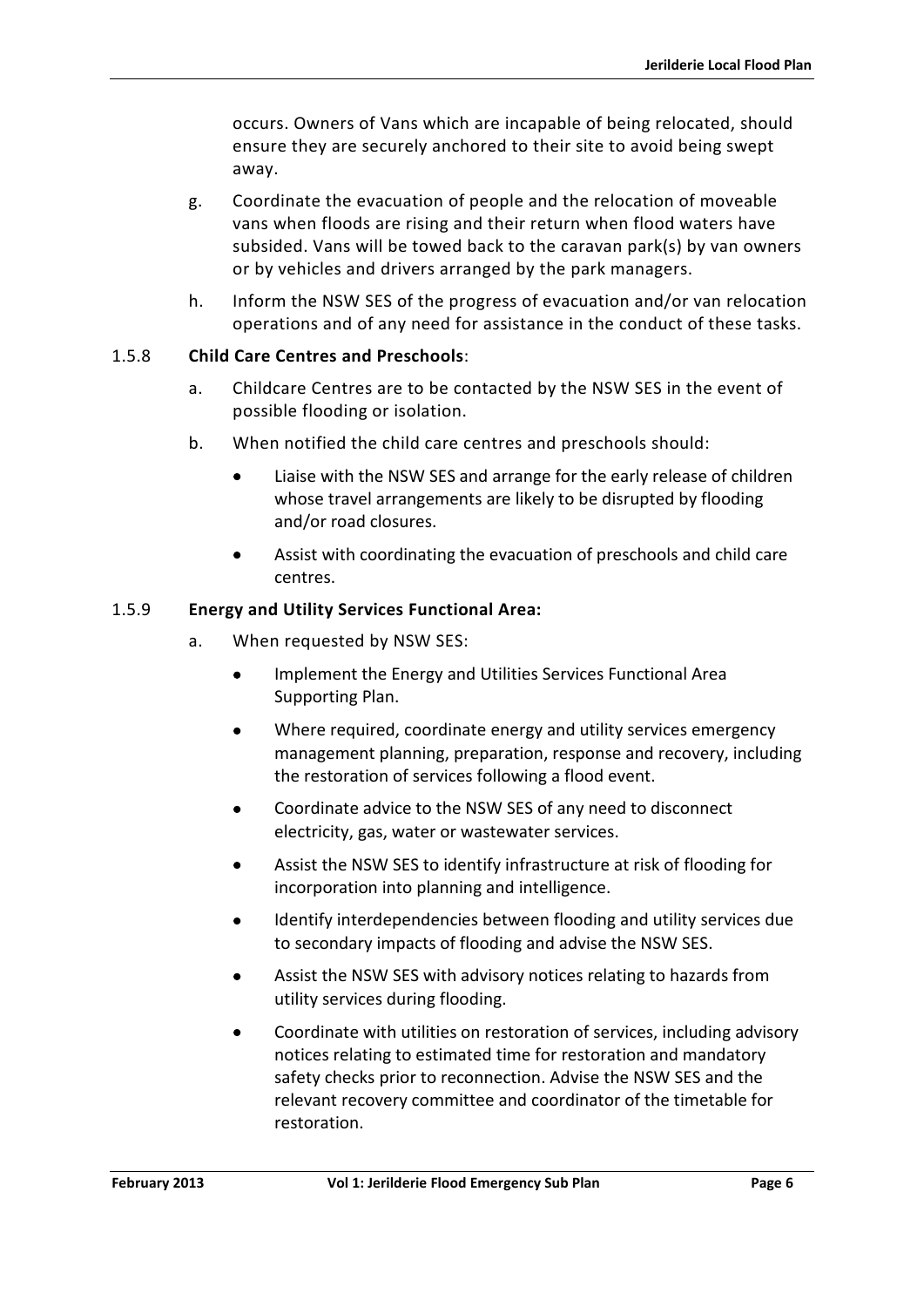- b. Local Providers (Essential Energy for electricity, Jerilderie Shire for water and waste water):
	- Provide advice to the NSW SES Jerilderie Local Controller of any need to disconnect power/gas/water/waste water supplies or of any timetable for reconnection.
	- Advise the NSW SES of any hazards from utility services during flooding
	- Advise the public with regard to electrical hazards during flooding and to the availability or otherwise of the electricity supply.
	- Clear or make safe any hazard caused by power lines or electrical reticulation equipment.
	- Inspect, test and reconnect customers' electrical/ gas/ water/waste water installations as conditions allow.
	- Assist the NSW SES to identify infrastructure at risk of flooding for incorporation into planning and intelligence.

#### 1.5.10 **Engineering Services Functional Area**:

- a. When requested by NSW SES:
	- Provide engineering advice regarding the integrity of damaged structures.
	- Assist the NSW SES with damage assessment.
	- Acquire and/or provide specialist technical engineering expertise.
	- Assist the NSW SES and councils with the assessment and operation of flood protection levees when requested.
	- Assist with property protection, including the construction or repair of levees.
	- Coordinate the restoration of critical public facilities.
	- Establish recovery centre facilities.

#### 1.5.11 **Environmental Services Functional Area**:

- a. When requested by NSW SES:
	- Implement the Environmental Services Functional Area (Enviroplan) Supporting Plan if required.
	- Activate the Hazmat/CBR Emergency Sub Plan if required.

#### 1.5.12 **Fire and Rescue NSW, Jerilderie:**

- a. Assist the NSW SES with the delivery of evacuation warnings and evacuation orders.
- b. Assist the NSW SES with the conduct of evacuations.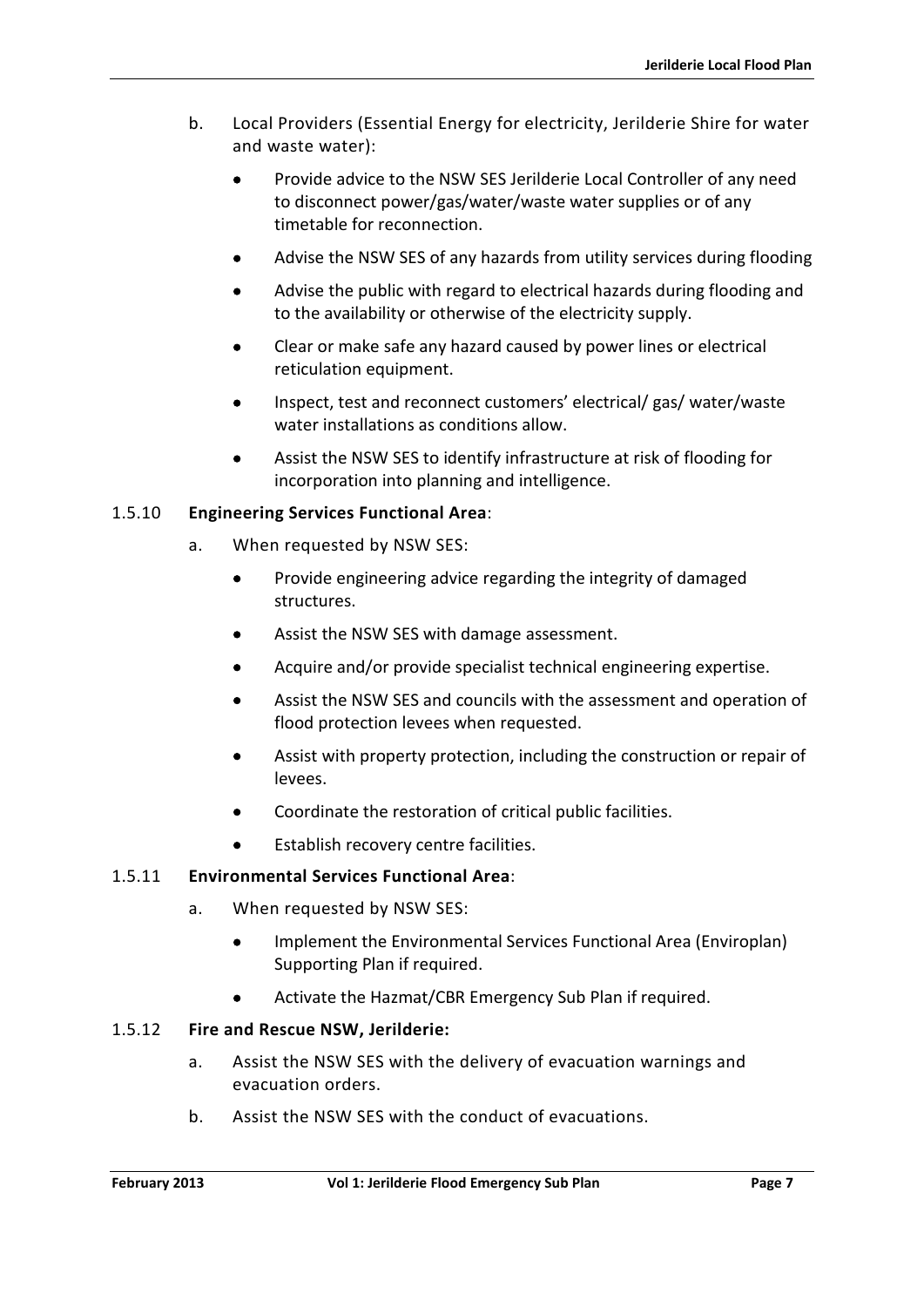- c. Provide equipment for pumping flood water out of buildings and from low-lying areas.
- d. Assist with clean-up operations, including the hosing out of flood affected properties.
- e. Deploy fire resources to appropriate locations if access is expected to be lost.

### 1.5.13 **Health Services Functional Area**:

- a. When requested by NSW SES:
	- Activate Healthplan if required.
	- Ensure that appropriate business continuity plans are developed for essential health infrastructure and are activated during floods.
	- Provide medical support to the NSW SES.
	- Establish health surveillance in affected areas.
	- Assess potential public health risks that either acutely endanger the health of human populations or are thought to have longer term consequences.
	- Provide environmental health advice.
	- Provide public health warnings and advice to affected communities.
	- Assist the NSW SES with the warning and evacuation of hospitals.

#### 1.5.14 **NSW Office of Water:**

- a. Collect and maintain flood data including data relating to flood heights, velocities and discharges.
- b. Provide the Bureau of Meteorology and NSW SES real-time or near realtime access to river height gauges and height data for the development of official flood warnings.
- c. Provide flow rating charts for river height gauges.
- d. Manage (with technical support from OEH) the approval process under the Water Act 1912 and Water Management Act 2000 for flood control works (earthworks, embankments and levees which can affect the distribution of floodwaters) including:
	- Assessment and approval of flood control works (including flood mitigation works) in rural areas designated under the Acts.
	- Use of floodplain management plans prepared by OEH in rural areas designated under the Acts to assess flood control work approvals.
	- Giving the NSW SES access to relevant studies regarding flooding and studies supporting floodplain management plans prepared by OEH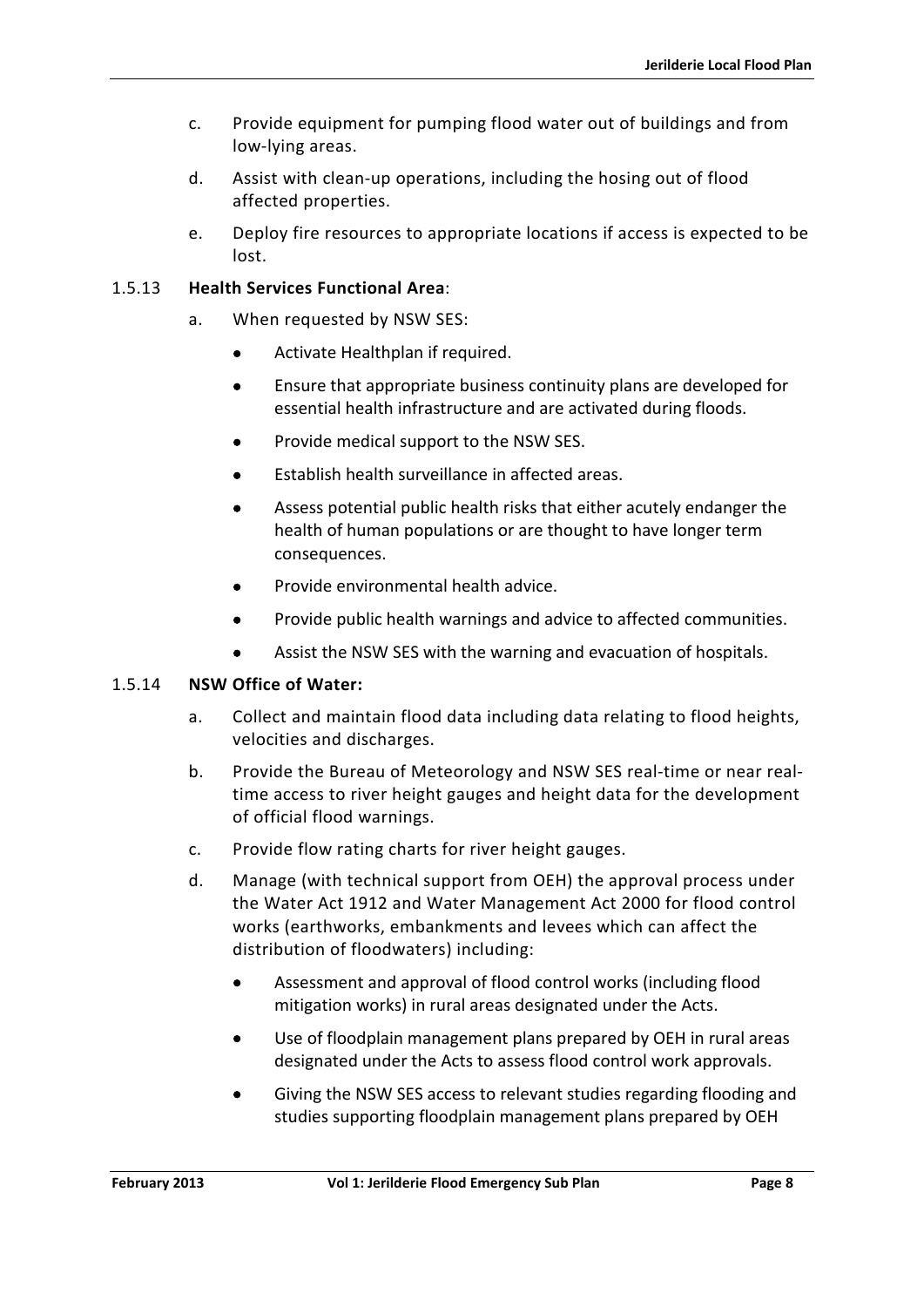including flood studies, floodplain risk management studies and flood behaviour investigations.

#### 1.5.15 **NSW Police Force, Deniliquin Local Area Command (LAC):**

- a. Assist the NSW SES with the delivery of evacuation warnings and evacuation orders.
- b. Assist the NSW SES with the conduct of evacuation operations.
- c. Conduct road and traffic control operations in conjunction with council and/or RMS.
- d. Coordinate the registration of evacuees.
- e. Secure evacuated areas.

#### 1.5.16 **NSW Rural Fire Service (RFS Mid Murray):**

- a. Provide personnel in rural areas and villages to:
	- Inform the NSW SES Jerilderie Local Controller about flood conditions and response needs in their own communities, and
	- Disseminate flood information.
- b. Provide personnel and high-clearance vehicles for flood related activities.
- c. Assist the NSW SES with the delivery of evacuation warnings and evacuation orders.
- d. Assist the NSW SES with the conduct of evacuations.
- e. Provide equipment for pumping flood water out of buildings and from low-lying areas.
- f. Assist with the removal of caravans.
- g. Provide back-up radio communications.
- h. Assist with clean-up operations, including the hosing of flood affected properties.
- i. Deploy fire resources to appropriate locations if access is expected to be lost.

#### 1.5.17 **Office of Environment and Heritage**:

- a. Provide specialist policy, engineering and scientific advice to councils and the NSW SES on flood related matters including assistance with:
	- The identification of flood problems.
	- The preparation of Floodplain Risk Management Plans and associated studies.
	- The implementation of floodplain risk management plans. This involves floodplain management projects which include flood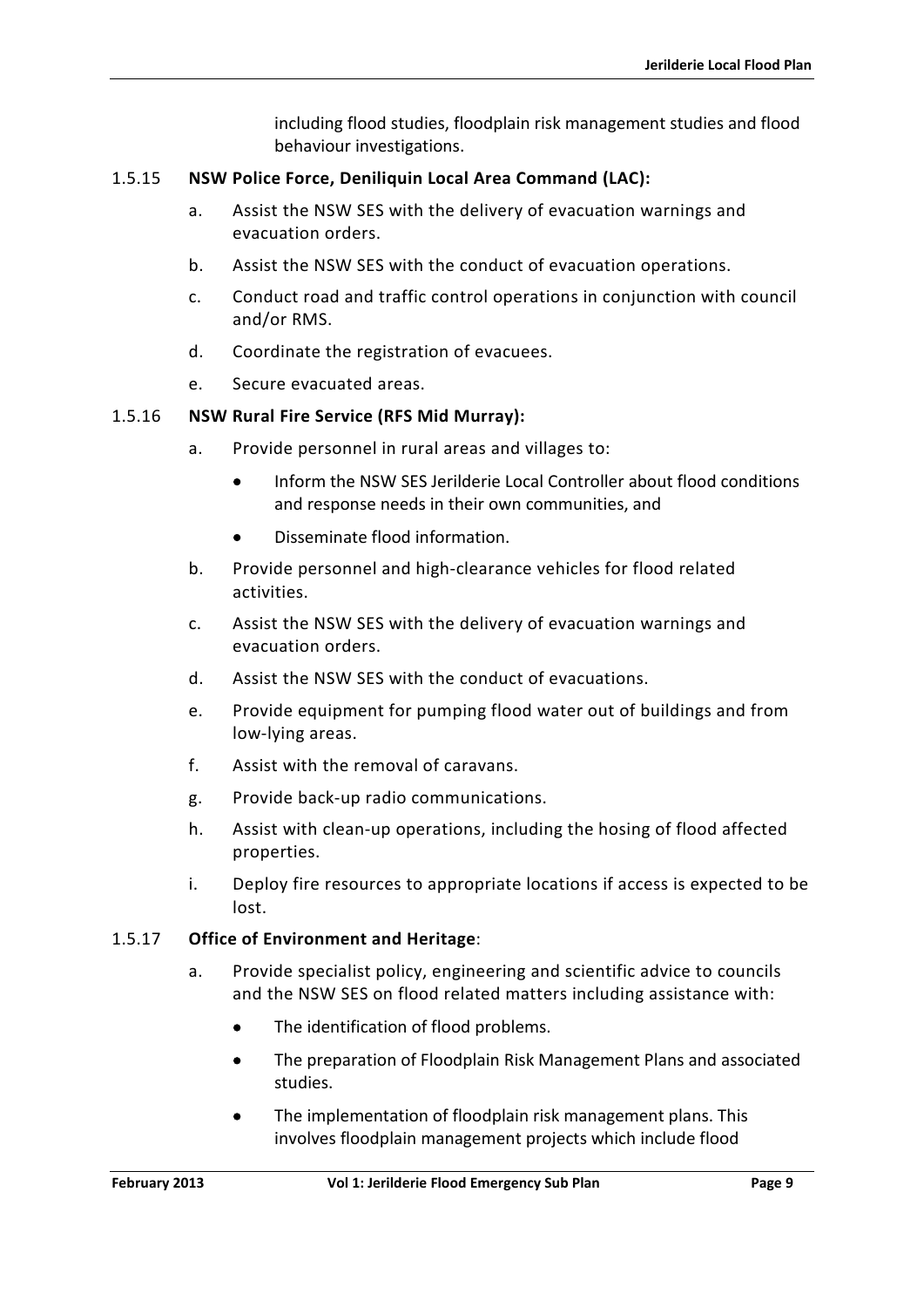mitigation works, flood warning, strategic land use planning and upgrade of evacuation routes.

- The exercising of Local Flood Plans.
- b. Provide specialist advice flood related matters as follows:
	- Provide the NSW SES with access to relevant studies regarding flooding, including Flood Studies and Floodplain Risk Management Studies.
	- Coordinate the collection of post event flood data, in consultation with the NSW SES.
	- Provide data to the Bureau of Meteorology and NSW SES real-time or near real-time access to river height gauges and height data for the development of official flood warnings (through a contract with MHL as described in the Response section of this plan).

#### c. **National Parks and Wildlife Service**

• Close and evacuate at risk camping grounds in National Parks managed areas.

#### 1.5.18 **Public Information Services Functional Area:**

- a. When requested by NSW SES:
	- Assist the NSW SES in the establishment and operation of a Joint Media Information Centre.
- 1.5.19 **Rail Corporation New South Wales and the Australian Rail Track Corporation**  will close and reopen railway lines affected by flood waters and advise the NSW SES.
- 1.5.20 **Roads and Maritime Services** will:
	- a. Close and reopen H17 Newell Highway and MR 321 Kidman Way if affected by flood waters and advise the NSW SES of their status.
	- b. Facilitate the safe reliable access of emergency resources on RMS managed roads.
	- c. Assist the NSW SES with identification of road infrastructure at risk of flooding.
	- d. Manage traffic.
	- e. Assist the NSW SES with the communication of warnings and information provision to the public through variable message signs.

### 1.5.21 **School Administration Offices (including Catholic Education Office, Department of Education & Communities Riverina Office and Private Schools):**

a. Liaise with the NSW SES and arrange for the early release of students whose travel arrangements are likely to be disrupted by flooding and/or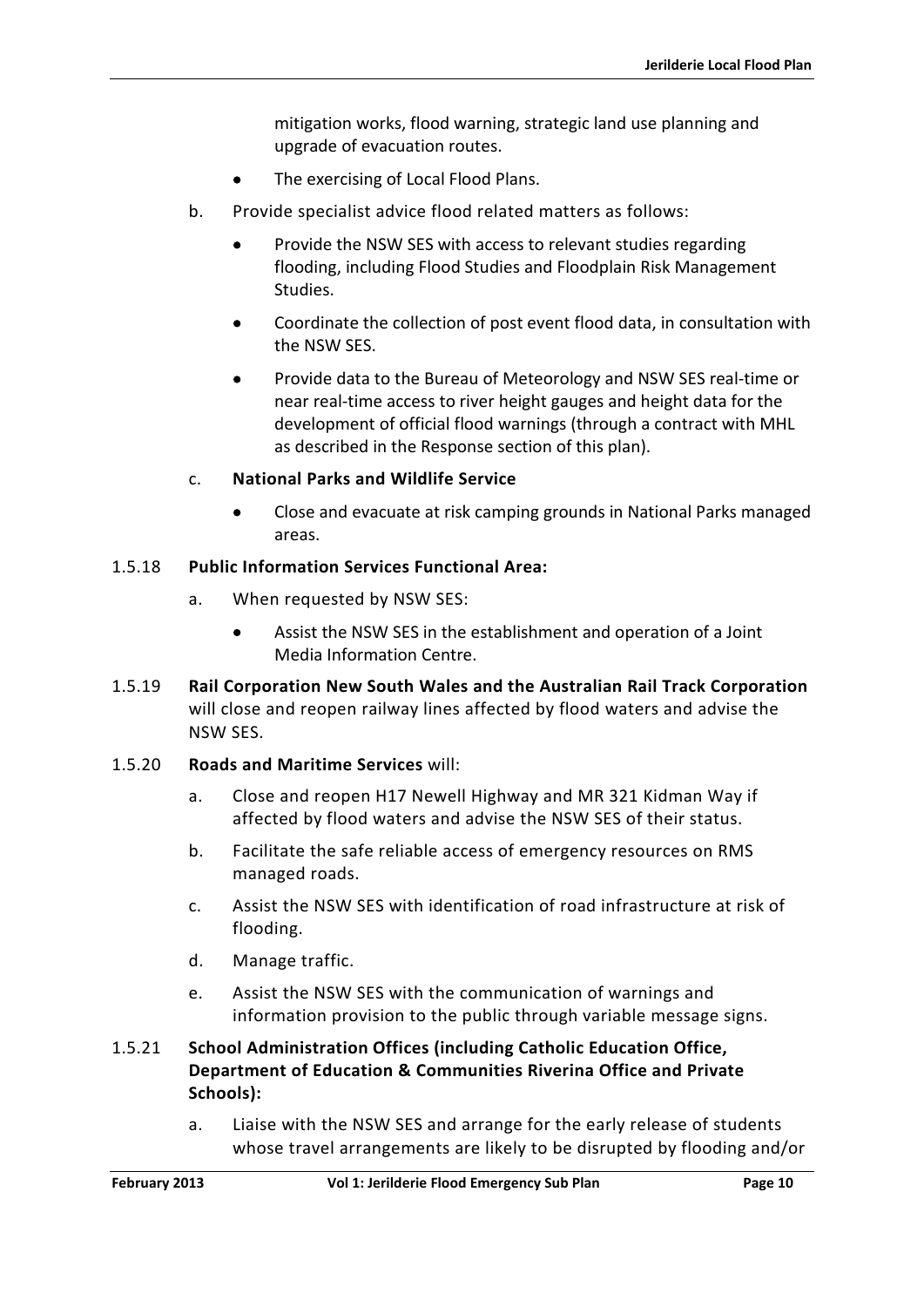road closures (or where required, for students to be moved to a suitable location until normal school closing time).

- b. Pass information to school bus drivers/companies and/or other schools on expected or actual impacts of flooding.
- c. Assist with coordinating the evacuation of schools when flooding or isolation is expected to occur.
- d. Provide space in schools for evacuation centres where necessary.

### 1.5.22 **Telecommunication Services Functional Area**:

- a. When requested by NSW SES:
	- Coordinate the restoration of telephone facilities damaged by flooding.
	- Coordinate additional telecommunications support for the NSW SES Headquarters as required.
	- Assist the NSW SES to identify infrastructure at risk of flooding for incorporation into planning and intelligence.

### 1.5.23 **Transport Services Functional Area:**

- a. When requested by NSW SES:
	- Assist with the coordination of transport for evacuation purposes.
	- Assist with the resupply of isolated communities and/or properties.

#### 1.5.24 **Welfare Services Functional Area:**

- a. When requested by NSW SES:
	- Establish and manage evacuation centres, and provide disaster welfare services from recovery centres.
	- Administer the Personal Hardship and Distress component of the NSW Disaster Relief Scheme established to provide financial assistance to people affected by emergencies.

#### 1.5.25 **Jerilderie Shire Council Local Emergency Operations Controller (LEOCON):**

- a. Monitor flood operations.
- b. Coordinate support to the NSW SES Jerilderie Local Controller if requested to do so.

#### 1.5.26 **Jerilderie Shire Council Local Emergency Management Officer:**

- a. Provide executive support to the LEMC and LEOCON in accordance with the Jerilderie Shire Council Local Emergency Management Plan.
- b. At the request of the NSW SES Jerilderie Local Controller, advise appropriate agencies and officers of the start of response operations.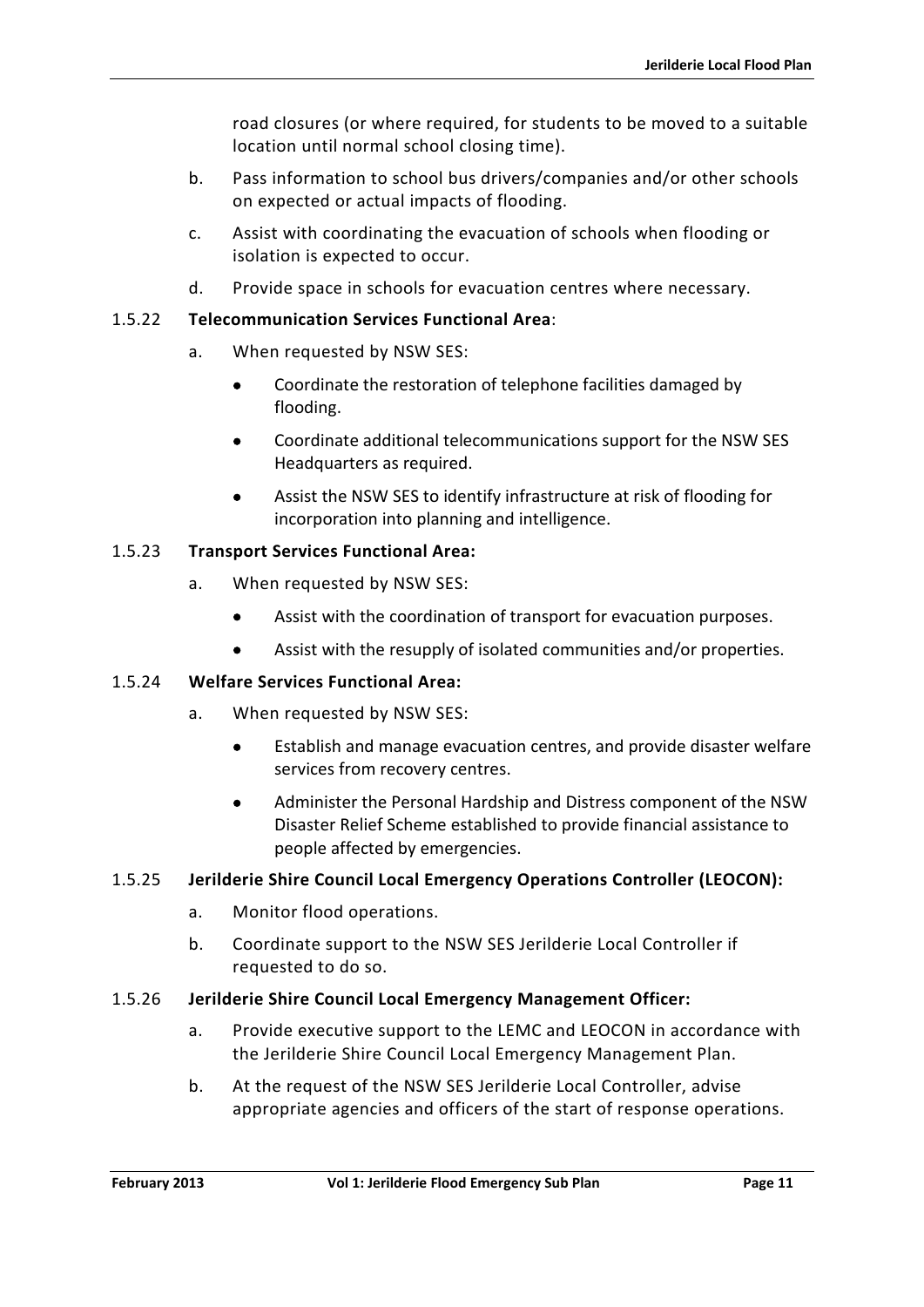### 1.5.27 **Jerilderie Shire Council:**

#### **Preparedness**

- a. Establish and maintain floodplain risk management committees and ensure that key agencies are represented on such committees.
- b. Provide levee studies, flood studies, floodplain management studies to the NSW SES.
- c. Provide information on the consequences of dam failure to the NSW SES for incorporation into planning and flood intelligence.
- d. Maintain a plant and equipment resource list for the council area.
- e. Contribute to the development and implementation of a public education program.

#### **Response**

- f. At the request of the NSW SES Local Controller, deploy personnel and resources for flood related activities.
- g. Close and reopen council roads (and other roads nominated by agreement with the RMS) and advise the NSW SES Jerilderie Local Controller and the NSW Police Force.
- h. Provide information on the status of roads.
- i. Provide filled sandbags to urban and village areas in which flooding is expected.
- j. Assist with the removal of caravans from caravan parks.
- k. Provide back-up radio communications.
- l. In the event of evacuations, assist with making facilities available for the domestic pets and companion animals of evacuees.

#### **Recovery**

- m. Provide for the management of health hazards associated with flooding. This includes removing debris and waste.
- n. Ensure premises are fit and safe for reoccupation and assess any need for demolition.
- o. Arrange for storage of evacuees' furniture as required.

#### 1.5.28 **Owners of Prescribed Dams within or upstream of Urana Shire.**

| Dam                   | <b>Owner</b>                   |
|-----------------------|--------------------------------|
| Hume Dam              | <b>State Water Corporation</b> |
| <b>Burrinjuck Dam</b> | <b>State Water Corporation</b> |

a. Maintain and operate the Dam Failure Warning System for their Dam(s).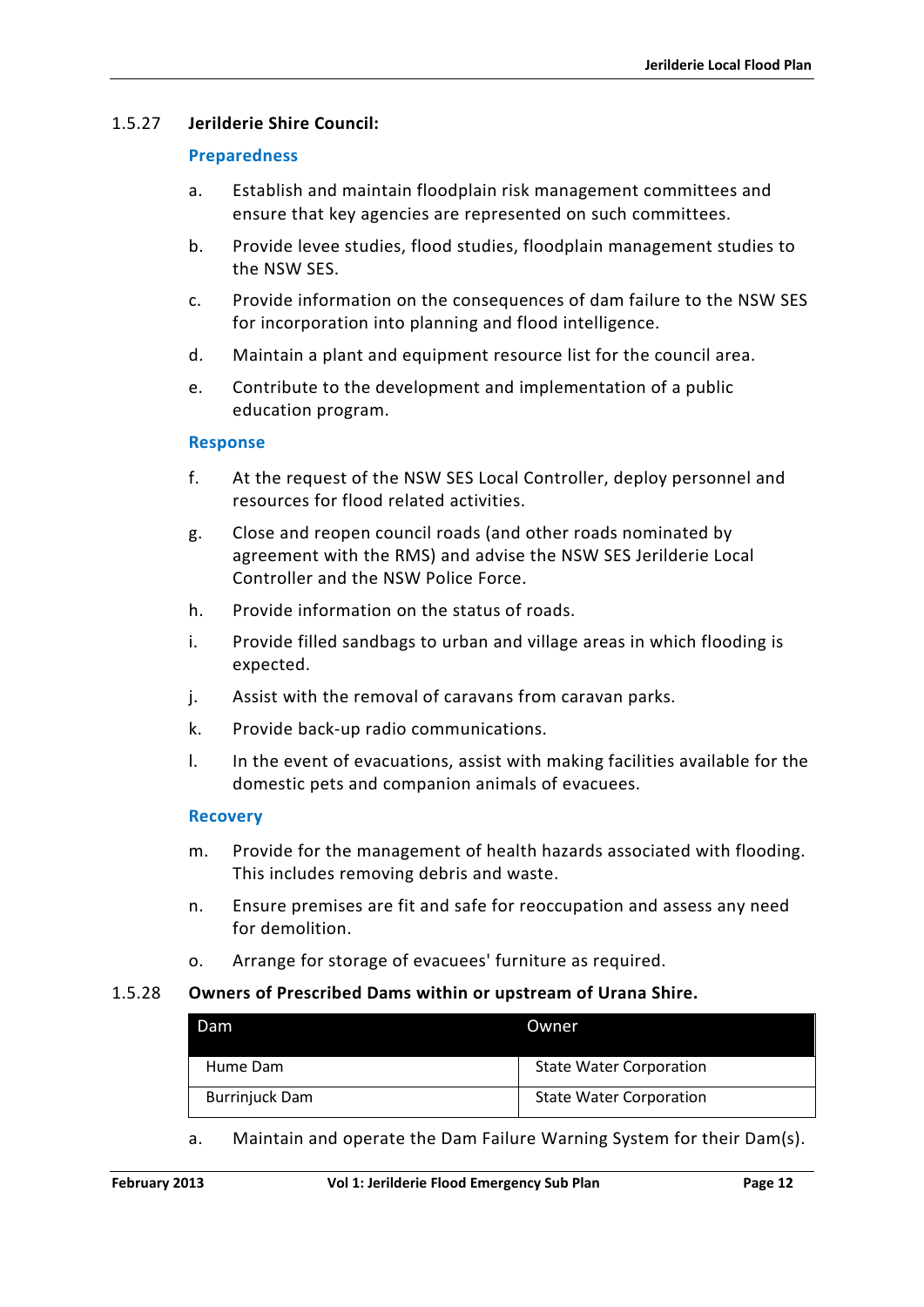- b. Contribute to the development and implementation of a public education program on flooding within the council area.
- c. Consult with NSW SES on the determination of dam failure alert levels and notification arrangements when developing Dam Safety Emergency Plans.
- d. Maintain a Dam Safety Emergency Plan and provide copies to the NSW SES.
- e. Provide information on the consequences of dam failure to the NSW SES for incorporation into planning and flood intelligence.
- f. Close and evacuate at risk camping grounds/recreational areas within their managed areas.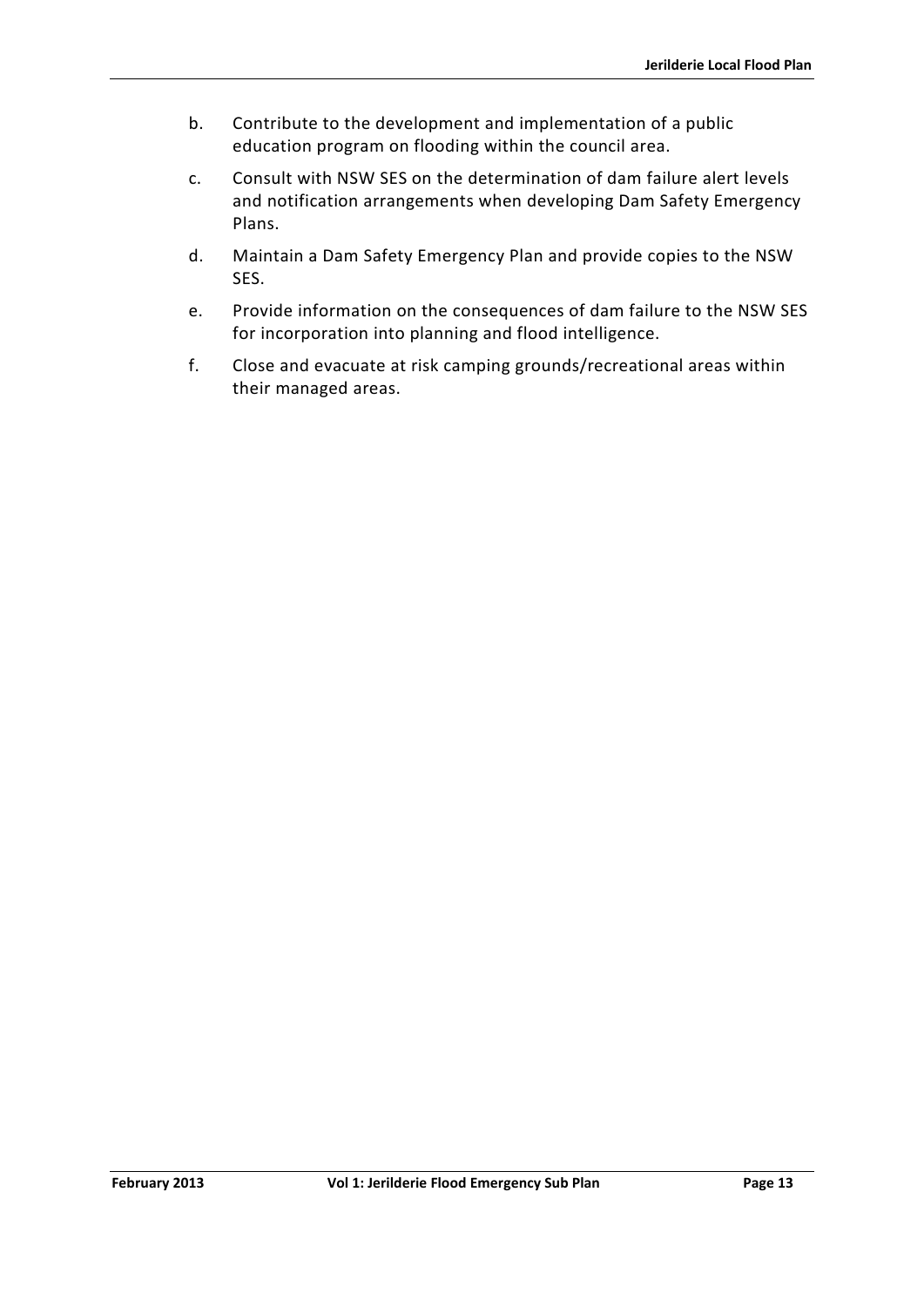# <span id="page-27-0"></span>**PART 2 - PREPAREDNESS**

# <span id="page-27-1"></span>**2.1 MAINTENANCE OF THIS PLAN**

- 2.1.1 The NSW SES Jerilderie Local Controller will maintain the currency of this plan by:
	- a. Ensuring that all agencies, organisations and officers mentioned in it are aware of their roles and responsibilities.
	- b. Conducting exercises to test arrangements.
	- c. Reviewing the contents of the plan:
		- After each flood operation.
		- When significant changes in land-use or community characteristics occur.
		- When new information from flood studies become available.
		- When flood control or mitigation works are implemented or altered.
		- When there are changes that alter agreed plan arrangements.
- 2.1.2 The plan is to be reviewed no less frequently than every five years.

### <span id="page-27-2"></span>**2.2 FLOODPLAIN RISK MANAGEMENT**

- 2.2.1 The NSW SES Jerilderie Local Controller will ensure that:
	- a. NSW SES participates in local floodplain risk management committee activities when those committees are formed, in accordance with the protocols outlined in the NSW SES Controllers' Guide.
	- b. The NSW SES Murray Region Headquarters is informed of involvement in floodplain risk management activities.

# <span id="page-27-3"></span>**2.3 DEVELOPMENT OF FLOOD INTELLIGENCE**

- 2.3.1 Flood intelligence describes flood behaviour and its effects on the community.
- 2.3.2 The NSW SES maintains a centralised flood intelligence system.

# <span id="page-27-4"></span>**2.4 DEVELOPMENT OF WARNING SYSTEMS**

- 2.4.1 The NSW SES may establish a total flood warning system for areas affected by flooding. This requires:
	- a. An identification of the potential clients of flood warning information at different levels of flooding (i.e. who would be affected in floods of differing severities).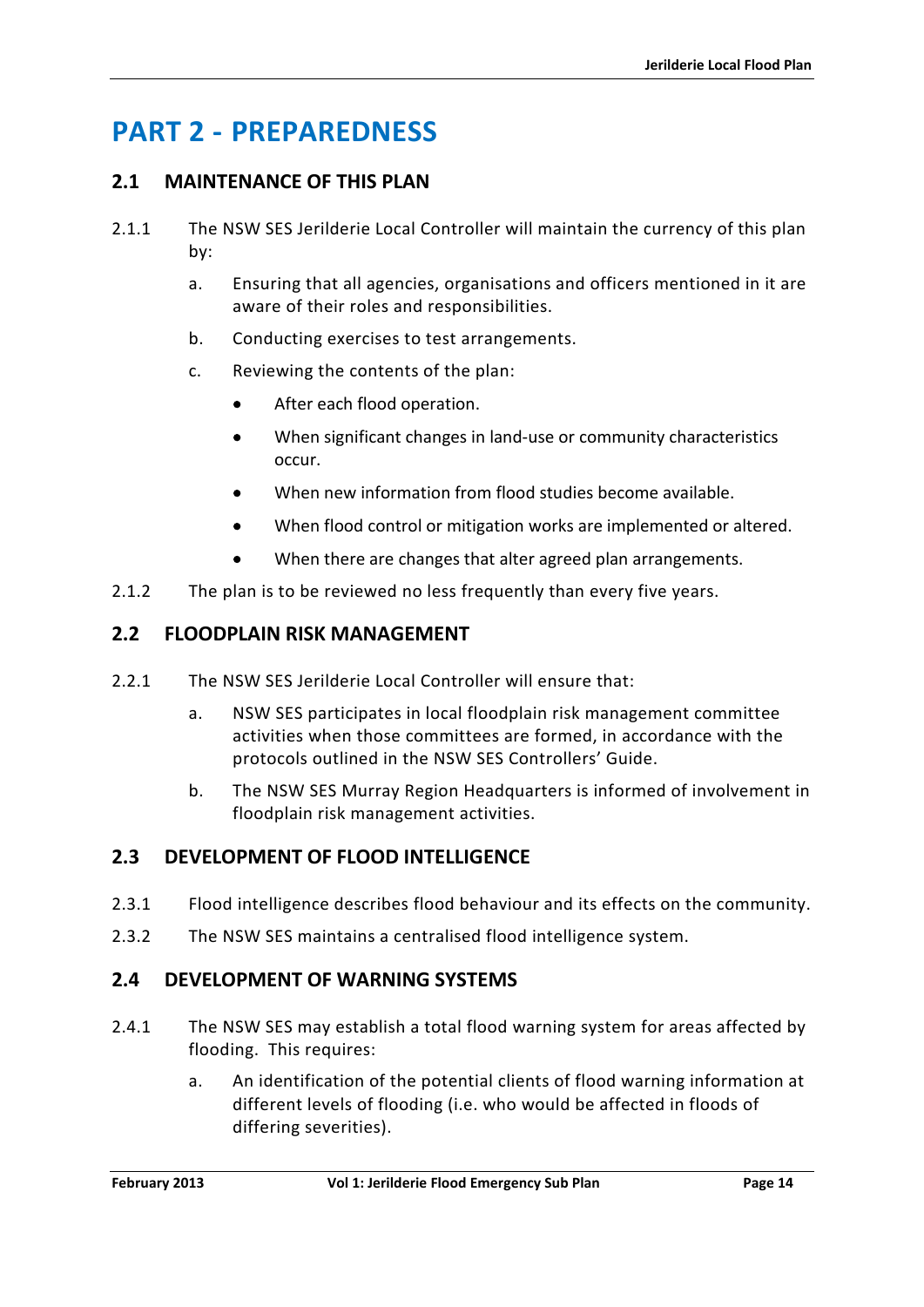- b. Available information about the estimated impacts of flooding at different heights.
- c. Identification of required actions and the amounts of time needed to carry them out.
- d. Appropriate means of disseminating warnings to different clients and at different flood levels.

# <span id="page-28-0"></span>**2.5 PUBLIC EDUCATION**

- a. The NSW SES Jerilderie Local Controller, with the assistance of the Jerilderie Shire Council, the NSW SES Murray Region Headquarters and NSW SES State Headquarters, is responsible for ensuring that the residents of the council area are aware of the flood threat in their vicinity and how to protect themselves from it.
- 2.5.2 Specific strategies to be employed include:
	- a. Dissemination of flood-related brochures and booklets in flood liable areas.
	- b. Talks and displays orientated to community organisations, businesses and schools.
	- c. Publicity given to this plan and to flood-orientated NSW SES activities through local media outlets, including articles in local newspapers about the flood threat and appropriate responses.

# <span id="page-28-1"></span>**2.6 TRAINING**

- 2.6.1 Throughout this document there are references to functions that must be carried out by the members of the NSW SES Jerilderie Unit. The NSW SES Jerilderie Local Controller is responsible for ensuring that the members are:
	- a. Familiar with the contents of this plan.
	- b. Trained in the skills necessary to carry out the tasks allocated to the NSW SES.

# <span id="page-28-2"></span>**2.7 RESOURCES**

2.7.1 The NSW SES Jerilderie Local Controller is responsible for maintaining the condition and state of readiness of NSW SES equipment and the NSW SES Jerilderie Local Headquarters.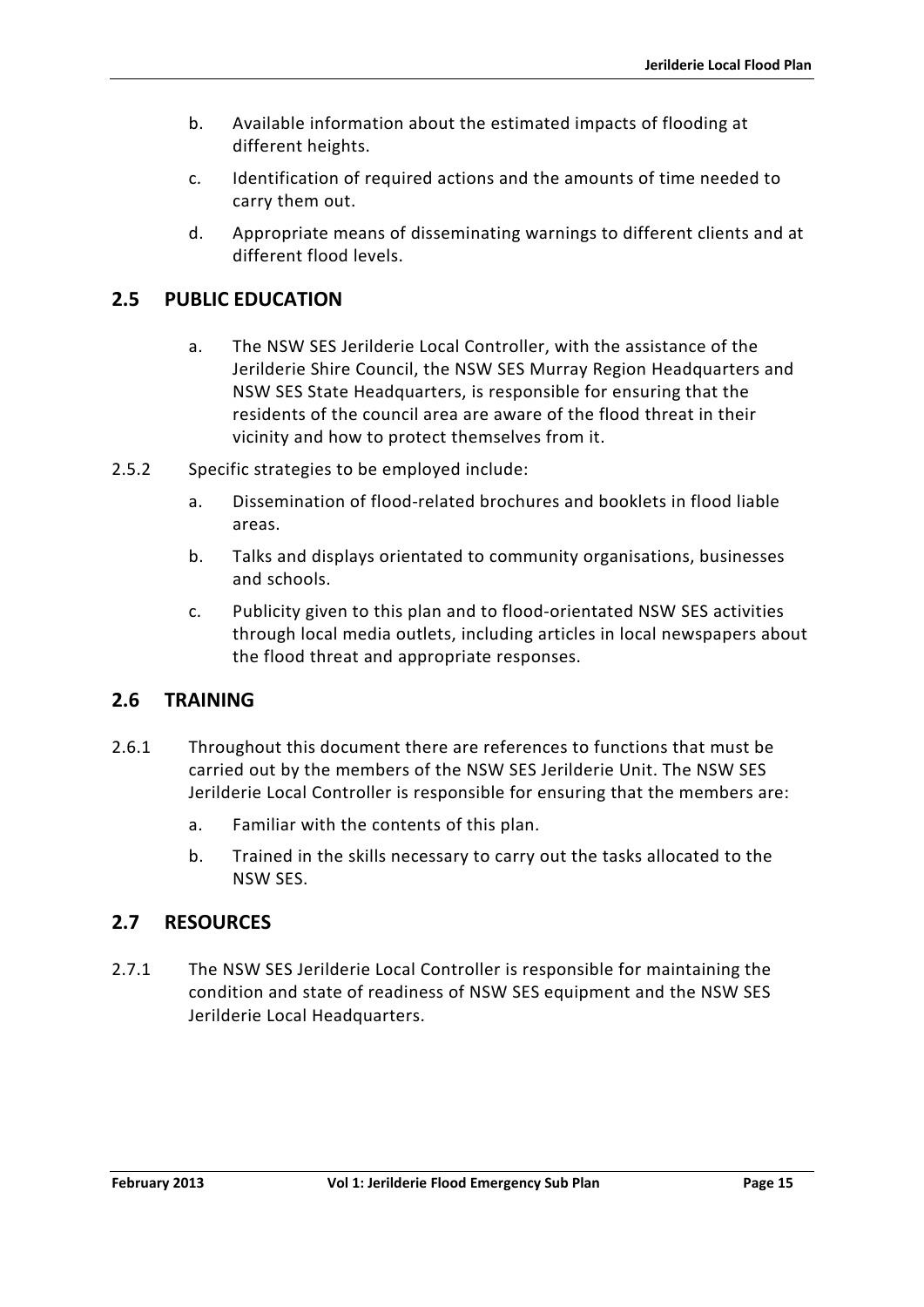# <span id="page-29-0"></span>**PART 3 - RESPONSE**

# **CONTROL**

# <span id="page-29-1"></span>**3.1 CONTROL ARRANGEMENTS**

- 3.1.1 The NSW SES is the legislated Combat Agency for floods and is responsible for the control of flood operations. This includes the coordination of other agencies and organisations for flood management tasks.
- 3.1.2 The Local EMPLAN will operate to provide support as requested by the NSW SES Local Incident Controller.

# <span id="page-29-2"></span>**3.2 OPERATIONAL MANAGEMENT**

- 3.2.1 NSW SES utilises the Australasian Inter-service Incident Management System (AIIMS), which is based on three principles:
	- a. Functional management;
	- b. Management by objectives; and
	- c. Span of control.
- 3.2.2 AIIMS provides for different incident levels based on the complexity of management.
- 3.2.3 The Local Government Area may be divided into sectors and divisions to manage the flood event (divisions are usually a group of sectors).
- 3.2.4 Sectors and divisions may be based on floodplain classifications, geographical, physical or functional boundaries. A town, city or suburb may be one sector or split into several sectors and divisions.

# <span id="page-29-3"></span>**3.3 START OF RESPONSE OPERATIONS**

- 3.3.1 This plan is always active to ensure that preparedness actions detailed in this plan are completed.
- 3.3.2 Response operations will begin:
	- a. On receipt of a Bureau of Meteorology Preliminary Flood Warning, Flood Warning, Flood Watch, Severe Thunderstorm Warning or a Severe Weather Warning for flash flooding.
	- b. On receipt of a dam failure alert.
	- c. When other evidence leads to an expectation of flooding within the council area.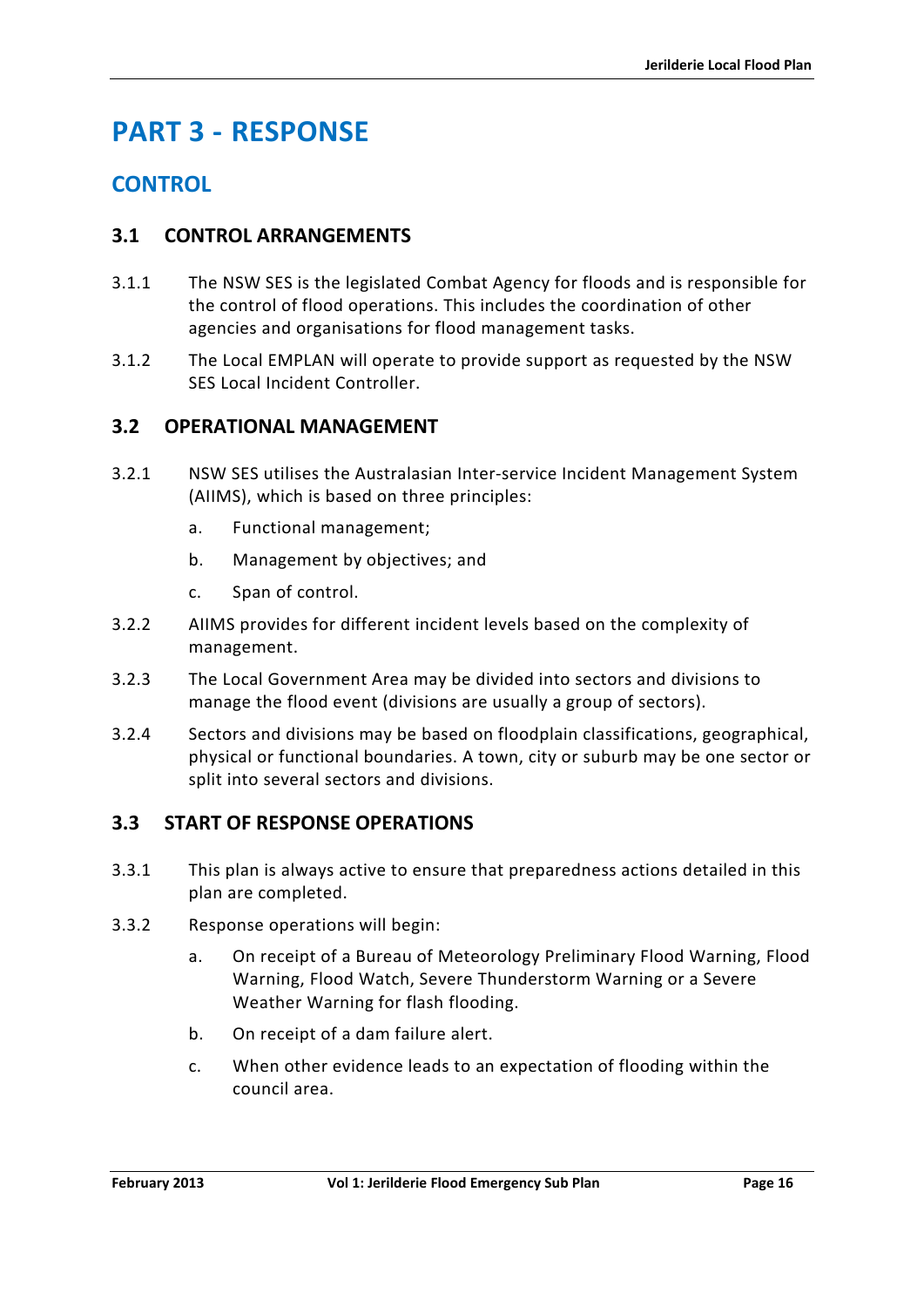- 3.3.3 Contact with the Bureau of Meteorology to discuss the development of flood warnings will normally be through the NSW SES Murray Region Headquarters and/or NSW SES State Headquarters.
- 3.3.4 The following persons and organisations will be advised of the start of response operations regardless of the location and severity of the flooding anticipated:
	- a. NSW SES Murray Region Headquarters.
	- b. NSW SES Jerilderie Unit.
	- c. Jerilderie Shire Council Local Emergency Operations Controller (for transmission to the NSW Police Force Local Area Command Headquarters).
	- d. Jerilderie Shire Council Local Emergency Management Officer (for transmission to appropriate council officers and departments).
	- e. Jerilderie Shire Council Mayor.
	- f. Other agencies listed in this plan will be advised by the Local Emergency Management Officer on the request of the NSW SES Jerilderie Local Incident Controller and as appropriate to the location and nature of the threat.

# <span id="page-30-0"></span>**3.4 RESPONSE STRATEGIES**

- 3.4.1 The main response strategies for NSW SES flood operations include:
	- a. Information Provision and Warning
		- Provision of warnings, information and advice to communities.
		- Inform the community regarding the potential impacts of a flood and what actions to undertake in preparation for flooding.
		- Provide timely and accurate information to the community.
	- b. Property protection
		- Protect the property of residents and businesses at risk of flood damage.
		- Assistance with property protection by way of sandbagging and the lifting or transporting of furniture, personal effects, commercial stock and caravans.
		- Assistance with the protection of essential infrastructure.
	- c. Evacuation
		- The temporary movement of people from a dangerous or potentially dangerous place to a safe location, and their eventual return. It is a safety strategy which uses distance to separate people from the danger created by the hazard.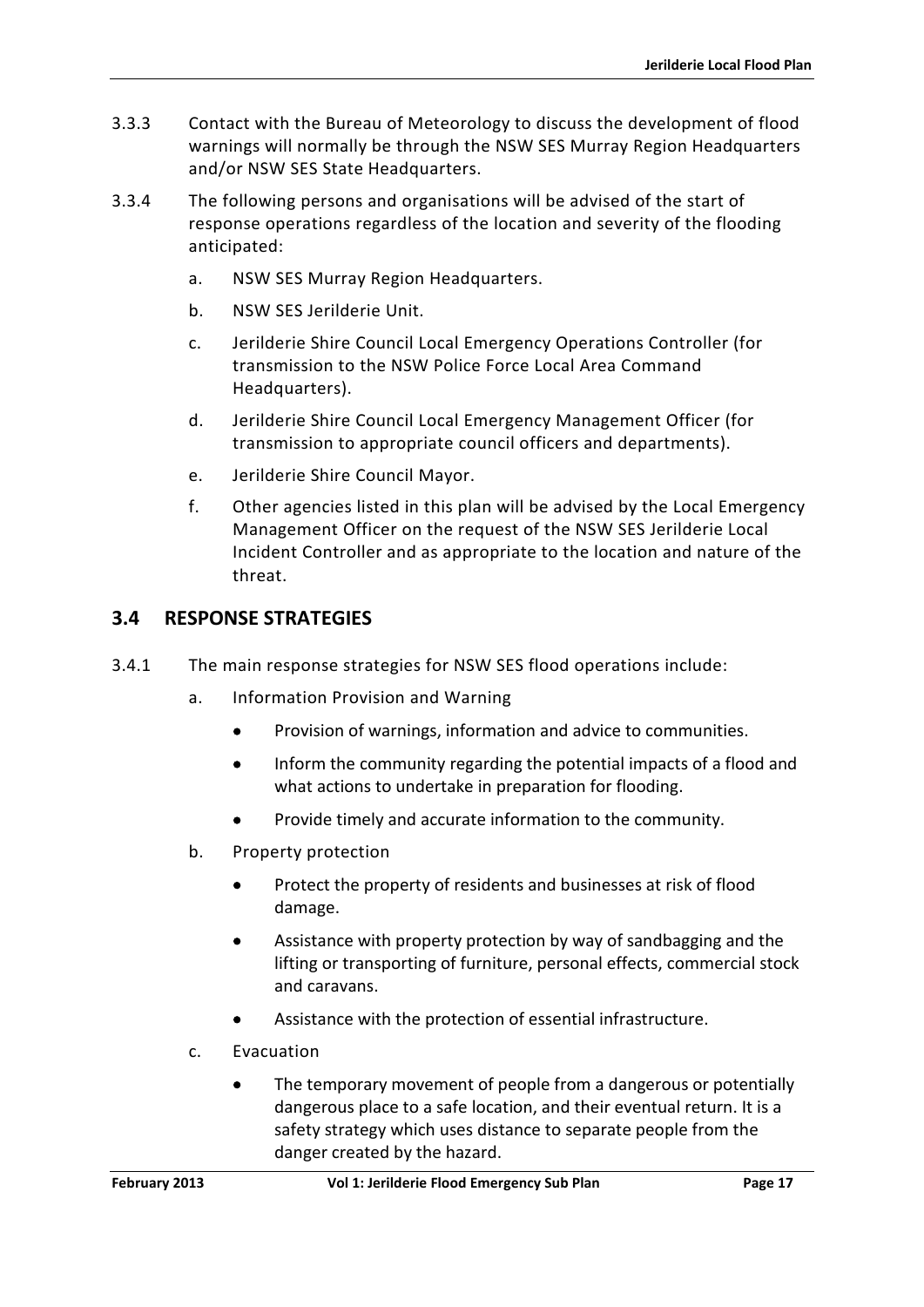- d. Rescue
	- The rescue or retrieval of persons trapped by floodwaters.
- e. Resupply
	- Minimise disruption upon the community by resupplying towns and villages which have become isolated as a consequence of flooding.
	- Ensure supplies are maintained to property owners by coordinating the resupply of properties which have become isolated as a consequence of flooding.
- 3.4.2 The NSW SES Local Incident Controller will select the appropriate response strategy to deal with the expected impact of the flood in each sector and/or community. The impact may vary so a number of different strategies may to be selected and implemented across the whole operational area. The available strategies for each sector and/or community are maintained by the NSW SES.
- 3.4.3 Supporting strategies may include:
	- a. Protect the community from incidents involving fire and hazardous materials.
	- b. Maintain the welfare of communities and individuals affected by the impact of a flood.
	- c. Minimise disruption to the community by ensuring supply of essential energy and utility services.
	- d. Ensure coordinated health services are available to and accessible by the flood affected communities.
	- e. Maintain the welfare of animals affected by the impact of a flood.

#### <span id="page-31-0"></span>**3.5 OPERATIONS CENTRES**

- 3.5.1 The NSW SES Jerilderie Operations Centre is located at 35 Jerilderie Street, Jerilderie, NSW.
- 3.5.2 Supporting EOCs are located at:
	- a. The Jerilderie Shire Council Emergency Operations Centre is located at 35 Jerilderie Street, Jerilderie, NSW.
	- b. A secondary Jerilderie Shire EOC is located at Jerilderie Racecourse, Wilson Road, Jerilderie.

# <span id="page-31-1"></span>**3.6 LIAISON**

3.6.1 Any agency with responsibilities identified in this plan may be requested by the NSW SES to provide liaison (including a liaison officer where necessary) to the NSW SES Jerilderie Operations Centre.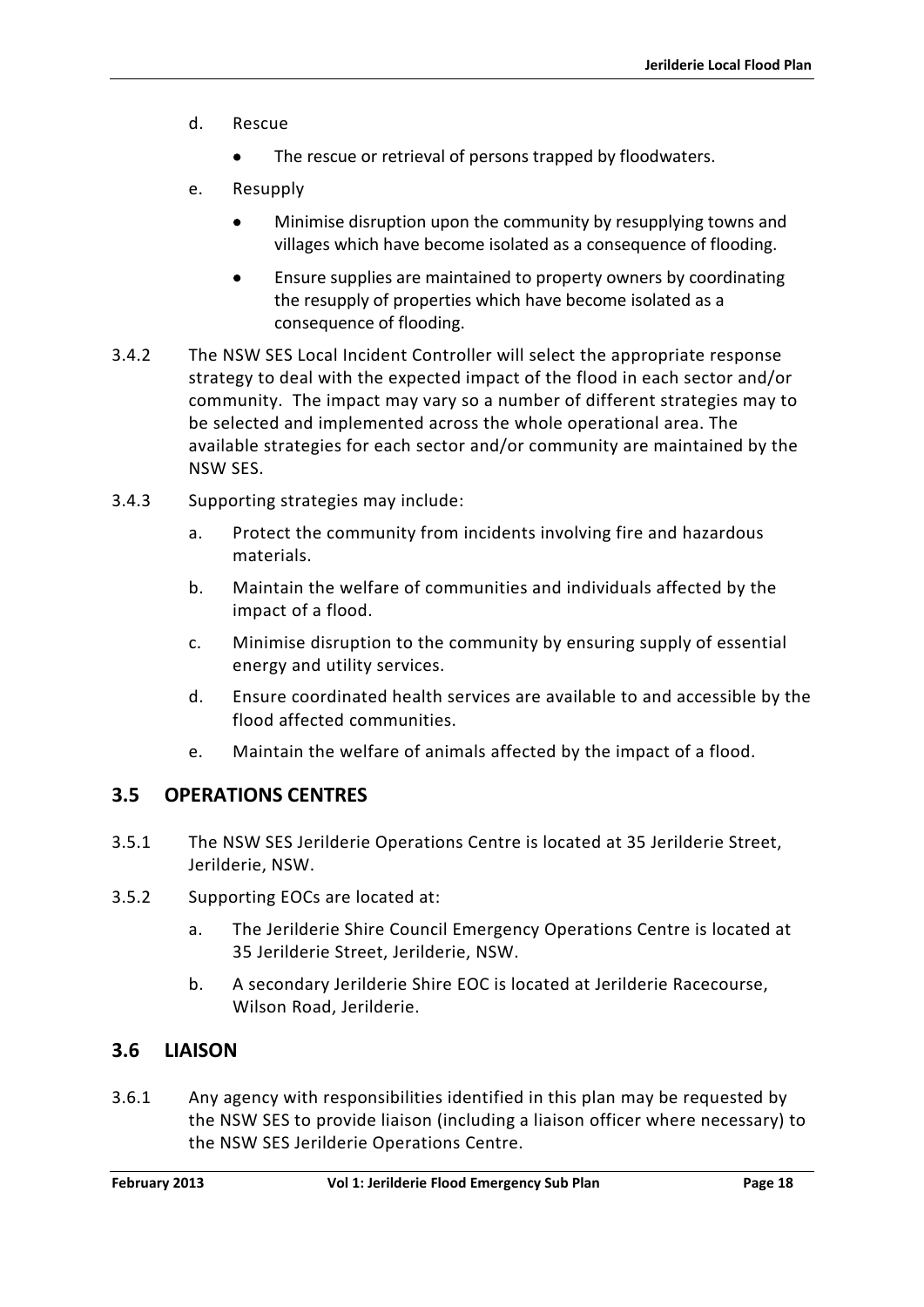- 3.6.2 Liaison officers are to:
	- a. Have the authority to deploy the resources of their parent organisations at the request of the NSW SES Jerilderie Local Incident Controller,
	- b. Advise the NSW SES Jerilderie Local Incident Controller on resource availability for their service, and
	- c. Be able to provide communications to their own organisations.

# <span id="page-32-0"></span>**3.7 END OF RESPONSE OPERATIONS**

3.7.1 When the immediate danger to life and property has passed the NSW SES Region Incident Controller or the NSW SES Local Incident Controller will issue an 'All Clear' message signifying that response operations have been completed. The message will be distributed through the same media outlets as earlier evacuation messages. The relevant Controller will also advise details of recovery coordination arrangements, arrangements made for clean-up operations prior to evacuees being allowed to return to their homes, and stand-down instructions for agencies not required for recovery operations.

# **PLANNING**

# <span id="page-32-1"></span>**3.8 COLLATING SITUATIONAL INFORMATION**

#### **Strategy**

3.8.1 The NSW SES maintains and records situational awareness of current impacts and response activities.

#### **Actions**

- 3.8.2 The NSW SES Jerilderie Local Headquarters collates information on the current situation in the Jerilderie Shire Council LGA and incorporates in Situation Reports.
- 3.8.3 The NSW SES Murray Region Headquarters collates Region-wide information for inclusion in Region NSW SES Situation Reports.
- 3.8.4 Sources of situational information during times of flooding are:
	- a. **Agency Situation Reports**. Agencies and functional areas provide regular situation reports (SITREPs) to the NSW SES.
	- b. **Active Reconnaissance**. The NSW SES Jerilderie Local Incident Controller is responsible for coordinating the reconnaissance of impact areas, recording and communicating observations. Reconnaissance can be performed on the ground and using remote sensing (more commonly aerial). The NSW SES monitors the following areas.
		- Monitor water levels at Innes Bridge on Innes Bridge Road on the Billabong Creek 15km east of Jerilderie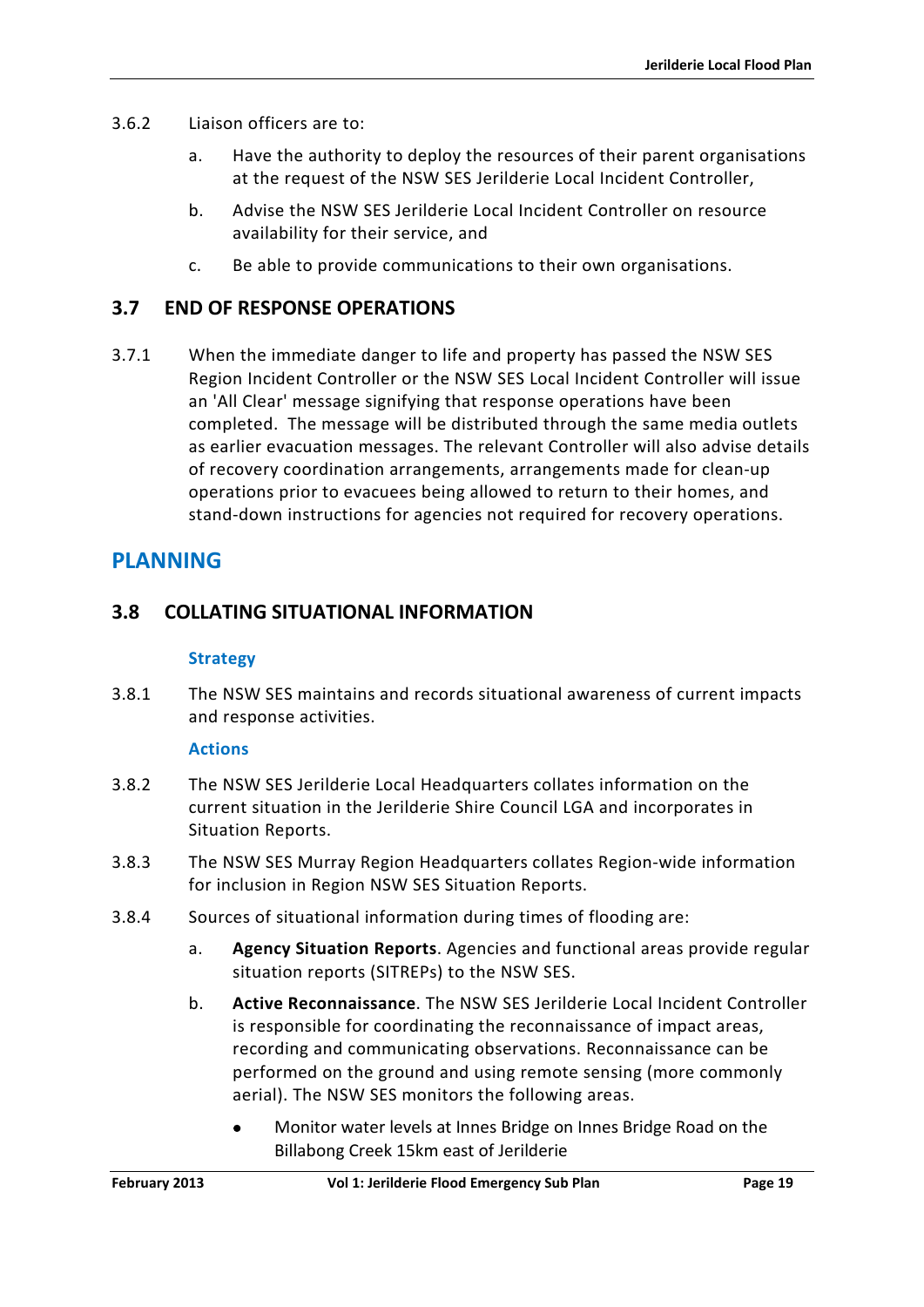- Yanko Creek flood event trigger is the flooding of the causeway on Thurrowa Road 25km North of Jerilderie Township.
- c. The **Bureau of Meteorology's Flood Warning Centre** provides river height and rainfall information, data is available on the website <http://www.bom.gov.au/nsw/flood/> However there is no specific flood information for the Jerilderie Shire Council LGA as there is no rainfall / river gauge system on the Murray and Murrumbidgee River Basins within the LGA to provide information to the Bureau.
- d. **NSW Office of Water Office**. This office advises flow rates and rates of rise for the Murray and Murrumbidgee Rivers and Yanco and Colombo Creeks which feed into the Billabong Creek. Daily river reports containing information on gauge heights and river flows are available from the website:<http://waterinfo.nsw.gov.au/>
- e. **NSW SES Murray Region Headquarters**. The Region Headquarters provides information on flooding and its consequences, including those in nearby council areas (this information is documented in Bulletins and Situation Reports).
- 3.8.5 During flood operations sources of information on roads closed by flooding include:
	- a. Jerilderie Shire Council telephone service)
	- b. Deniliquin Police Local Area Command.
	- c. Roads and Maritime Services (website and or telephone service).
	- d. NSW SES Murray Region Headquarters.
	- e. NSW SES Jerilderie Local Headquarters.
- 3.8.6 Situational information relating to consequences of flooding should be used to verify and validate NSW SES Flood Intelligence records.

# <span id="page-33-0"></span>**3.9 PROVISION OF FLOOD INFORMATION AND WARNINGS**

#### **Strategy**

- 3.9.1 The NSW SES Jerilderie Local Headquarters provides advice to the NSW SES Murray Region Headquarters on current and expected impacts of flooding in the Jerilderie Shire Council LGA.
- 3.9.2 The NSW SES Murray Region Headquarters issues NSW SES Flood Bulletins, NSW SES Livestock and Equipment Warnings, Evacuation Warnings and Evacuation Orders to media outlets and agencies on behalf of all NSW SES units in the Region.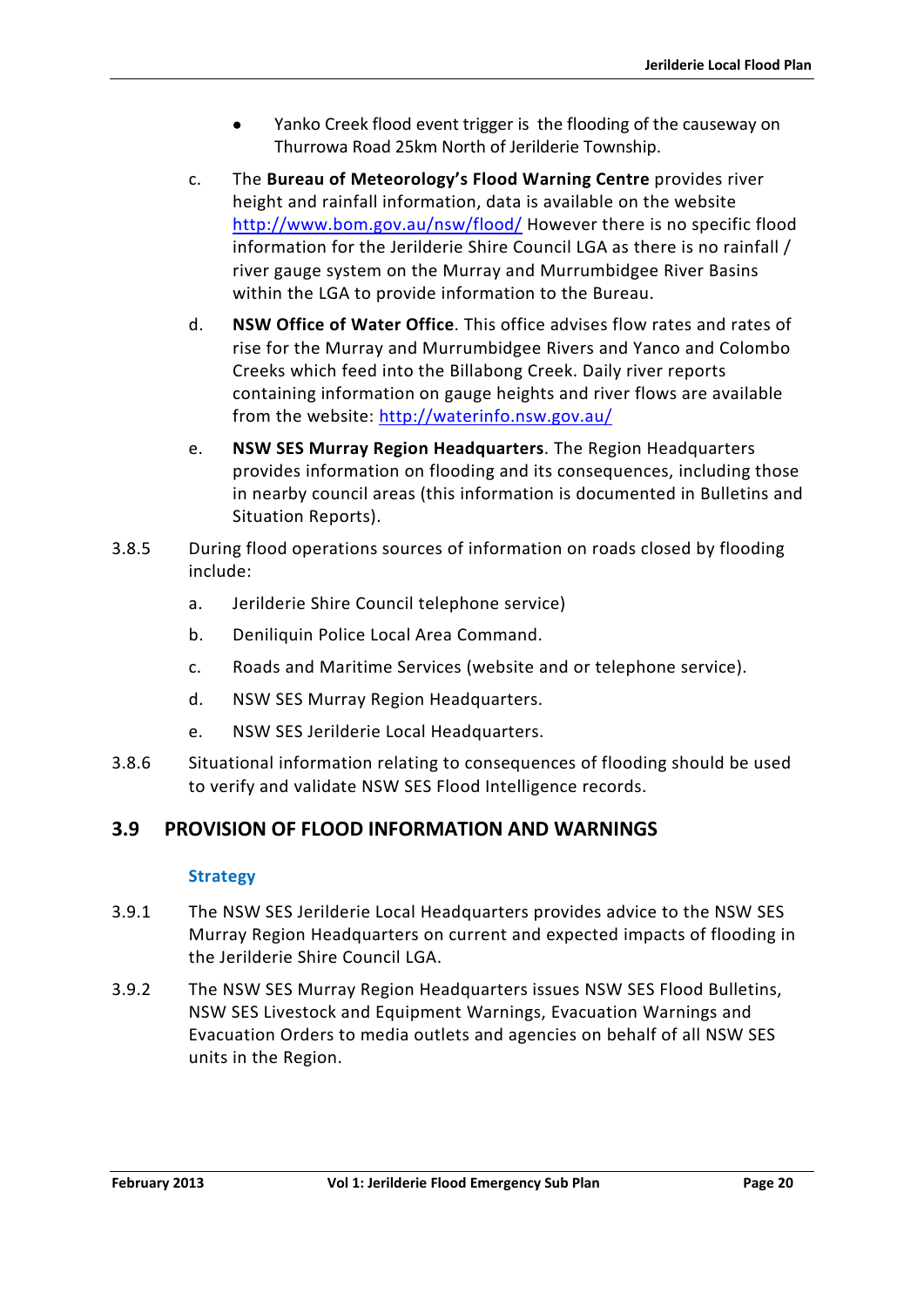### **Actions**

- 3.9.3 The NSW SES Jerilderie Local Incident Controller will ensure that the NSW SES Murray Region Incident Controller is regularly briefed on the progress of operations.
- 3.9.4 NSW SES Jerilderie Local Headquarters operations staff will be briefed regularly so that they can provide information in response to inquiries received in person or by other means such as phone or fax.
- 3.9.5 **Bureau of Meteorology Severe Thunderstorm Warning**. These are issued direct to the media by the Bureau when severe thunderstorms are expected to produce dangerous or damaging conditions, including flash flooding. Severe thunderstorms are usually smaller in scale than events covered by Flood Watches and Severe Weather Warnings.
- 3.9.6 **Bureau of Meteorology Severe Weather Warnings for Flash Flooding**. These are issued direct to the media by the Bureau and provide a warning of the possibility for flash flooding as a result of intense rainfall. These warnings are issued when severe weather is expected to affect land based communities with 6 to 24 hours. Severe Weather Warnings may also include other conditions such as Damaging Winds.
- 3.9.7 **Bureau of Meteorology Flood Watches**. Flood Watches are issued by the Bureau to advise people of the potential for flooding in a catchment area based on predicted or actual rainfall. Flood Watches will be included in NSW SES Flood Bulletins issued by the NSW SES Murray Region Headquarters.
- 3.9.8 **Bureau of Meteorology Flood Warnings.** The NSW SES Murray Region Headquarters will send a copy of Bureau Flood Warnings to the NSW SES Jerilderie Unit. On receipt the NSW SES Local Incident Controller will provide the NSW SES Murray Region Headquarters with information on the estimated impacts of flooding at the predicted heights for inclusion in NSW SES Region Flood Bulletins.
- 3.9.9 **NSW SES Livestock and Equipment Warnings**. Following heavy rain or when there are indications of significant creek or river rises (even to levels below Minor Flood heights), the NSW SES Jerilderie Local Incident Controller will advise the NSW SES Murray Region Headquarters which will issue NSW SES Livestock and Equipment Warnings.
- 3.9.10 **NSW SES Local Flood Advices**. The NSW SES Local Incident Controller may issue Local Flood Advices for locations not covered by Bureau Flood Warnings. They may be provided verbally in response to phone inquiries but will normally be incorporated into NSW SES Region Flood Bulletins.
- 3.9.11 **NSW SES Flood Bulletins**. The NSW SES Murray Region Headquarters will regularly issue NSW SES Flood Bulletins which describe information on the estimated impacts of flooding at the predicted heights (using information from Bureau Flood Warnings and NSW SES Local Flood Advices) to NSW SES units, media outlets and agencies on behalf of all NSW SES units in the Region.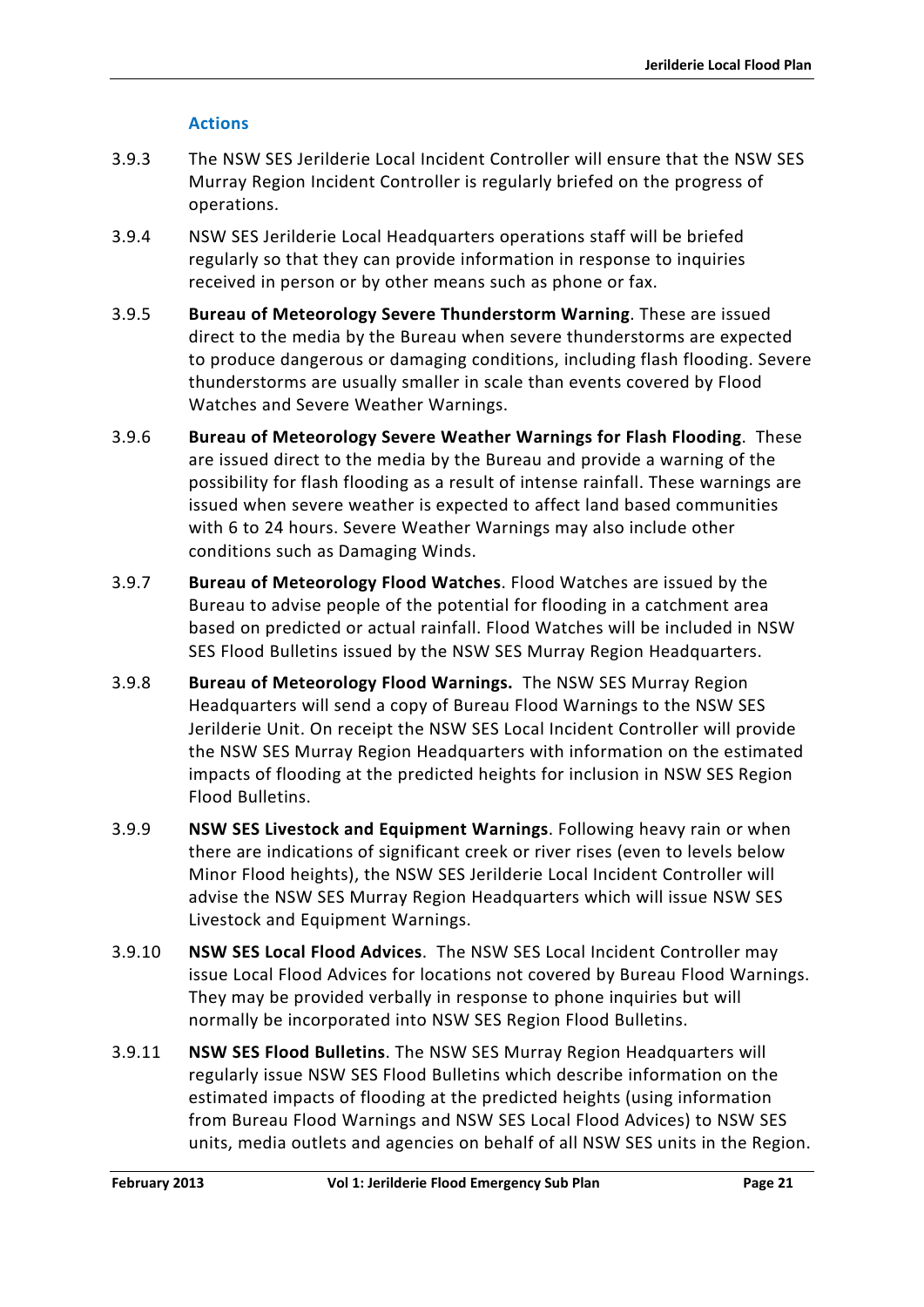- 3.9.12 **NSW SES Evacuation Warnings and Evacuation Orders**. These are usually issued to the media by the NSW SES Region Incident Controller on behalf of the NSW SES Local Incident Controller.
- 3.9.13 **Dam Failure Alerts**. Dam failure alerts are issued to NSW SES by the dam owner, in accordance with arrangements in the Dam Safety Emergency Plan (DSEP), the system involves the Dam Owner notifying NSW SES State Headquarters Operations Communications Centre, who in turn distribute the warning to the NSW SES Region Headquarters and NSW SES Unit Headquarters.
- 3.9.14 A flow chart illustrating the notification arrangements for potential dam failure is shown in Attachment 2.
- 3.9.15 Dam failure alert levels are set in consultation with the NSW SES and are used to trigger appropriate response actions. The conditions that define each of the alert levels are listed in the relevant DSEP. Responses escalate as the alert level migrates from white to amber to red. Table 1 briefly outlines example defining conditions and appropriate NSW SES responses associated with each alert.

| Alert<br>Level | <b>Example Defining</b><br>Condition                                                         | <b>NSW SES Response</b>                                  | <b>NSW SES Warning</b><br>Product                                           |
|----------------|----------------------------------------------------------------------------------------------|----------------------------------------------------------|-----------------------------------------------------------------------------|
| White          | May be a structural<br>anomaly.                                                              | Implements notification<br>flowchart.                    | This is a preliminary<br>alert to assist the NSW<br>SES in its preparation. |
|                | May be increased<br>monitoring in response to<br>a heavy rainfall event                      | Check operational readiness.                             | This is not a public<br>alert.                                              |
| Amber          | Failure possible if storage<br>level continues to rise or<br>structural anomaly not<br>fixed | Implements notification<br>flowchart.<br>Warn downstream | <b>NSW SES Evacuation</b><br>Warning                                        |
|                |                                                                                              | population at risk to prepare<br>to evacuate             |                                                                             |
| Red            | Failure imminent or<br>occurred                                                              | Implements notification<br>flowchart.                    | <b>NSW SES Evacuation</b><br>Order                                          |
|                |                                                                                              | Evacuation of downstream<br>populations                  |                                                                             |

#### <span id="page-35-0"></span>**Table 1: Dam Failure Alert Levels**

Note: Some DSEPs will have alert levels that proceed directly from White to Red. This is the case if adequate time does not exist between the three alert levels to evacuate the downstream population at risk. The decision to omit the Amber Alert level, and the general setting of Alert levels should be undertaken in consultation with the NSW SES.

3.9.16 The NSW SES / Dam Owner will disseminate warnings to the population at risk of dam failure (these arrangements are specific to each dam, are negotiated between the Dam Owner and NSW SES, and are documented in the DSEP).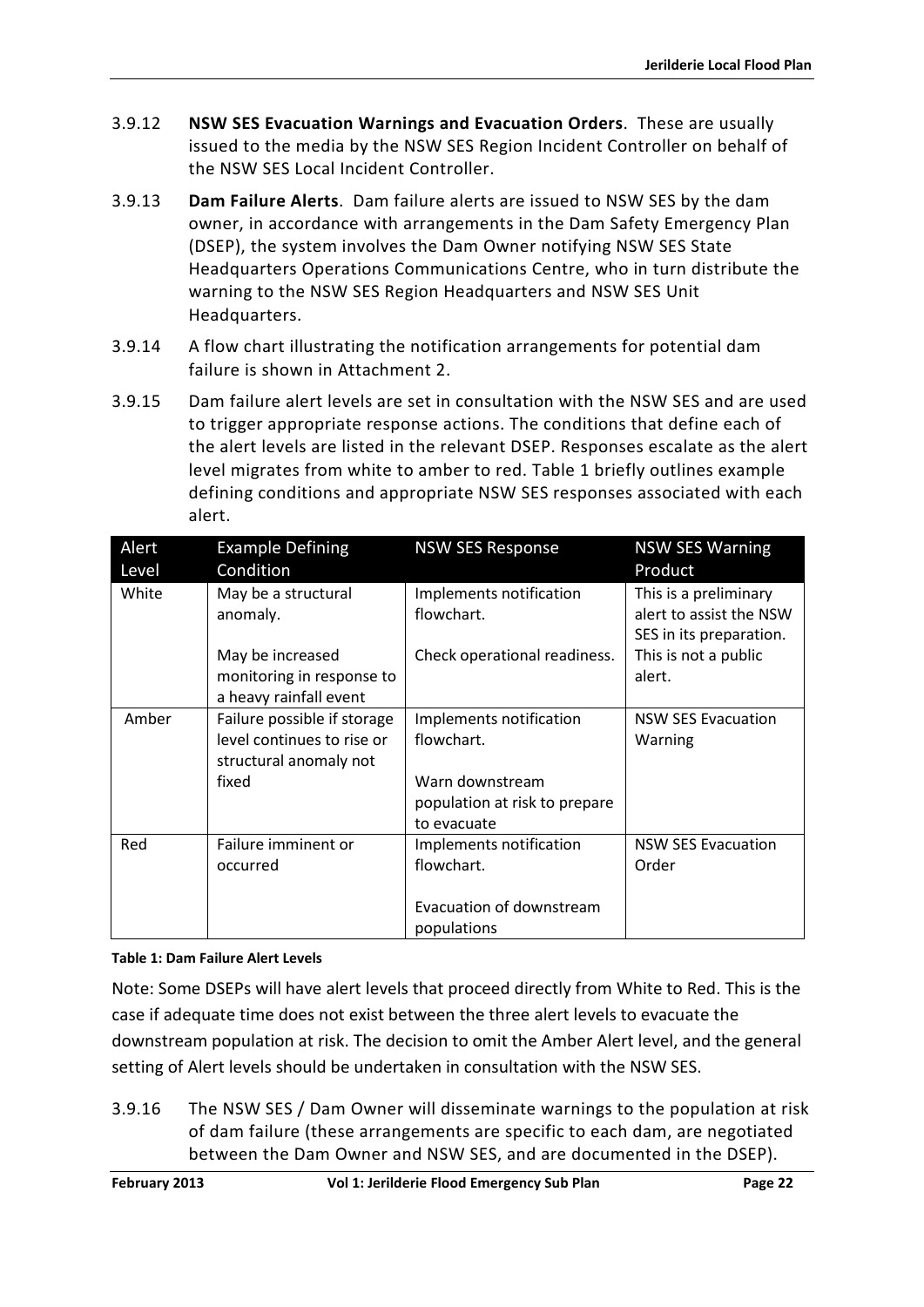- 3.9.17 **Standard Emergency Warning Signal (SEWS).** This signal may be played over radio and television stations to alert communities to Evacuation Warnings, Evacuation Orders, Special Warnings or Dam-Failure Warnings. Approval to use the signal is associated with who approves the warning/order message.
- 3.9.18 **The Public Information and Inquiry Centre (PIIC)** (operated by the NSW Police Force) will answer calls from the public regarding registered evacuees.
- 3.9.19 **The Disaster Welfare Assistance line** is a central support and contact point for disaster affected people inquiring about welfare services advice and assistance.
- 3.9.20 **The RMS Transport Information Line** will provide advice to callers on the status of roads. The RMS website also lists road closure information.
- 3.9.21 **Jerilderie Shire Council** will provide information on the status of roads.
- 3.9.22 Collation and dissemination of road information is actioned as follows:
	- a. As part of Situation Reports, the NSW SES Jerilderie Local Incident Controller provides road status reports for main roads in the council area to the NSW SES Murray Region Headquarters.
	- b. The NSW SES Murray Region Headquarters distributes information on main roads to NSW SES units, media outlets and agencies as part of NSW SES Flood Bulletins.

# **OPERATIONS**

# <span id="page-36-0"></span>**3.10 AIRCRAFT MANAGEMENT**

- 3.10.1 Aircraft can be used for a variety of purposes during flood operations including evacuation, rescue, resupply, reconnaissance and emergency travel.
- 3.10.2 Air support operations will be conducted under the control of the NSW SES Region Headquarters, which may allocate aircraft to units if applicable.
- 3.10.3 NSW SES maintains the following information for the Jerilderie Shire Council area:
	- a. Locations of suitable helicopter landing points.
	- b. Locations of suitable airports and records detailing aircraft size and type that can land at airports.
	- c. Intelligence on when access to these locations is expected to be lost.

# <span id="page-36-1"></span>**3.11 ASSISTANCE FOR ANIMALS**

3.11.1 Matters relating to the welfare of livestock, companion animals and wildlife are to be referred to Agriculture and Animal Services.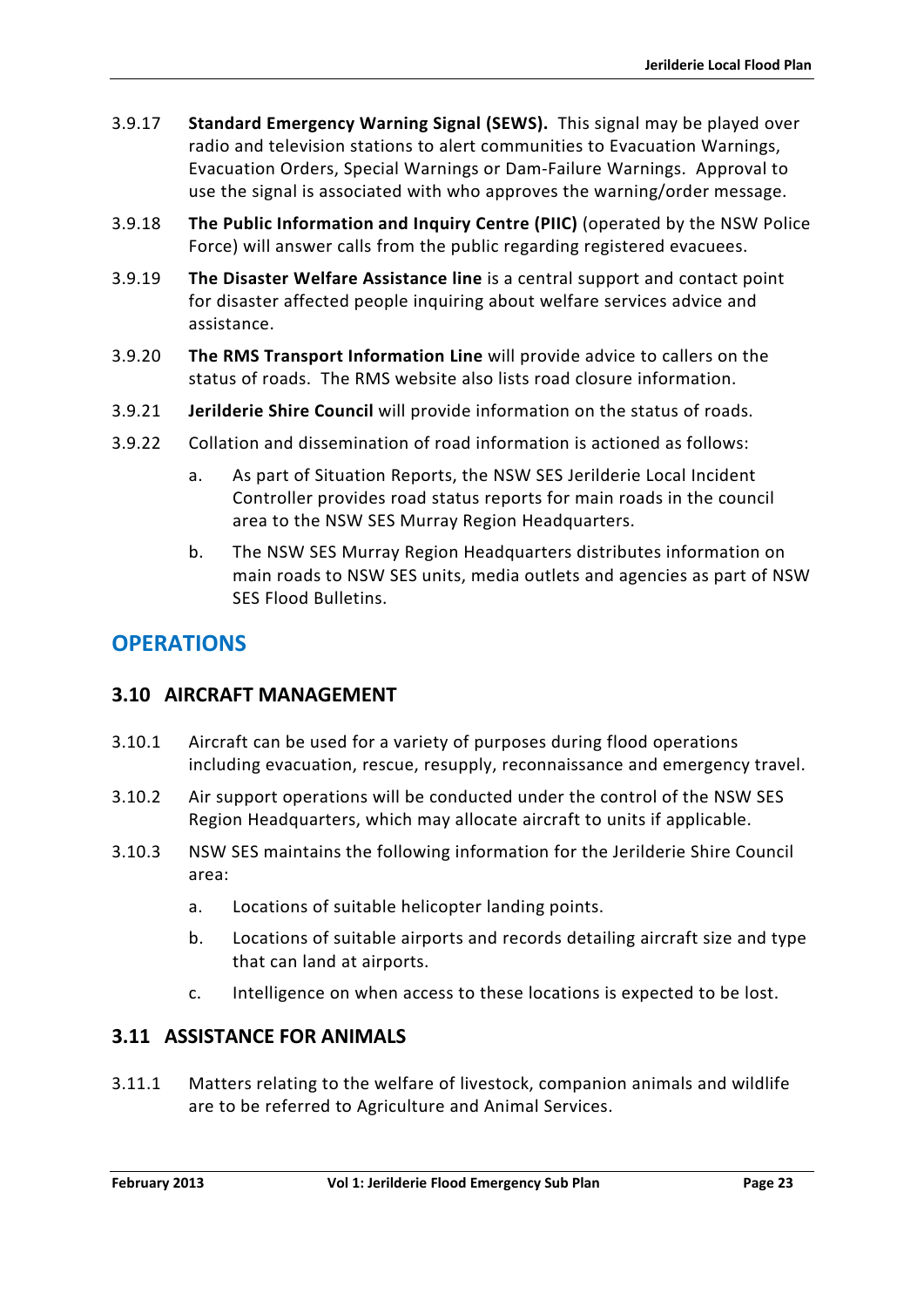- 3.11.2 Requests for emergency supply and/or delivery of fodder to stranded livestock, or for livestock rescue, are to be referred to Agriculture and Animal Services.
- 3.11.3 Requests for animal rescue should be referred to the NSW SES.

# <span id="page-37-0"></span>**3.12 COMMUNICATION SYSTEMS**

- 3.12.1 The primary means of communications between fixed locations is by telephone, email and facsimile.
- 3.12.2 The primary means of communication to and between deployed NSW SES resources is by NSW SES PMR.
- 3.12.3 All liaison officers will provide their own communication links back to their parent agencies.
- 3.12.4 All other organisations will provide communications as necessary to their deployed field teams.
- 3.12.5 Back-up communications are provided as follows:
	- a. RFS via PMR system
	- b. Jerilderie Shire has UHF and VHF systems that provides coverage of most of Jerilderie Shire.

### <span id="page-37-1"></span>**3.13 PRELIMINARY DEPLOYMENTS**

- 3.13.1 When flooding is expected to be severe enough to cut road access to towns, within towns and/or rural communities, the NSW SES Jerilderie Local Incident Controller will ensure that resources are in place for the distribution of foodstuffs and medical supplies to the areas that could become isolated.
- 3.13.2 When access between locations is expected to be cut, the NSW SES Jerilderie Local Incident Controller will advise appropriate agencies so that resources (including sandbags, fire fighting appliances, ambulances, etc.) are deployed to ensure that operational capability is maintained.

# <span id="page-37-2"></span>**3.14 ROAD AND TRAFFIC CONTROL.**

- 3.14.1 A number of roads within the council area are affected by flooding. NSW SES maintains details of these roads.
- 3.14.2 The council closes and re-opens its own roads.
- 3.14.3 The NSW Police Force has the authority to close and re-open roads but will normally only do so (if the Council or the RMS have not already acted) if public safety requires such action.
- 3.14.4 When resources permit, the NSW SES assists Council, RMS or the Police by erecting road closure signs and barriers.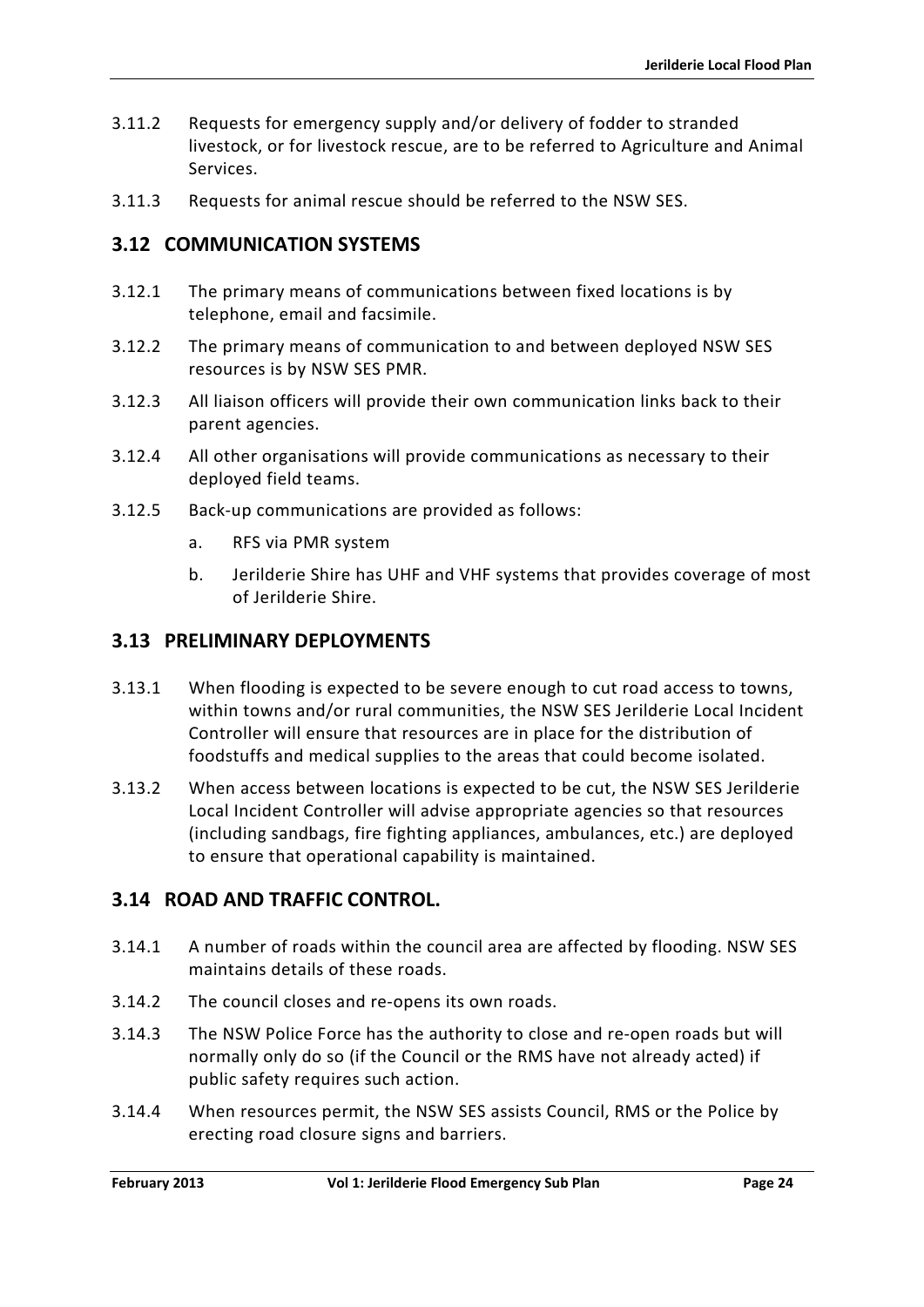- 3.14.5 In flood events, the NSW SES Jerilderie Local Incident Controller may direct the imposition of traffic control measures. The entry into flood affected areas will be controlled in accordance with the provisions of the State Emergency Service Act, 1989 (Part 5, Sections 19, 20, 21 and 22) and the State Emergency Rescue Management Act, 1989 (Part 4, Sections 60KA, 60L and 61).
- 3.14.6 Police, RMS or Council officers closing or re-opening roads or bridges affected by flooding are to advise the NSW SES Jerilderie Local Headquarters, which will then provide a road information service to local emergency services, the public and the NSW SES Murray Region Headquarters. All such information will also be passed to the Police, RMS and the Council.

# <span id="page-38-0"></span>**3.15 STRANDED TRAVELLERS**

3.15.1 Flood waters can strand travellers. Travellers seeking assistance will be referred to the Welfare Services Functional Area for the arrangement of emergency accommodation.

# <span id="page-38-1"></span>**3.16 MANAGING PROPERTY PROTECTION OPERATIONS**

#### **Strategy**

- 3.16.1 Protect the property of residents and businesses at risk of flood damage. **Actions**
- 3.16.2 The NSW SES is the responsible agency for the coordination of operations to protect property.
- 3.16.3 Property may be protected from floods by:
	- a. Lifting or moving of household furniture.
	- b. Lifting or moving commercial stock and equipment.
	- c. Sandbagging to minimise entry of water into buildings.
- 3.16.4 The NSW SES maintains stocks of sandbags at Jerilderie Shire Works Depot, Coonong Street, Jerilderie, NSW.

# <span id="page-38-2"></span>**3.17 MANAGING FLOOD RESCUE OPERATIONS**

#### **Strategy**

3.17.1 Rescue of people from floods.

#### **Actions**

- 3.17.2 The NSW SES Jerilderie Local Incident Controller controls flood rescue in Jerilderie Shire Council local government area.
- 3.17.3 Flood rescues, may be carried out by accredited units in accordance with appropriate standards.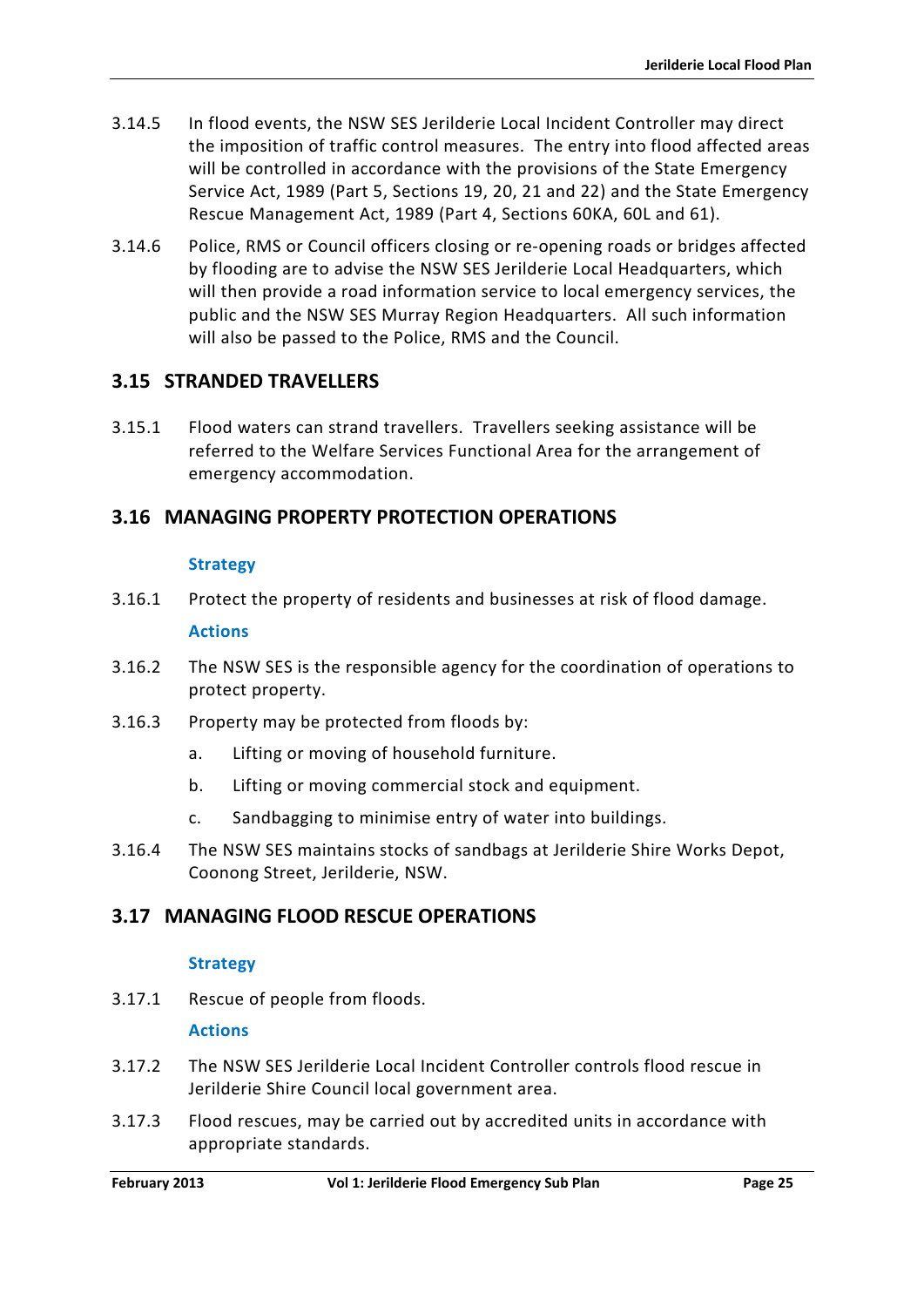- 3.17.4 Additional flood boats and crews can be requested through the NSW SES Murray Region Headquarters.
- 3.17.5 There may be some residual population which did not evacuate during the early stages of flooding and which require rescue.

# <span id="page-39-0"></span>**3.18 MANAGING EVACUATION OPERATIONS**

### **Strategy**

- 3.18.1 When there is a risk to public safety, evacuation is the primary strategy. Circumstances may include:
	- a. Evacuation of people when their homes or businesses are likely to flood.
	- b. Evacuation of people who are unsuited to living in isolated circumstances, due to flood water closing access.
	- c. Evacuation of people where essential energy and utility services are likely to fail, have failed or where buildings have been made uninhabitable.

#### **Actions**

- 3.18.2 The evacuation operation will have the following stages:
	- a. Decision to evacuate.
	- b. Mobilisation (mobilisation may begin prior to the decision to evacuate).
	- c. Evacuation Warning delivery.
	- d. Evacuation Order delivery.
	- e. Withdrawal.
	- f. Shelter.
	- g. Return.
- 3.18.3 During floods evacuations will be controlled by the NSW SES. Small-scale evacuations will be controlled by the NSW SES Jerilderie Local Incident Controller. Should the scale of evacuation operations be beyond the capabilities of local resources control may be escalated to the NSW SES Murray Region Incident Controller.

# **Decision to evacuate**

- 3.18.4 In most cases the decision to evacuate rests with the NSW SES Jerilderie Local Incident Controller who exercises his/her authority in accordance with Section 22(1) of The State Emergency Service Act 1989. However, the decision to evacuate will usually be made after consultation with the NSW SES Murray Region Incident Controller and the Local Emergency Operations Controller.
- 3.18.5 In events that require large scale evacuations, the decision to evacuate may be escalated to the Region or the State Incident Controller.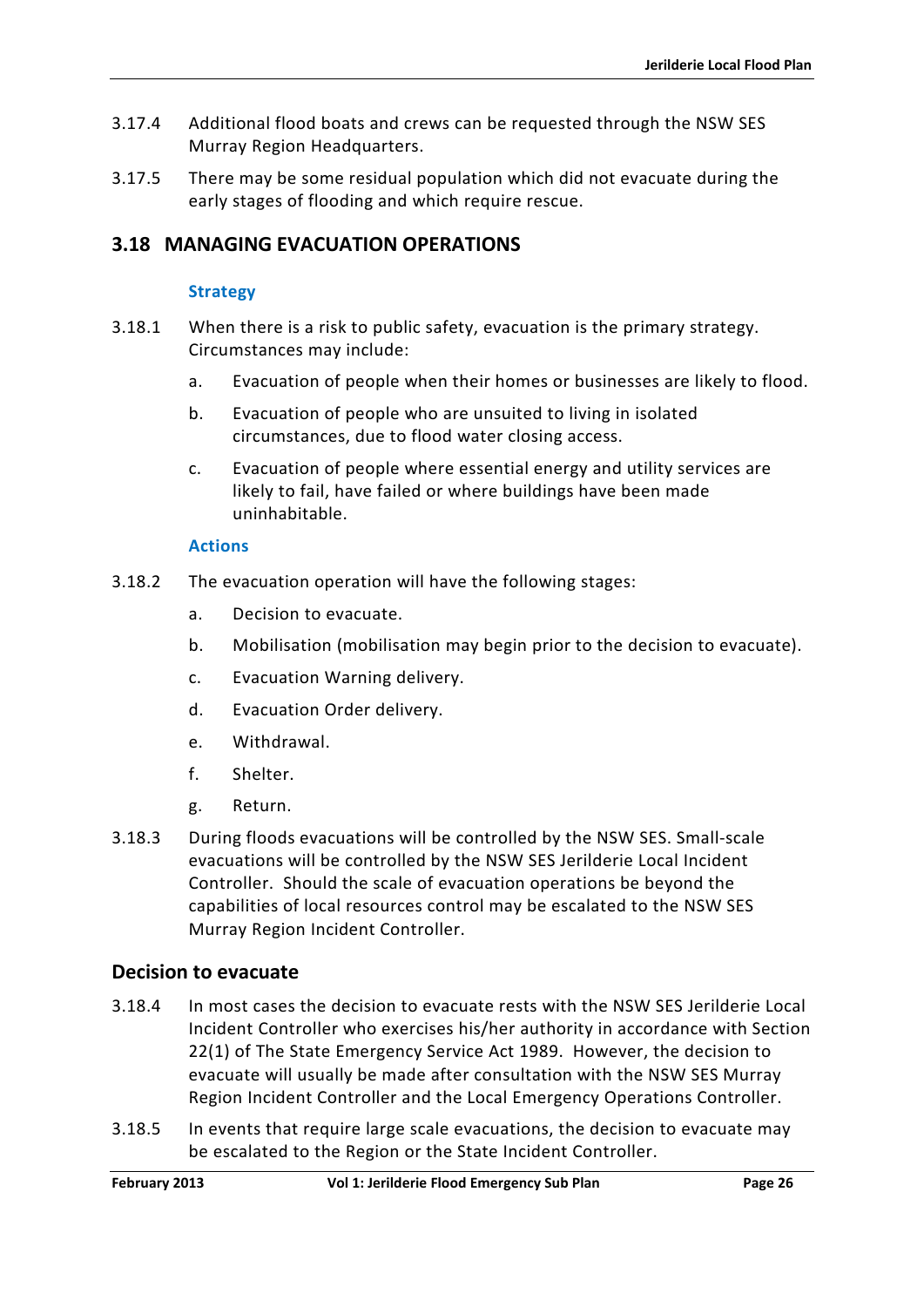3.18.6 Some people will make their own decision to evacuate earlier and move to alternate accommodation, using their own transport. This is referred to as self-motivated evacuation.

### **Mobilisation**

- 3.18.7 The NSW SES Local Incident Controller will mobilise the following to provide personnel for doorknock teams for designated Sectors/locations:
	- a. NSW SES Jerilderie Unit members.
	- b. RFS Mid Murray Region members via the RFS Fire Control Officer.
	- c. Local Police Force officers.
- 3.18.8 The NSW SES Murray Region Incident Controller will mobilise any additional personnel required to assist with doorknock teams using:
	- a. NSW SES members from the NSW SES Murray Region and surrounding NSW SES Regions.
	- b. FRNSW personnel arranged via the FRNSW Liaison Officer located at NSW SES Murray Region Headquarters.
	- c. RFS personnel arranged via the RFS Liaison Officer located at NSW SES Murray Region Headquarters.
- 3.18.9 The NSW SES Local Incident Controller will request the Chairperson of the LEMC to provide Council personnel to assist with traffic coordination within Sector(s)/Community.
- 3.18.10 The NSW SES Local Incident Controller will arrange liaison officers for Sector Command Centres.
- 3.18.11 The NSW SES Murray Region Operations Controller will mobilise the required number of buses for Sectors via the Transport Services Functional Area Coordination Centre.

# **Delivery of Evacuation Warnings and Evacuation Orders**

- 3.18.12 The NSW SES will advise the community of the requirements to evacuate. The NSW SES will issue an **Evacuation Warning** when the intent of an NSW SES Incident Controller is to warn the community of the need to prepare for a possible evacuation.
- 3.18.13 The NSW SES will issue an **Evacuation Order** when the intent of the NSW SES Incident Controller is to instruct a community to immediately evacuate in response to an imminent threat.
- 3.18.14 The NSW SES Local Incident Controller will distribute Evacuation Warnings and Evacuation Orders to:
	- a. Sector/Division Command Centres (where established).
	- b. Jerilderie Shire Council Local Emergency Operations Centre.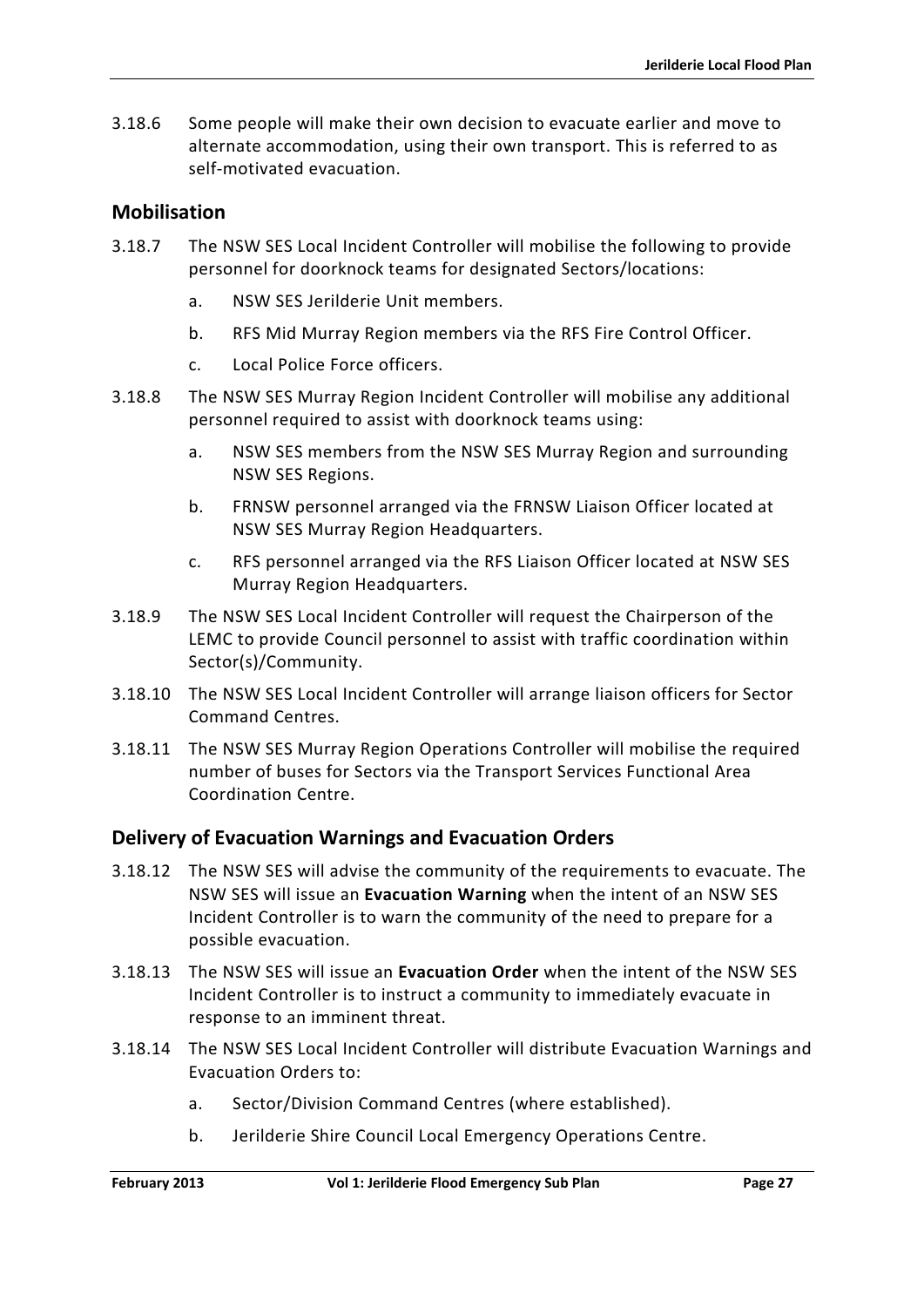- c. Jerilderie Shire Council.
- d. Deniliquin Police Local Area Command.
- e. Mid Murray Rural Fire Service Control Centre.
- f. Radio Stations.
- g. Other local agencies and specified individuals.
- 3.18.15 The NSW SES Murray Region Incident Controller will distribute Evacuation Warnings and Evacuation Orders to:
	- a. The NSW SES State Operations Centre.
	- b. The NSW SES Jerilderie Local Incident Controller.
	- c. Metropolitan media outlets via the Joint Media Information Centre.
	- d. Affected communities via dial-out warning systems where installed or applicable.
	- e. Relevant media outlets and agencies.
- 3.18.16 Evacuation Warnings and Evacuation Orders may be delivered through:
	- a. Radio and television stations.
	- b. Doorknocking by emergency service personnel.
	- c. Public address systems (fixed or mobile).
	- d. Telephony-based systems (including Emergency Alert).
	- e. Two-way Radio.
	- f. Direct access to Radio Stations: Deniliquin 1521AM (2QN), Shepparton 1260AM (3SR), Wagga ABC 675AM, Griffith 963AM (2RG)
- 3.18.17 The Standard Emergency Warning Signal (SEWS) may be used to precede all Evacuation Orders broadcast on Radio Stations.
- 3.18.18 Sector Command Centres, where established, will distribute Evacuation Orders via Emergency Service personnel in doorknock teams to areas under threat of inundation.
- 3.18.19 Doorknock teams will work at the direction of:
	- a. The Sector Commander if a Sector Command Centre is established.
	- b. The relevant Division Commander where a Sector Command Centre has not been established.
	- c. The Local Incident Controller.
- 3.18.20 Field teams conducting doorknocks will record and report back the following information to their Sector Commander/Division Commander/Local Incident Controller:
	- a. Addresses and locations of houses doorknocked and/or evacuated.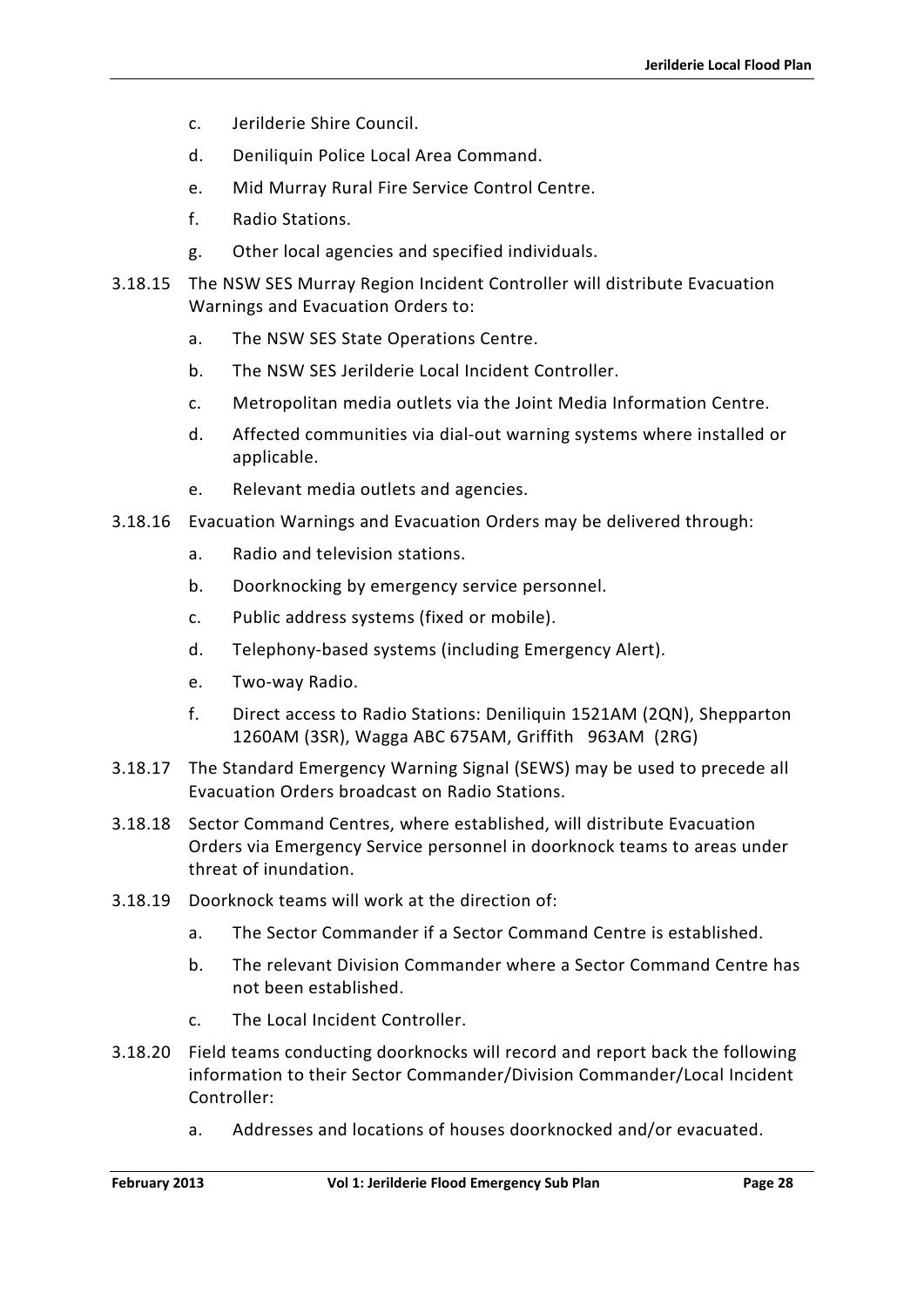- b. The number of occupants.
- c. Details of support required (such as transport, medical evacuation, assistance to secure house and/or property and raise or move belongings).
- d. Details of residents who refuse to comply with the Evacuation Order.
- 3.18.21 Refusal to evacuate. Field teams cannot afford to waste time dealing with people who are reluctant or refuse to comply with any Evacuation Order. These cases are to be referred to the NSW Police Force.

### **Withdrawal**

- 3.18.22 Evacuations will generally be carried out in stages starting from the lowest areas, low flood islands and low trapped perimeters; and progressively from higher areas.
- 3.18.23 The most desirable method of evacuation is via road using private transport. This may be supplemented by buses for car-less people. However, other means of evacuation may also be used if available and as necessary (e.g. by foot, rail, air).
- 3.18.24 Evacuees who require emergency accommodation or disaster welfare assistance will be directed to designated evacuation centres. Evacuees who have made their own accommodation arrangements will not be directed to evacuation centres. It is not possible to determine in advance how many will fall into this category.
- 3.18.25 Evacuees will:
	- a. Move under local traffic arrangements from the relevant Sectors/Community via managed evacuation routes;
	- b. Continue along the suburban/regional/rural road network to allocated Evacuation Centres.
- 3.18.26 **Health Services**. The Health Services Functional Area will coordinate the evacuation of hospitals, health centres and aged care facilities (including nursing homes).
- 3.18.27 **Schools.** School administration offices (Department of Education and Communities, Catholic Education Office and Private Schools) will coordinate the evacuation of schools if not already closed.
- 3.18.28 If there is sufficient time between the start of response operations and the evacuation of communities, the NSW SES Murray Region Incident Controller will discuss the temporary closure of appropriate schools with the Regional Director, Riverina Region, Department of Education and Communities. This will enable pupils to stay at home or be returned home so they can be evacuated (if required) with their families.
- 3.18.29 Note that in the Jerilderie Shire Council LGA, school principals may close some schools affected by flooding in the early stages of flooding.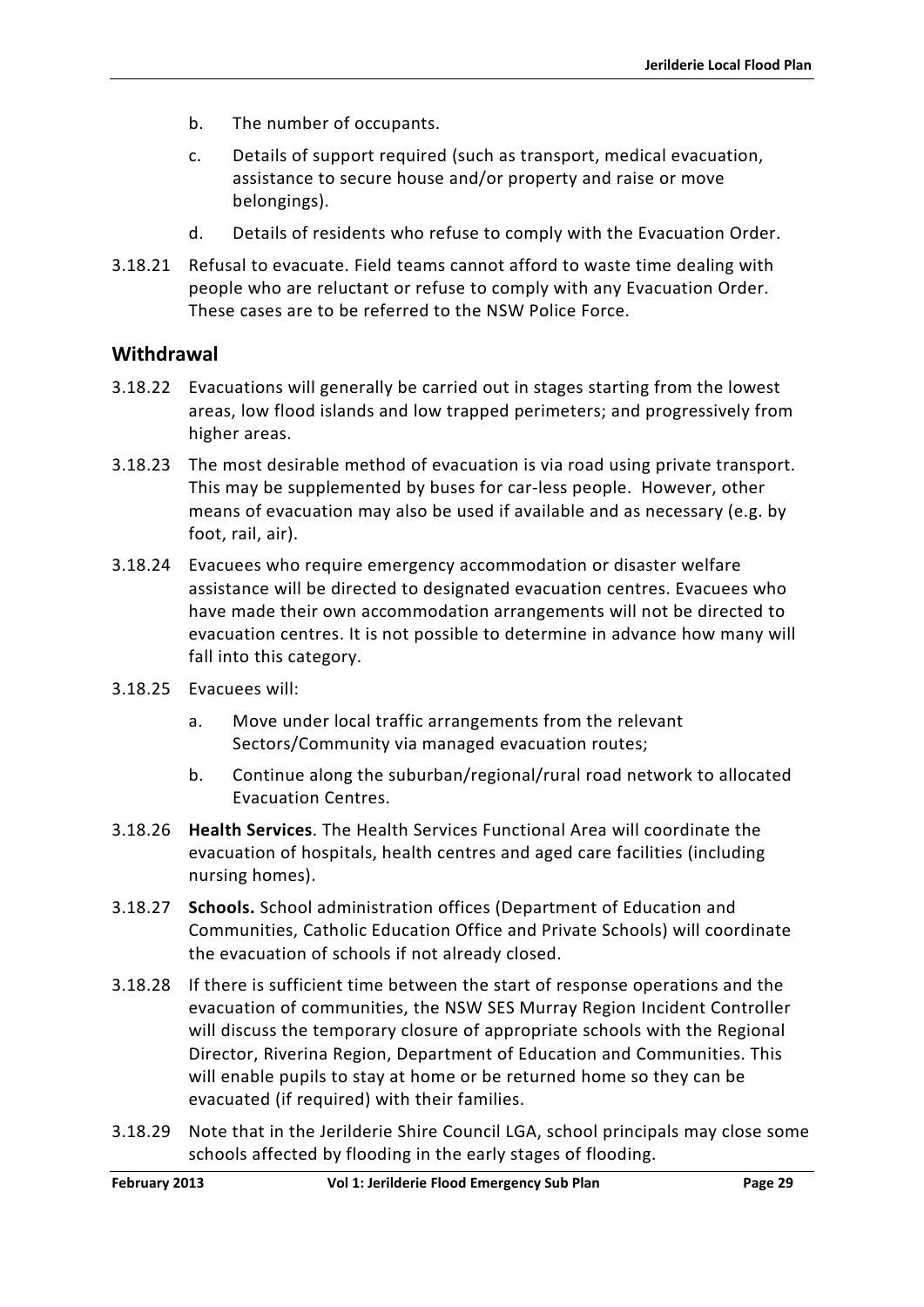- 3.18.30 **Caravan parks**. When an evacuation order is given occupiers of non-movable vans should:
	- a. Secure their vans by tying them down to prevent flotation.
	- b. Isolate power to their vans.
	- c. Collect personal papers, medicines, a change of clothing, toiletries and bedclothes.
	- d. Lift the other contents of their vans as high as possible within the van.
	- e. Move to a designated evacuation centre if they have their own transport, or move to the caravan office to await transport.
- 3.18.31 Where possible, vans that can be moved will be relocated by their owners. Park managers will arrange for the relocation of mobile vans whose owners do not have a vehicle. Council and NSW SES personnel will assist if required and may be able to provide additional vehicles.
- 3.18.32 Caravan park managers will ensure that their caravan park is capable of being evacuated within the allocated time.
- 3.18.33 Advise the NSW SES Jerilderie Local Controller of:
	- a. The number of people requiring transport.
	- b. Details of any medical evacuations required.
	- c. Whether additional assistance is required to effect the evacuation.
- 3.18.34 Check that no people remain in non-removable vans that are likely to be inundated.
- 3.18.35 Inform the NSW SES Jerilderie Local Controller when the evacuation of the caravan park has been completed.
- 3.18.36 Provide the NSW SES Jerilderie Local Controller with a register of people that have been evacuated.
- 3.18.37 **Assistance Animals, Pets and Companion Animals of Evacuees:** Assistance animals (guide dogs, hearing assistance animals, etc.) will remain in the care of their owners throughout the evacuation. This includes transport and access into evacuation centres etc. Due to safety restrictions, it may not be possible to allow companion animals to accompany their owners when being transported via aircraft or flood rescue boats. Agriculture and Animal Services will make separate arrangements for the evacuation and care of companion animals.
- 3.18.38 **Transport and storage:** Transport and storage of furniture from flood threatened properties will be arranged as time and resources permit.
- 3.18.39 **Security:** The NSW Police Force will provide security for evacuated areas.
- 3.18.40 The NSW SES Local Incident Controller is to provide the following reports to the NSW SES Murray Region Headquarters: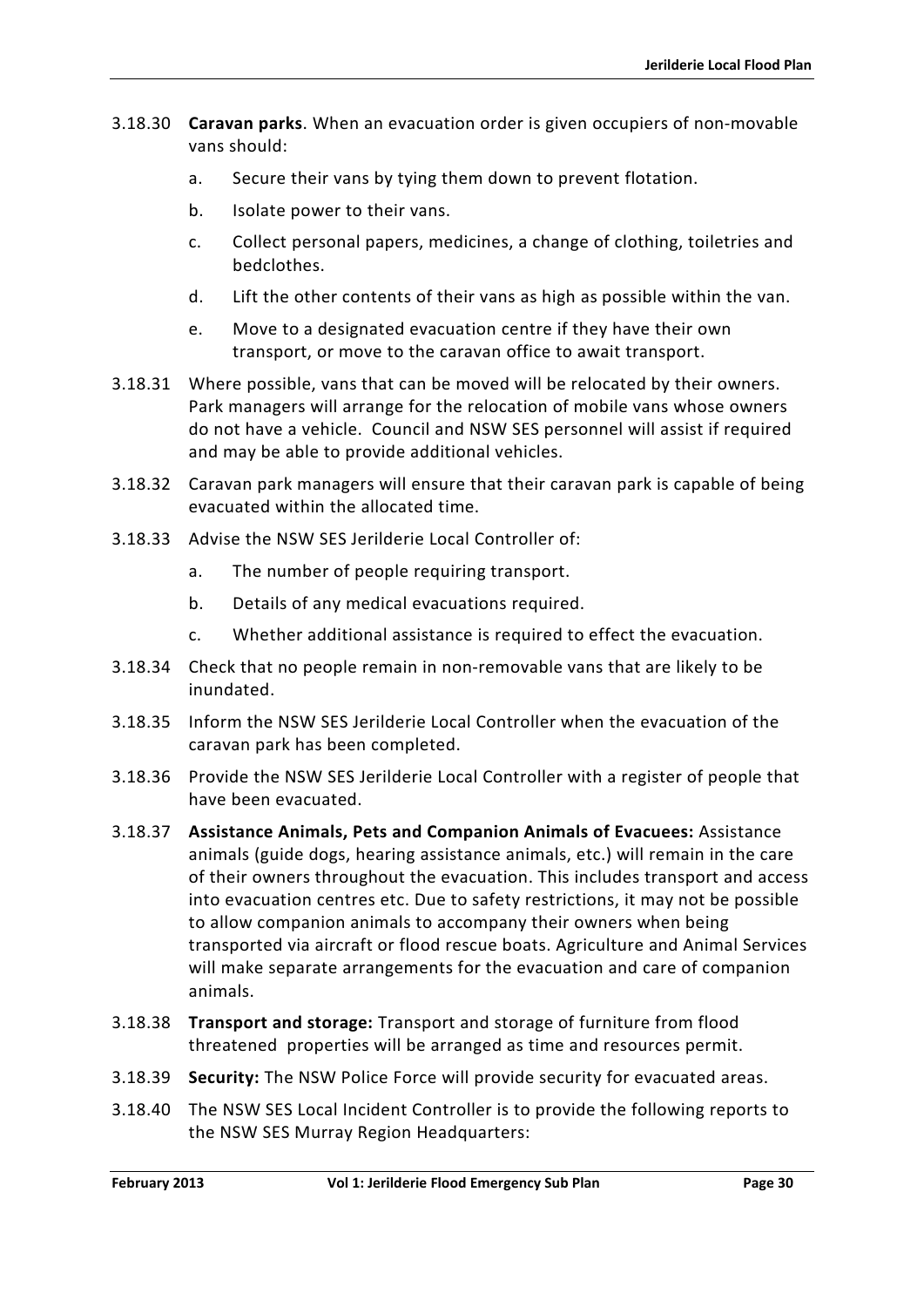- a. Advice of commencement of the evacuation of each Sector;
- b. Progress reports (by Sectors) during evacuations;
- c. Advice of completion of the evacuation of each Sector.

# **Shelter**

- 3.18.41 **Evacuation centres / assembly areas.** The usual purpose of evacuation centres or assembly areas is to meet the immediate needs of disaster affected people following evacuation from an emergency situation, not to provide them with accommodation. Evacuees will be advised to go to or be taken to the nearest accessible evacuation centre, which may initially be established at the direction of the NSW SES Jerilderie Local Incident Controller, but managed as soon as possible by Welfare Services.
- 3.18.42 The following locations are suitable for use as flood evacuation centres:
	- a. Jerilderie Racecourse Complex, Wilson Road, Jerilderie
	- b. Jerilderie Civic Hall 33 Jerilderie Street, Jerilderie
	- c. Monash Park 2-6 Bolton Street Jerilderie
- 3.18.43 **Registration:** The NSW Police Force will ensure that evacuees are registered on arrival at the designated evacuation centres.
- 3.18.44 **Animal shelter compounds:** Animal shelter compounds will be set up for the domestic pets and companion animals of evacuees if required. Facilities will be managed by Agriculture and Animal Services.

#### **Return**

- 3.18.45 The NSW SES Local Incident Controller will advise when return to evacuated areas is safe after flood waters have receded and reliable access is available.
- 3.18.46 The NSW SES Local Incident Controller will determine when it is safe for evacuees to return to their homes in consultation with:
	- a. The Recovery Coordinating Committee (if established),
	- b. Welfare Services Functional Area Coordinator (welfare of evacuees),
	- c. Engineering Services Functional Area Co-coordinator (electrical safety of buildings, structural integrity of levees/dams),
	- d. Health Service Functional Area Coordinator (public health),
	- e. Transport Services Functional Areas Coordinator (arrangement of transport),
	- f. The Jerilderie Shire Council LEOCON,
	- g. The Jerilderie Shire Council,
	- h. NSW SES Region Incident Controller,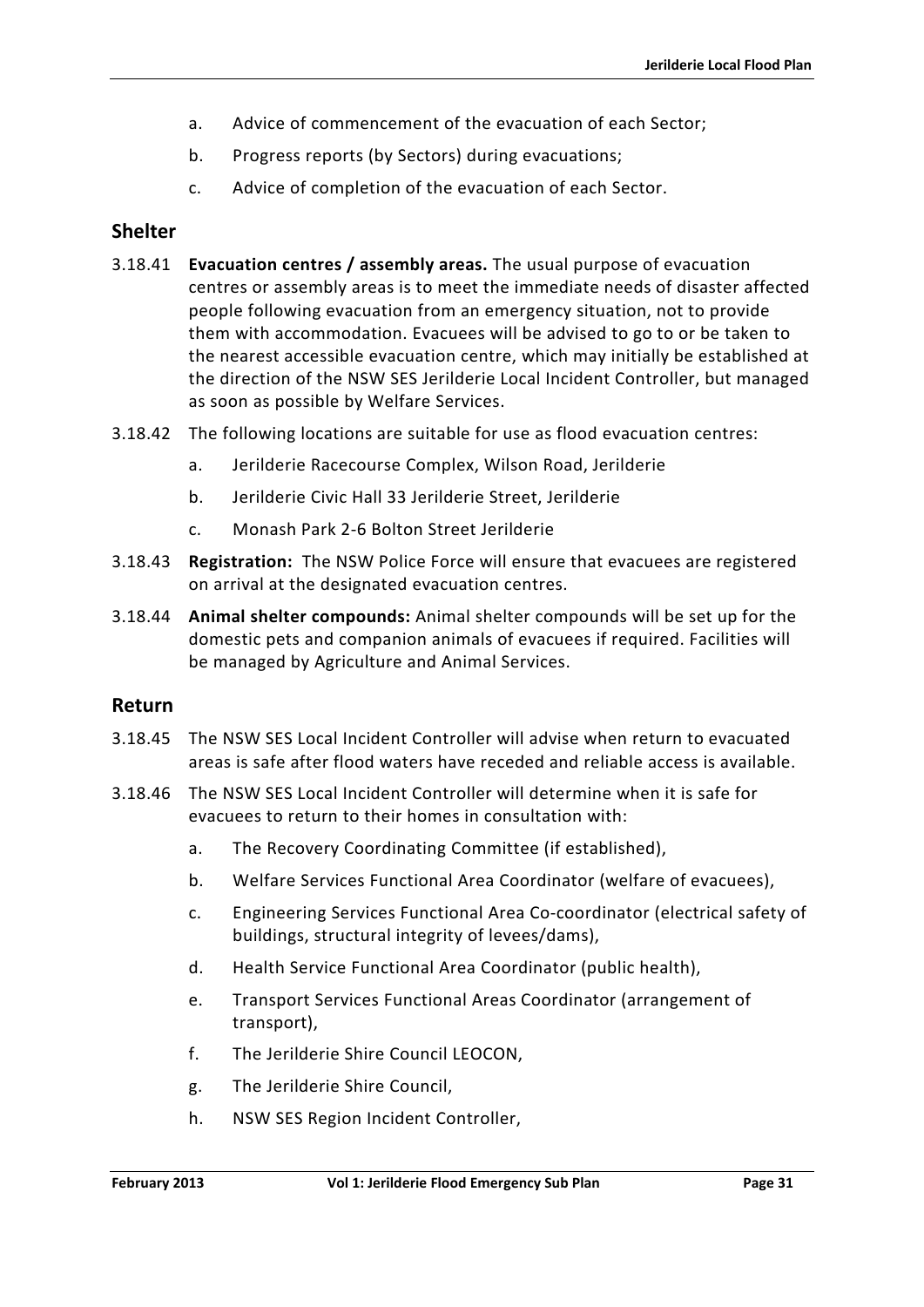- i. Other appropriate agencies/functional areas as required (mitigation and advice regarding identified risks resulting from the flood event).
- 3.18.47 Once it is considered safe to do so, the NSW SES Incident Controller will authorise the return of evacuees.
- 3.18.48 The return will be controlled by the NSW SES Local Incident Controller and may be conducted, at their request, by the Recovery Coordinator.

# <span id="page-45-0"></span>**3.19 MANAGING RESUPPLY OPERATIONS**

- 3.19.1 The NSW SES is responsible for the coordination of the resupply of isolated communities and properties.
- 3.19.2 If isolation is expected to occur, residents should be encouraged to consider their needs and suitability for an unknown period of isolation.
- 3.19.3 If properties/communities are going to remain in locations expected to become isolated, households/retailers should be encouraged to stock up on essential supplies.
- 3.19.4 Where practicable, once supplies are delivered to the NSW SES designated loading point, the NSW SES Local Incident Controller will arrange for the delivery of essential foodstuffs, fuels or urgent medical supplies required by an isolated property or community.
- 3.19.5 All reasonable effects will be made to deliver supplies, however where necessary the NSW SES will prioritise the delivery of items.

# **Resupply of Isolated Towns and Villages**

#### **Strategy**

3.19.6 Minimise disruption upon the community by resupplying towns and villages which have become isolated as a consequence of flooding.

#### **Actions**

- 3.19.7 The NSW SES is responsible for the coordination of the resupply of isolated communities.
- 3.19.8 If flood predictions indicate that areas are likely to become isolated, the NSW SES Local Incident Controller should advise retailers that they should stock up.
- 3.19.9 When isolation occurs, retailers will be expected to place orders with suppliers where they have a line of credit and to instruct those suppliers to package their goods and deliver them to loading points designated by the NSW SES.
- 3.19.10 The NSW SES is prepared to deliver mail to isolated communities but may not be able to do so according to normal Australia Post timetables.
- 3.19.11 The NSW SES will assist hospitals with resupply of linen and other consumables where able.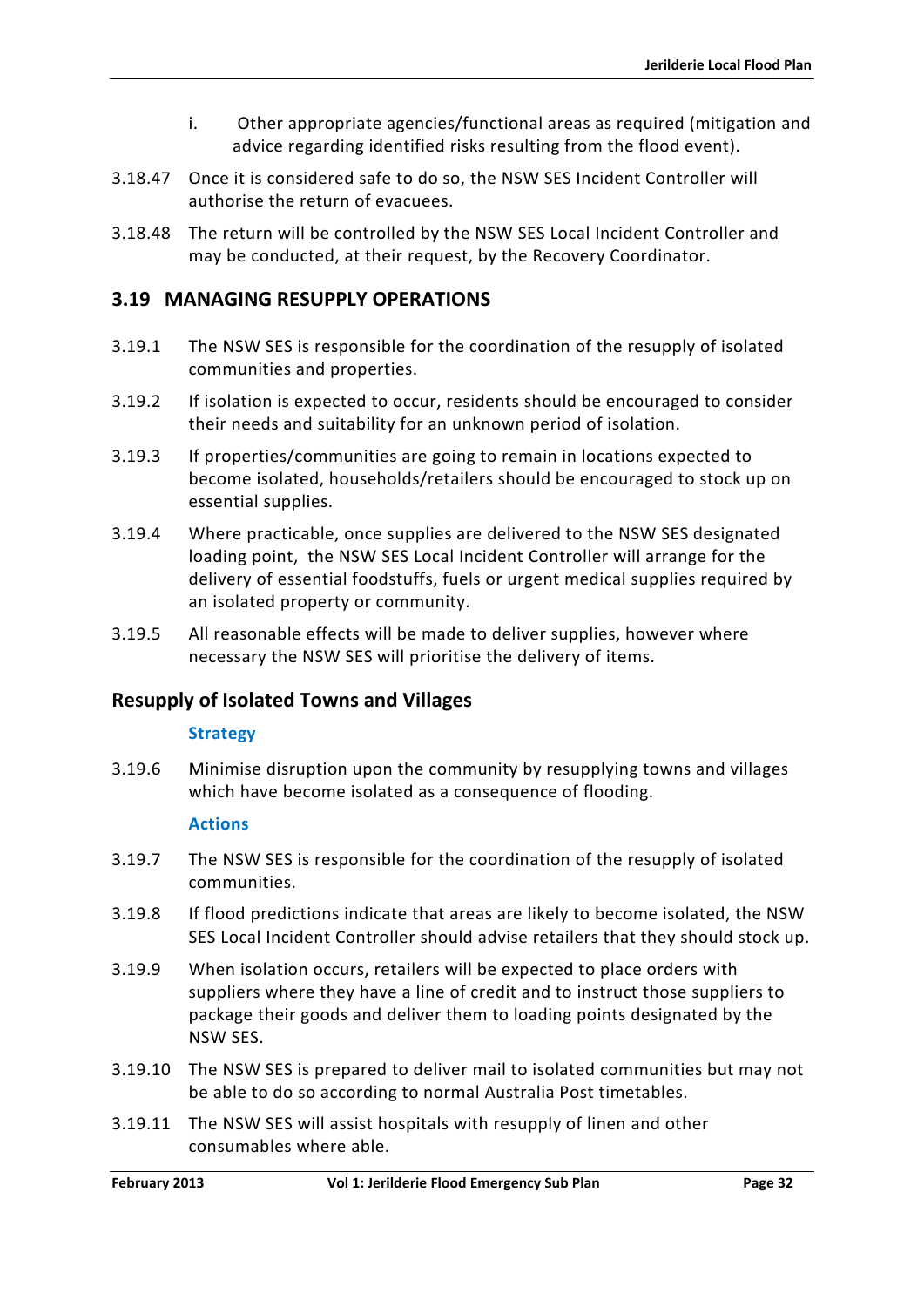# **Resupply of Isolated Properties**

### **Strategy**

3.19.12 Ensure supplies are maintained to properties by coordinating the resupply of properties which have become isolated as a consequence of flooding.

#### **Actions**

- 3.19.13 The resupply of isolated properties is a common requirement during floods and coordination can be difficult because requests can emanate from a variety of sources. Isolated properties may call their suppliers direct, place their orders through their own social networks or contact the NSW SES.
- 3.19.14 The principles to be applied when planning for the resupply of isolated properties are:
	- a. The NSW SES will coordinate resupply and establish a schedule.
	- b. Some isolated households will not have the ability to purchase essential grocery items due to financial hardship. If an isolated household seeks resupply from the NSW SES and claims to be, or is considered to be, in dire circumstances, he/she is to be referred to Welfare Services for assessment of eligibility. Where financial eligibility criteria are met, Welfare Services will assist with the purchase of essential grocery items. Welfare Services will deliver the essential grocery items to the NSW SES designated loading point for transport.
	- c. Local suppliers will liaise with the NSW SES regarding delivery of resupply items to the designated loading point.
	- d. Local suppliers are responsible for packaging resupply items for delivery.
- 3.19.15 A flowchart illustrating the Resupply process is shown in Attachment 1. Please note that the flowchart outlines the resupply process but does not encompass all potential situations and/or outcomes.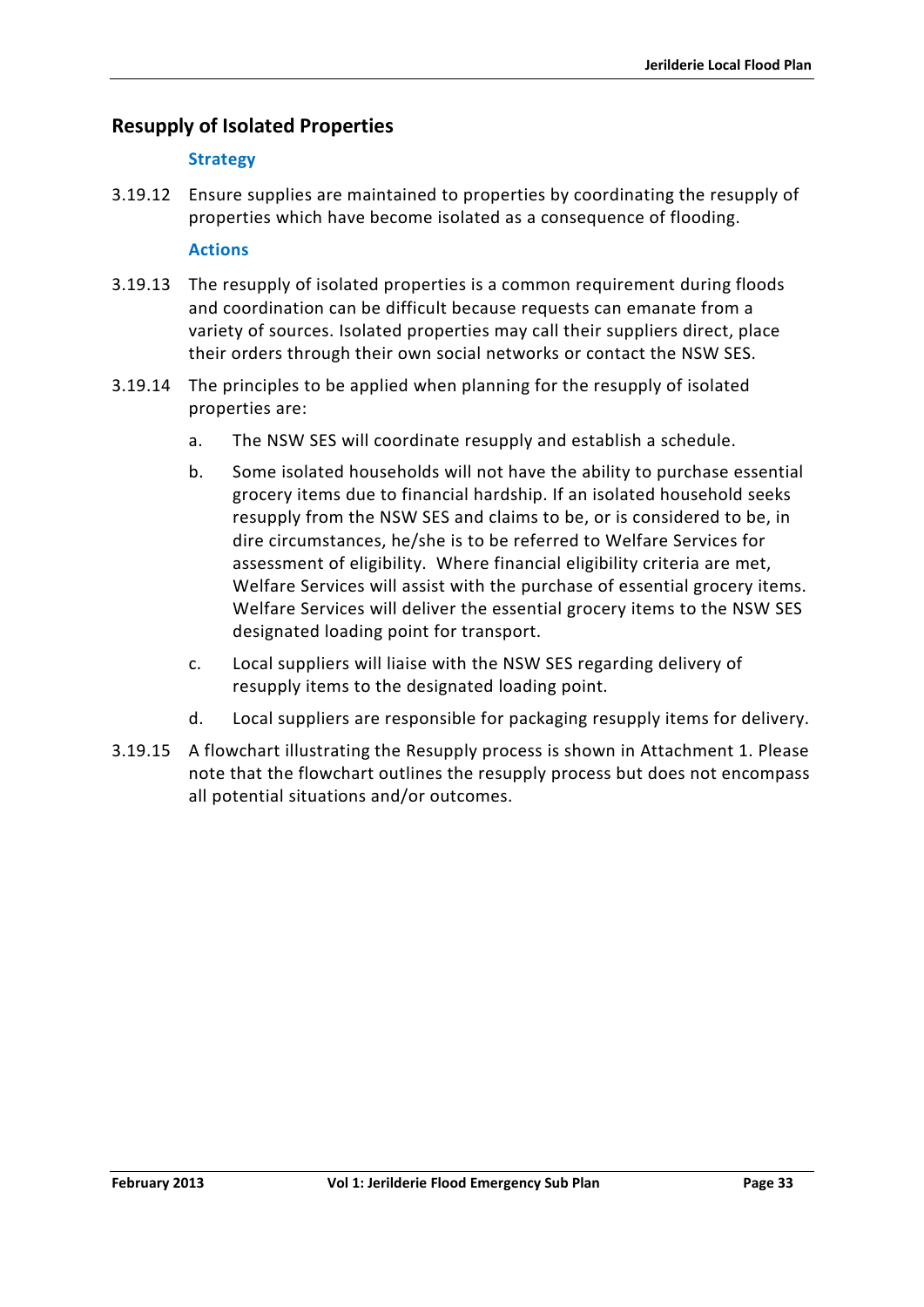# <span id="page-47-0"></span>**PART 4 - RECOVERY**

# <span id="page-47-1"></span>**4.1 RECOVERY COORDINATION AT THE LOCAL LEVEL**

- 4.1.1 The NSW SES Jerilderie Local Controller will ensure that planning for longterm recovery operations begins at the earliest opportunity, initially through briefing the Local Emergency Management Committee (LEMC). As soon as possible the LEMC will meet to discuss recovery implications including the need for a Local Recovery Committee. The LEMC will consider any impact assessment in determining the need for recovery arrangements. This is conveyed in the first instance to the State Emergency Operations Controller (SEOCON) for confirmation with the State Emergency Recovery Controller (SERCON).
- 4.1.2 Once the need for recovery has been identified, the SERCON, in consultation with the SEOCON, may recommend the appointment of a Local Recovery Coordinator and nominate an appropriate candidate to the Minister for Police and Emergency Services.
- 4.1.3 The SERCON may send a representative to the LEMC and subsequent recovery meetings to provide expert recovery advice and guidance.
- 4.1.4 The NSW SES Jerilderie Local Controller and Local Emergency Operations Controller (LEOCON) attend recovery meetings to provide an overview of the emergency response operation.
- 4.1.5 The NSW SES Region Incident Controller, the Regional Emergency Management Officer and appropriate Regional Functional Area Coordinators will be invited to the initial local meeting and to subsequent meetings as required.
- 4.1.6 The recovery committee will:
	- a. Develop and maintain a Recovery Action Plan with an agreed exit strategy.
	- b. Monitor and coordinate the activities of agencies with responsibility for the delivery of services during recovery.
	- c. Ensure that relevant stakeholders, especially the communities affected, are involved in the development and implementation of recovery objectives and strategies and are informed of progress made.
	- d. Provide the SERCON with an end of recovery report.
	- e. Ensure the recovery is in line with the National Principles of Disaster Recovery and the NSW tenets.

# <span id="page-47-2"></span>**4.2 RECOVERY COORDINATION AT THE REGION AND STATE LEVEL**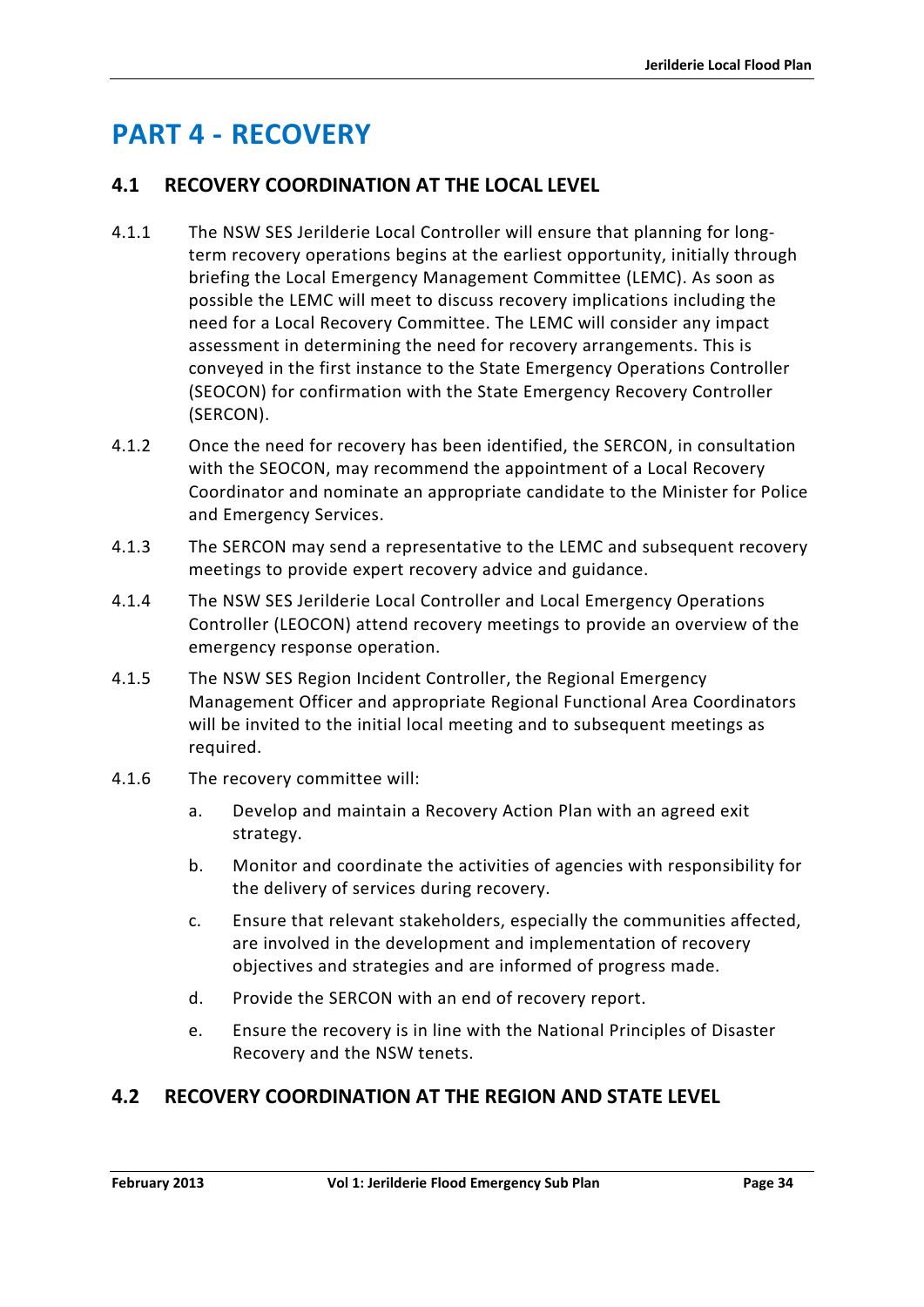- 4.2.1 In the event that an emergency affects several local areas, a Region Emergency Management Committee (REMC) will meet to discuss recovery implications including the need for a Region Recovery Committee. This is conveyed in the first instance to the SEOCON for confirmation with the SERCON.
- 4.2.2 In the event of an emergency which affects multiple regions, or is of state or national consequence, or where complex, long term recovery and reconstruction is required, it may be necessary to establish a State Recovery Committee and the appointment of a State Recovery Coordinator.

# <span id="page-48-0"></span>**4.3 ARRANGEMENTS FOR DEBRIEFS / AFTER ACTION REVIEWS**

- 4.3.1 As soon as possible after flooding has abated, the NSW SES Jerilderie Local Controller will advise participating organisations of details of response operation after action review arrangements.
- 4.3.2 The NSW SES Jerilderie Local Controller will ensure that adequate arrangements are in place to record details of the after action review and each item requiring further action is delegated to an organisation or individual to implement.
- 4.3.3 Follow-up to ensure the satisfactory completion of these actions will be undertaken by the Jerilderie Shire Council Local Emergency Management Committee.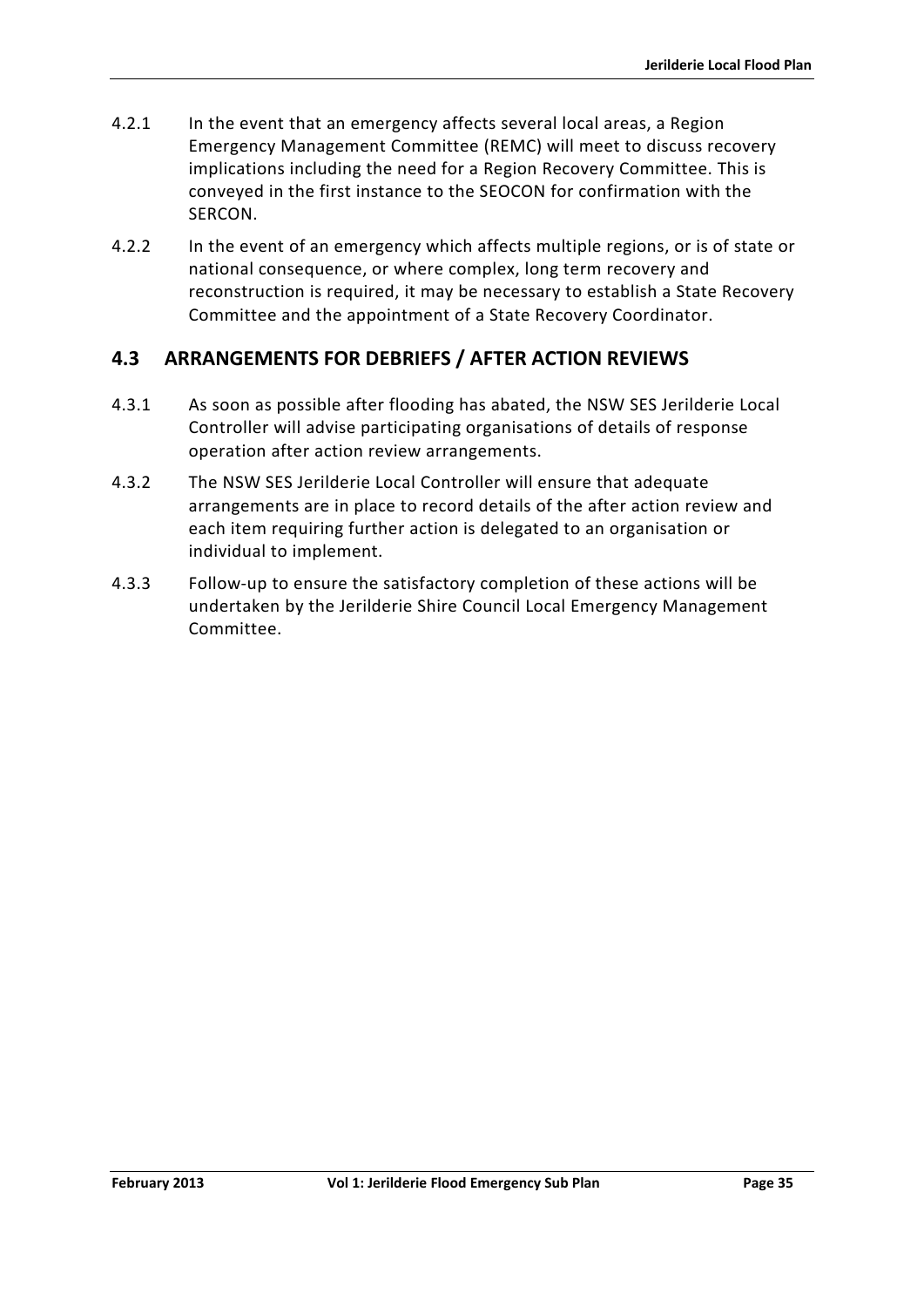

# <span id="page-49-0"></span>**ATTACHMENT 1 - RESUPPLY FLOWCHART**

**Please Note: The chart outlines the resupply process, but does not encompass all potential situations and outcomes.**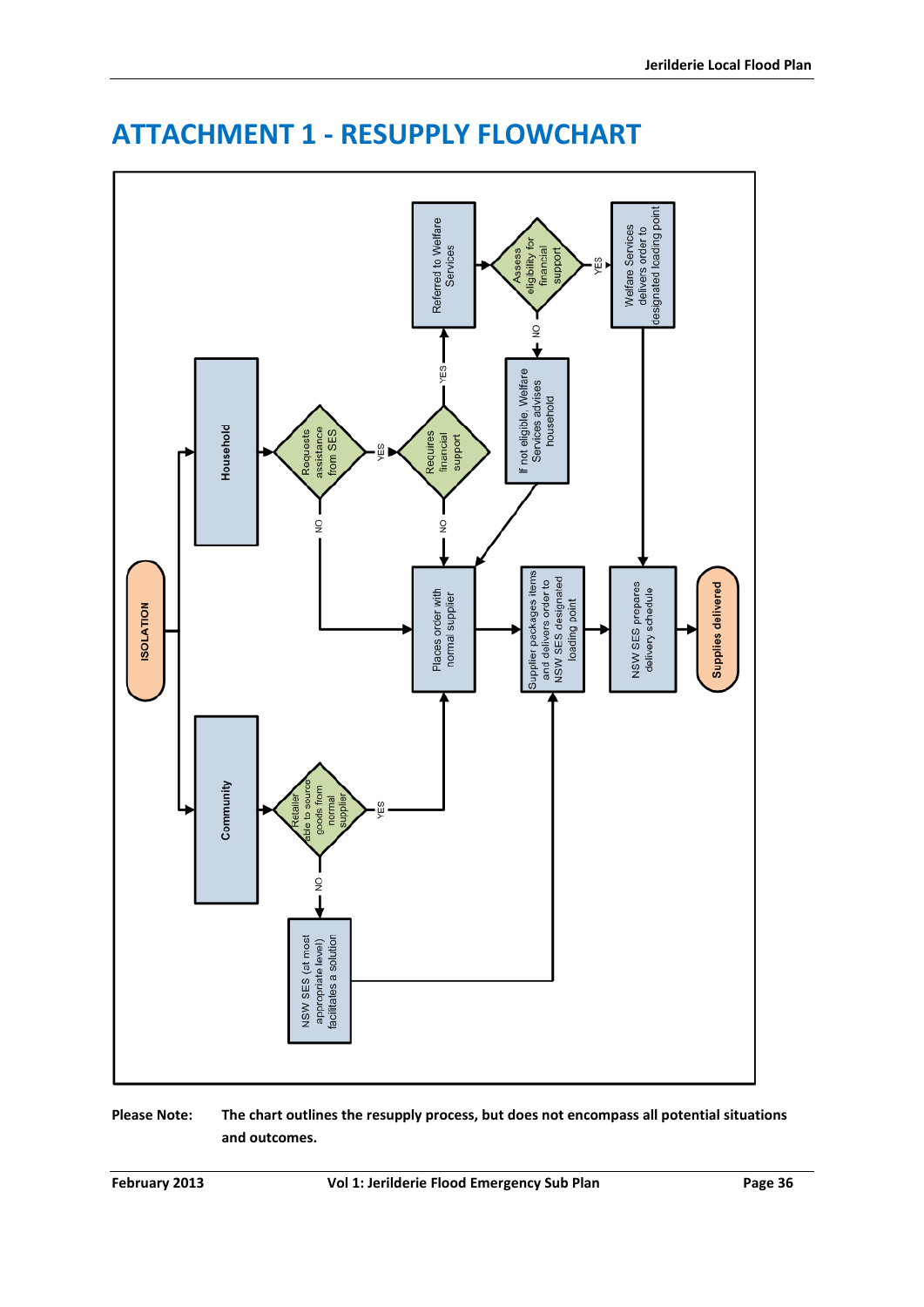# <span id="page-50-0"></span>**ATTACHMENT 2 - DAM FAILURE ALERT NOTIFICATION ARRANGEMENTS FLOWCHART**